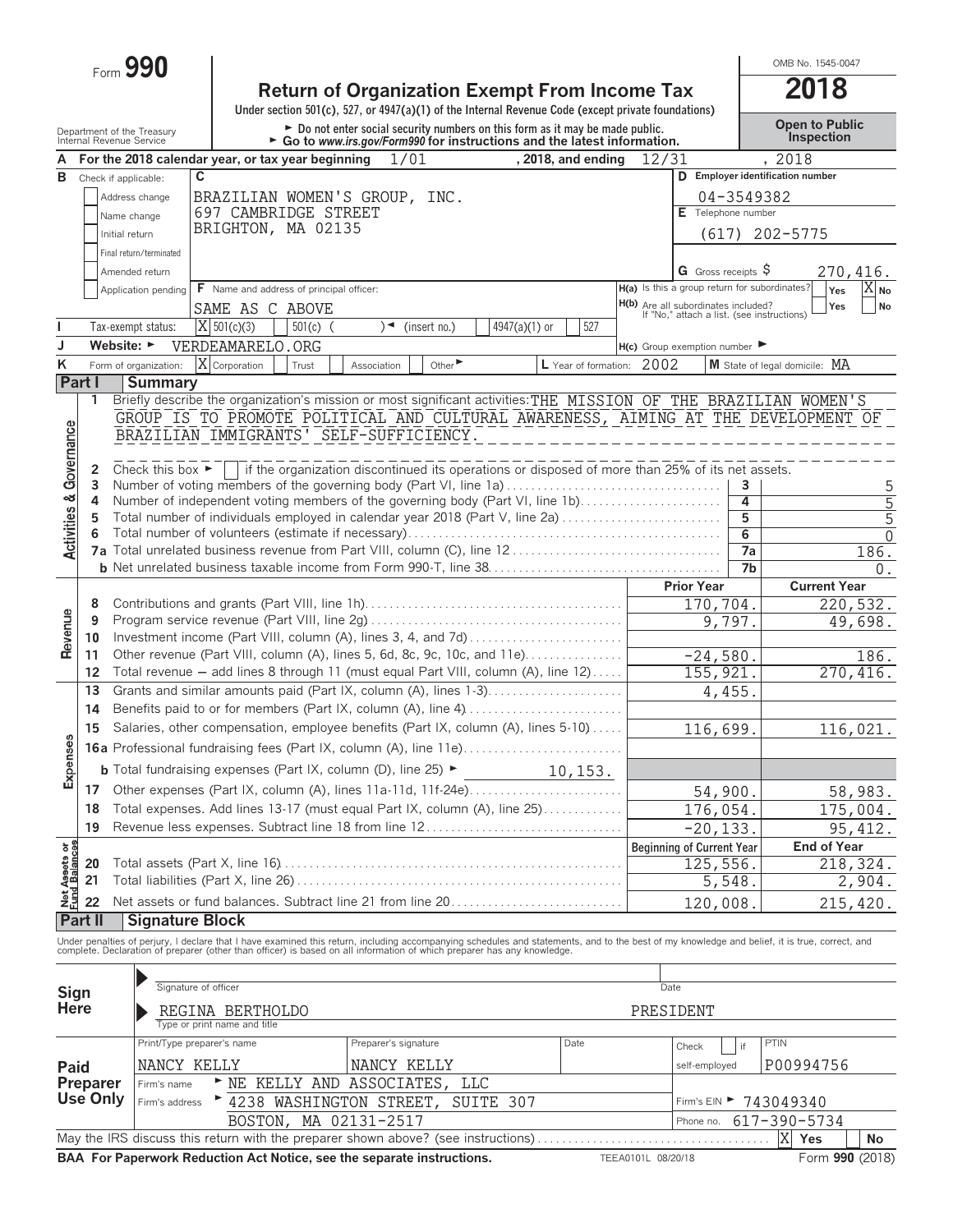|            |           | Form 990 (2018) BRAZILIAN WOMEN'S GROUP, INC.            |                          |                                  |                                                                                                                                                                                                                                                                                  |                          | 04-3549382 |                 |    | Page 2 |
|------------|-----------|----------------------------------------------------------|--------------------------|----------------------------------|----------------------------------------------------------------------------------------------------------------------------------------------------------------------------------------------------------------------------------------------------------------------------------|--------------------------|------------|-----------------|----|--------|
| Part III   |           | <b>Statement of Program Service Accomplishments</b>      |                          |                                  |                                                                                                                                                                                                                                                                                  |                          |            |                 |    |        |
|            |           |                                                          |                          |                                  | Check if Schedule O contains a response or note to any line in this Part III                                                                                                                                                                                                     |                          |            |                 |    |        |
| 1          |           | Briefly describe the organization's mission:             |                          |                                  |                                                                                                                                                                                                                                                                                  |                          |            |                 |    |        |
|            |           |                                                          |                          |                                  | THE MISSION OF THE BRAZILIAN WOMEN'S GROUP IS TO PROMOTE POLITICAL AND CULTURAL                                                                                                                                                                                                  |                          |            |                 |    |        |
|            |           |                                                          |                          |                                  | AWARENESS, AIMING AT THE DEVELOPMENT OF BRAZILIAN IMMIGRANTS' SELF-SUFFICIENCY.                                                                                                                                                                                                  |                          |            |                 |    |        |
|            |           |                                                          |                          |                                  |                                                                                                                                                                                                                                                                                  |                          |            |                 |    |        |
|            |           |                                                          |                          |                                  | 2 Did the organization undertake any significant program services during the year which were not listed on the prior                                                                                                                                                             |                          |            |                 |    |        |
|            |           |                                                          |                          |                                  |                                                                                                                                                                                                                                                                                  |                          |            | Yes             |    | No     |
|            |           | If "Yes," describe these new services on Schedule O.     |                          |                                  |                                                                                                                                                                                                                                                                                  |                          |            |                 |    |        |
|            |           |                                                          |                          |                                  | 3 Did the organization cease conducting, or make significant changes in how it conducts, any program services?                                                                                                                                                                   |                          |            | Yes             | ΙX | No     |
|            |           | If "Yes," describe these changes on Schedule O.          |                          |                                  |                                                                                                                                                                                                                                                                                  |                          |            |                 |    |        |
| 4          |           | and revenue, if any, for each program service reported.  |                          |                                  | Describe the organization's program service accomplishments for each of its three largest program services, as measured by expenses.<br>Section 501(c)(3) and 501(c)(4) organizations are required to report the amount of grants and allocations to others, the total expenses, |                          |            |                 |    |        |
|            | 4a (Code: | ) (Expenses \$                                           |                          | 145, 737. including grants of \$ |                                                                                                                                                                                                                                                                                  | ) (Revenue $\frac{1}{2}$ |            |                 |    |        |
|            |           |                                                          |                          |                                  | THE MISSION OF THE BRAZILIAN WOMEN'S GROUP IS TO PROMOTE POLITICAL AND CULTURAL                                                                                                                                                                                                  |                          |            |                 |    |        |
|            |           |                                                          |                          |                                  | AWARENESS, AIMING AT THE DEVELOPMENT OF BRAZILIAN IMMIGRANTS' SELF-SUFFICIENCY. THE                                                                                                                                                                                              |                          |            |                 |    |        |
|            |           |                                                          |                          |                                  | ORGANIZATION PROMOTES ITS GOALS THROUGH COMMUNITY ORGANIZING, EMPOWERING THE                                                                                                                                                                                                     |                          |            |                 |    |        |
|            |           |                                                          |                          |                                  | COMMUNITY MEMBERS TO SPEAK FOR THEMSELVES REGARDLESS OF IMMIGRATION STATUS.                                                                                                                                                                                                      |                          |            |                 |    |        |
|            |           |                                                          |                          |                                  |                                                                                                                                                                                                                                                                                  |                          |            |                 |    |        |
|            |           |                                                          |                          |                                  |                                                                                                                                                                                                                                                                                  |                          |            |                 |    |        |
|            |           |                                                          |                          |                                  |                                                                                                                                                                                                                                                                                  |                          |            |                 |    |        |
|            |           |                                                          |                          |                                  |                                                                                                                                                                                                                                                                                  |                          |            |                 |    |        |
|            |           |                                                          |                          |                                  |                                                                                                                                                                                                                                                                                  |                          |            |                 |    |        |
|            |           |                                                          |                          |                                  |                                                                                                                                                                                                                                                                                  |                          |            |                 |    |        |
|            |           |                                                          |                          |                                  |                                                                                                                                                                                                                                                                                  |                          |            |                 |    |        |
|            | 4b (Code: | ) (Expenses $\sqrt{5}$                                   |                          | including grants of $$$          |                                                                                                                                                                                                                                                                                  | ) (Revenue               |            |                 |    |        |
|            |           |                                                          |                          |                                  |                                                                                                                                                                                                                                                                                  |                          |            |                 |    |        |
|            |           |                                                          |                          |                                  |                                                                                                                                                                                                                                                                                  |                          |            |                 |    |        |
|            |           |                                                          |                          |                                  |                                                                                                                                                                                                                                                                                  |                          |            |                 |    |        |
|            |           |                                                          |                          |                                  |                                                                                                                                                                                                                                                                                  |                          |            |                 |    |        |
|            |           |                                                          |                          |                                  |                                                                                                                                                                                                                                                                                  |                          |            |                 |    |        |
|            |           |                                                          |                          |                                  |                                                                                                                                                                                                                                                                                  |                          |            |                 |    |        |
|            |           |                                                          |                          |                                  |                                                                                                                                                                                                                                                                                  |                          |            |                 |    |        |
|            |           |                                                          |                          |                                  |                                                                                                                                                                                                                                                                                  |                          |            |                 |    |        |
|            |           |                                                          |                          |                                  |                                                                                                                                                                                                                                                                                  |                          |            |                 |    |        |
|            |           |                                                          |                          |                                  |                                                                                                                                                                                                                                                                                  |                          |            |                 |    |        |
|            |           |                                                          |                          |                                  |                                                                                                                                                                                                                                                                                  |                          |            |                 |    |        |
|            |           |                                                          |                          |                                  |                                                                                                                                                                                                                                                                                  |                          |            |                 |    |        |
|            | 4c (Code: | ) (Expenses \$                                           |                          |                                  | including grants of $\sinh 2\theta$ (Revenue $\sinh 2\theta$ )                                                                                                                                                                                                                   |                          |            |                 |    |        |
|            |           |                                                          |                          |                                  |                                                                                                                                                                                                                                                                                  |                          |            |                 |    |        |
|            |           |                                                          |                          |                                  |                                                                                                                                                                                                                                                                                  |                          |            |                 |    |        |
|            |           |                                                          |                          |                                  |                                                                                                                                                                                                                                                                                  |                          |            |                 |    |        |
|            |           |                                                          |                          |                                  |                                                                                                                                                                                                                                                                                  |                          |            |                 |    |        |
|            |           |                                                          |                          |                                  |                                                                                                                                                                                                                                                                                  |                          |            |                 |    |        |
|            |           |                                                          |                          |                                  |                                                                                                                                                                                                                                                                                  |                          |            |                 |    |        |
|            |           |                                                          |                          |                                  |                                                                                                                                                                                                                                                                                  |                          |            |                 |    |        |
|            |           |                                                          |                          |                                  |                                                                                                                                                                                                                                                                                  |                          |            |                 |    |        |
|            |           |                                                          |                          |                                  |                                                                                                                                                                                                                                                                                  |                          |            |                 |    |        |
|            |           |                                                          |                          |                                  |                                                                                                                                                                                                                                                                                  |                          |            |                 |    |        |
|            |           |                                                          |                          |                                  |                                                                                                                                                                                                                                                                                  |                          |            |                 |    |        |
|            |           | 4d Other program services (Describe in Schedule O.)      |                          |                                  |                                                                                                                                                                                                                                                                                  |                          |            |                 |    |        |
|            | (Expenses | \$                                                       | including grants of $\$$ |                                  | ) (Revenue \$                                                                                                                                                                                                                                                                    |                          |            |                 |    |        |
| <b>BAA</b> |           | 4 e Total program service expenses $\blacktriangleright$ |                          | 145,737.                         |                                                                                                                                                                                                                                                                                  |                          |            | Form 990 (2018) |    |        |
|            |           |                                                          |                          | TEEA0102L 08/03/18               |                                                                                                                                                                                                                                                                                  |                          |            |                 |    |        |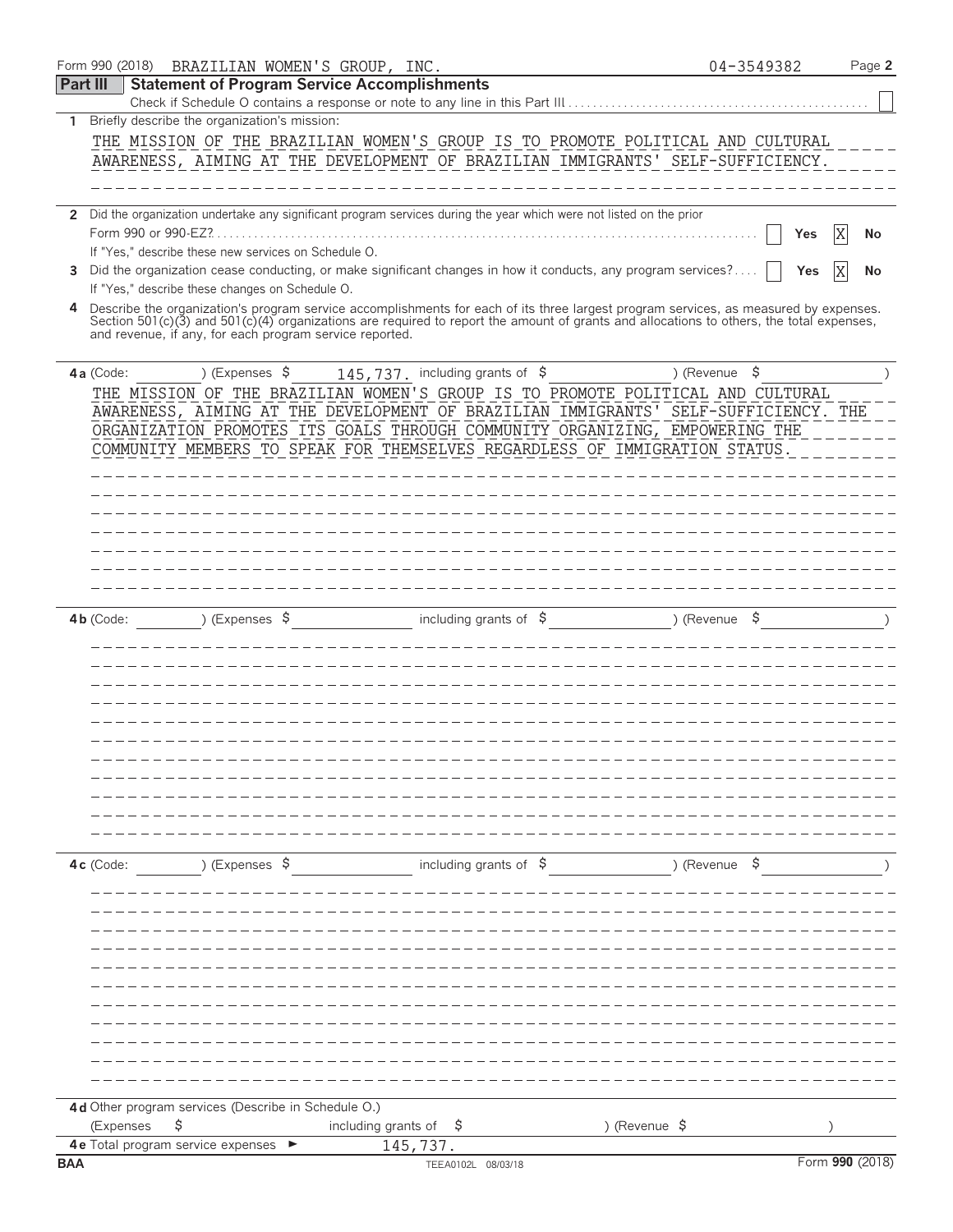Form 990 (2018) BRAZILIAN WOMEN'S GROUP, INC. 04-3549382 Page **3** BRAZILIAN WOMEN'S GROUP, INC. 04-3549382

|            | <b>Checklist of Required Schedules</b><br>Part IV                                                                                                                                                                                                   |                 |             |                 |
|------------|-----------------------------------------------------------------------------------------------------------------------------------------------------------------------------------------------------------------------------------------------------|-----------------|-------------|-----------------|
|            | Is the organization described in section 501(c)(3) or 4947(a)(1) (other than a private foundation)? If 'Yes,' complete                                                                                                                              |                 | Yes         | No              |
|            |                                                                                                                                                                                                                                                     | 1               | X           |                 |
| 2          |                                                                                                                                                                                                                                                     | $\overline{2}$  | $\mathbf X$ |                 |
| 3          | Did the organization engage in direct or indirect political campaign activities on behalf of or in opposition to candidates                                                                                                                         | 3               |             | Χ               |
|            | Section 501(c)(3) organizations. Did the organization engage in lobbying activities, or have a section 501(h) election in effect during the tax year? If 'Yes,' complete Schedule C, Part II                                                        | 4               |             | Χ               |
| 5          | Is the organization a section 501(c)(4), 501(c)(5), or 501(c)(6) organization that receives membership dues, assessments, or similar amounts as defined in Revenue Procedure 98-19? If 'Yes,' complete Schedule C, Part III                         | 5               |             | Χ               |
| 6          | Did the organization maintain any donor advised funds or any similar funds or accounts for which donors have the right<br>to provide advice on the distribution or investment of amounts in such funds or accounts? If 'Yes,' complete Schedule D,  | 6               |             | Χ               |
| 7          | Did the organization receive or hold a conservation easement, including easements to preserve open space, the                                                                                                                                       | $\overline{7}$  |             | Χ               |
| 8          | Did the organization maintain collections of works of art, historical treasures, or other similar assets? If 'Yes,'                                                                                                                                 | 8               |             | X               |
| 9          | Did the organization report an amount in Part X, line 21, for escrow or custodial account liability, serve as a custodian<br>for amounts not listed in Part X; or provide credit counseling, debt management, credit repair, or debt negotiation    | 9               |             | X               |
| 10         | Did the organization, directly or through a related organization, hold assets in temporarily restricted endowments,<br>permanent endowments, or quasi-endowments? If 'Yes,' complete Schedule D, Part V                                             | 10              |             | Χ               |
| 11         | If the organization's answer to any of the following questions is 'Yes', then complete Schedule D, Parts VI, VII, VIII, IX,<br>or X as applicable.                                                                                                  |                 |             |                 |
|            | a Did the organization report an amount for land, buildings, and equipment in Part X, line 10? If 'Yes,' complete Schedule                                                                                                                          | 11 a            | Χ           |                 |
|            | <b>b</b> Did the organization report an amount for investments – other securities in Part X, line 12 that is 5% or more of its total                                                                                                                | 11 <sub>b</sub> |             | X               |
|            | c Did the organization report an amount for investments - program related in Part X, line 13 that is 5% or more of its total                                                                                                                        | 11c             |             | Χ               |
|            | d Did the organization report an amount for other assets in Part X, line 15 that is 5% or more of its total assets reported                                                                                                                         | 11d             |             | Χ               |
|            | e Did the organization report an amount for other liabilities in Part X, line 25? If 'Yes,' complete Schedule D, Part X                                                                                                                             | 11 e            | X           |                 |
|            | f Did the organization's separate or consolidated financial statements for the tax year include a footnote that addresses<br>the organization's liability for uncertain tax positions under FIN 48 (ASC 740)? If 'Yes,' complete Schedule D, Part X | 11 f            |             | Χ               |
|            | 12a Did the organization obtain separate, independent audited financial statements for the tax year? If 'Yes,' complete                                                                                                                             | 12a             |             | Χ               |
|            | <b>b</b> Was the organization included in consolidated, independent audited financial statements for the tax year? If 'Yes,' and<br>if the organization answered 'No' to line 12a, then completing Schedule D, Parts XI and XII is optional         | 12 <sub>b</sub> |             | Χ               |
|            |                                                                                                                                                                                                                                                     | 13              |             | X               |
|            | 14a Did the organization maintain an office, employees, or agents outside of the United States?                                                                                                                                                     | 14a             |             | X               |
|            | <b>b</b> Did the organization have aggregate revenues or expenses of more than \$10,000 from grantmaking, fundraising,<br>business, investment, and program service activities outside the United States, or aggregate foreign investments valued   | 14b             |             | X               |
|            | 15 Did the organization report on Part IX, column (A), line 3, more than \$5,000 of grants or other assistance to or for any foreign organization? If 'Yes,' complete Schedule F, Parts II and IV                                                   | 15              |             | Χ               |
|            | 16 Did the organization report on Part IX, column (A), line 3, more than \$5,000 of aggregate grants or other assistance to<br>or for foreign individuals? If 'Yes,' complete Schedule F, Parts III and IV                                          | 16              |             | Χ               |
|            | 17 Did the organization report a total of more than \$15,000 of expenses for professional fundraising services on Part IX,<br>column (A), lines 6 and 11e? If 'Yes,' complete Schedule G, Part I (see instructions)                                 | 17              |             | Χ               |
|            | 18 Did the organization report more than \$15,000 total of fundraising event gross income and contributions on Part VIII,                                                                                                                           | 18              |             | X               |
|            | 19 Did the organization report more than \$15,000 of gross income from gaming activities on Part VIII, line 9a? If 'Yes,'                                                                                                                           | 19              |             | Χ               |
|            |                                                                                                                                                                                                                                                     | 20a             |             | Χ               |
|            | <b>b</b> If 'Yes' to line 20a, did the organization attach a copy of its audited financial statements to this return?                                                                                                                               | 20 <sub>b</sub> |             |                 |
|            | 21 Did the organization report more than \$5,000 of grants or other assistance to any domestic organization or                                                                                                                                      | 21              |             | X               |
| <b>BAA</b> | TEEA0103L 08/03/18                                                                                                                                                                                                                                  |                 |             | Form 990 (2018) |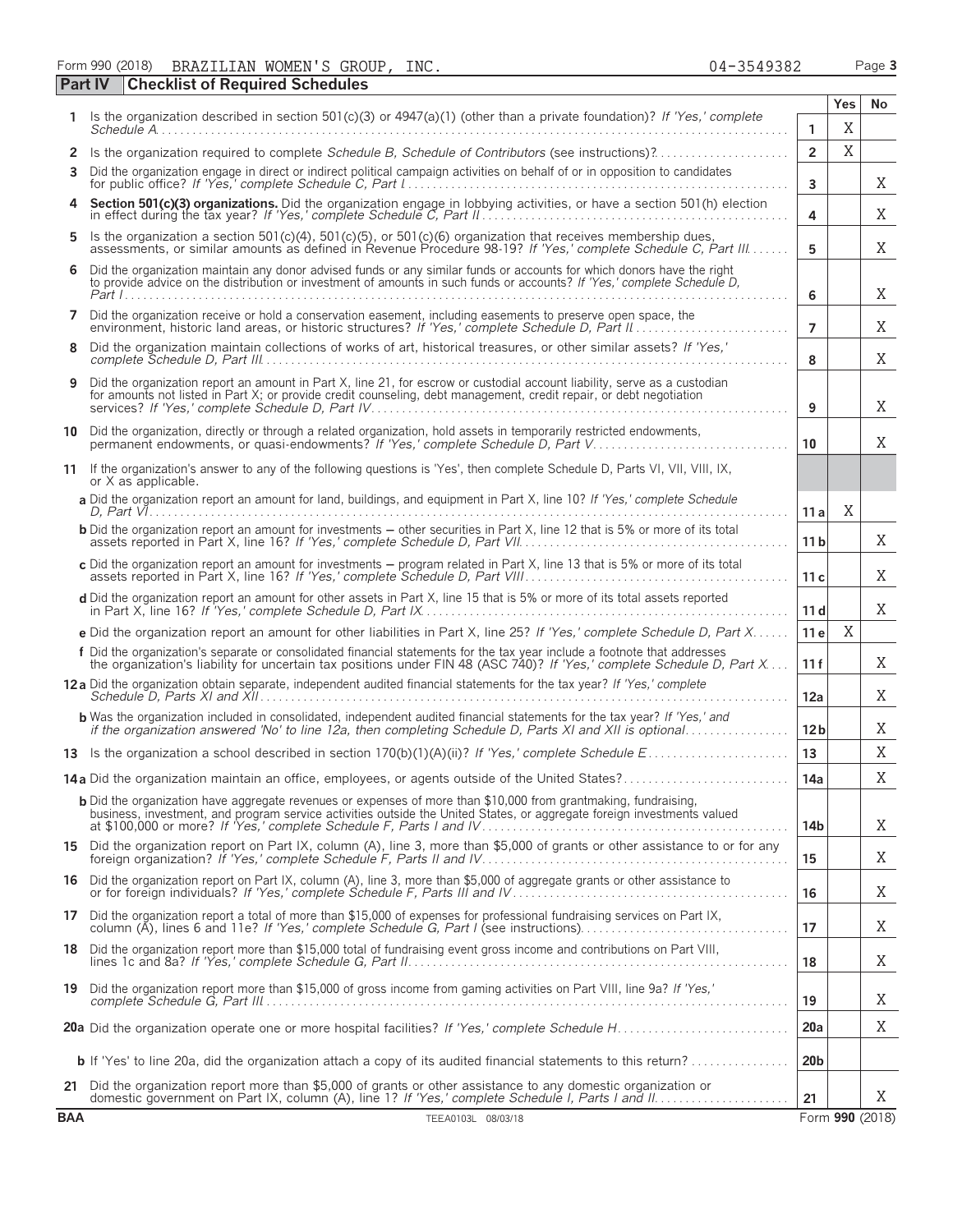Form 990 (2018) BRAZILIAN WOMEN'S GROUP, INC. 04-3549382 Page **4** 

|            | <b>Checklist of Required Schedules</b> (continued)<br><b>Part IV</b>                                                                                                                                                                                          |                 |            |                 |
|------------|---------------------------------------------------------------------------------------------------------------------------------------------------------------------------------------------------------------------------------------------------------------|-----------------|------------|-----------------|
|            |                                                                                                                                                                                                                                                               |                 | <b>Yes</b> | No              |
|            | 22 Did the organization report more than \$5,000 of grants or other assistance to or for domestic individuals on Part IX,                                                                                                                                     | 22              |            | X               |
|            | 23 Did the organization answer 'Yes' to Part VII, Section A, line 3, 4, or 5 about compensation of the organization's current<br>and former officers, directors, trustees, key employees, and highest compensated employees? If 'Yes,' complete<br>Schedule J | 23              |            | X               |
|            | 24 a Did the organization have a tax-exempt bond issue with an outstanding principal amount of more than \$100,000 as of the last day of the year, that was issued after December 31, 2002? If 'Yes,' answer lines 24b through                                | 24a             |            | X               |
|            | <b>b</b> Did the organization invest any proceeds of tax-exempt bonds beyond a temporary period exception?                                                                                                                                                    | 24 <sub>b</sub> |            |                 |
|            | c Did the organization maintain an escrow account other than a refunding escrow at any time during the year to defease                                                                                                                                        | 24c             |            |                 |
|            | d Did the organization act as an 'on behalf of' issuer for bonds outstanding at any time during the year?                                                                                                                                                     | 24d             |            |                 |
|            | 25 a Section 501(c)(3), 501(c)(4), and 501(c)(29) organizations. Did the organization engage in an excess benefit                                                                                                                                             | 25a             |            | X               |
|            | <b>b</b> Is the organization aware that it engaged in an excess benefit transaction with a disqualified person in a prior year, and<br>that the transaction has not been reported on any of the organization's prior Forms 990 or 990-EZ? If 'Yes,' complete  | 25 <sub>b</sub> |            | X               |
|            | 26 Did the organization report any amount on Part X, line 5, 6, or 22 for receivables from or payables to any current or former officers, directors, trustees, key employees, highest compensated employees, or disqualified p                                | 26              |            | X               |
|            | 27 Did the organization provide a grant or other assistance to an officer, director, trustee, key employee, substantial contributor or employee thereof, a grant selection committee member, or to a 35% controlled entity or                                 | 27              |            | X               |
|            | 28 Was the organization a party to a business transaction with one of the following parties (see Schedule L, Part IV<br>instructions for applicable filing thresholds, conditions, and exceptions):                                                           |                 |            |                 |
|            | a A current or former officer, director, trustee, or key employee? If 'Yes,' complete Schedule L, Part IV                                                                                                                                                     | 28a             |            | X               |
|            | <b>b</b> A family member of a current or former officer, director, trustee, or key employee? If 'Yes,' complete                                                                                                                                               | 28 <sub>b</sub> |            | X               |
|            | c An entity of which a current or former officer, director, trustee, or key employee (or a family member thereof) was an                                                                                                                                      | 28c             |            | X               |
| 29         | Did the organization receive more than \$25,000 in non-cash contributions? If 'Yes,' complete Schedule M                                                                                                                                                      | 29              |            | $\overline{X}$  |
|            | 30 Did the organization receive contributions of art, historical treasures, or other similar assets, or qualified conservation                                                                                                                                | 30              |            | Χ               |
| 31         | Did the organization liquidate, terminate, or dissolve and cease operations? If 'Yes,' complete Schedule N, Part I                                                                                                                                            | 31              |            | $\overline{X}$  |
|            | 32 Did the organization sell, exchange, dispose of, or transfer more than 25% of its net assets? If 'Yes,' complete                                                                                                                                           | 32              |            | X               |
|            | 33 Did the organization own 100% of an entity disregarded as separate from the organization under Regulations sections                                                                                                                                        | 33              |            | X               |
|            | 34 Was the organization related to any tax-exempt or taxable entity? If 'Yes,' complete Schedule R, Part II, III, or IV,                                                                                                                                      | 34              |            | X               |
|            |                                                                                                                                                                                                                                                               | 35a             |            | $\overline{X}$  |
|            | <b>b</b> If 'Yes' to line 35a, did the organization receive any payment from or engage in any transaction with a controlled entity within the meaning of section 512(b)(13)? If 'Yes,' complete Schedule R, Part V, line 2                                    | 35 <sub>b</sub> |            |                 |
| 36         | Section 501(c)(3) organizations. Did the organization make any transfers to an exempt non-charitable related                                                                                                                                                  | 36              |            | X               |
| 37         | Did the organization conduct more than 5% of its activities through an entity that is not a related organization and that is                                                                                                                                  | 37              |            | X               |
| 38         | Did the organization complete Schedule O and provide explanations in Schedule O for Part VI, lines 11b and 19?                                                                                                                                                | 38              | Χ          |                 |
|            | Part V Statements Regarding Other IRS Filings and Tax Compliance                                                                                                                                                                                              |                 |            |                 |
|            |                                                                                                                                                                                                                                                               |                 | Yes.       | No              |
|            | 1a Enter the number reported in Box 3 of Form 1096. Enter -0- if not applicable<br>1 a<br>O                                                                                                                                                                   |                 |            |                 |
|            | <b>b</b> Enter the number of Forms W-2G included in line 1a. Enter -0- if not applicable<br>1 <sub>b</sub><br>0                                                                                                                                               |                 |            |                 |
|            | c Did the organization comply with backup withholding rules for reportable payments to vendors and reportable gaming                                                                                                                                          |                 |            |                 |
| <b>BAA</b> | TEEA0104L 08/03/18                                                                                                                                                                                                                                            | 1 с             |            | Form 990 (2018) |
|            |                                                                                                                                                                                                                                                               |                 |            |                 |

BRAZILIAN WOMEN'S GROUP, INC. 04-3549382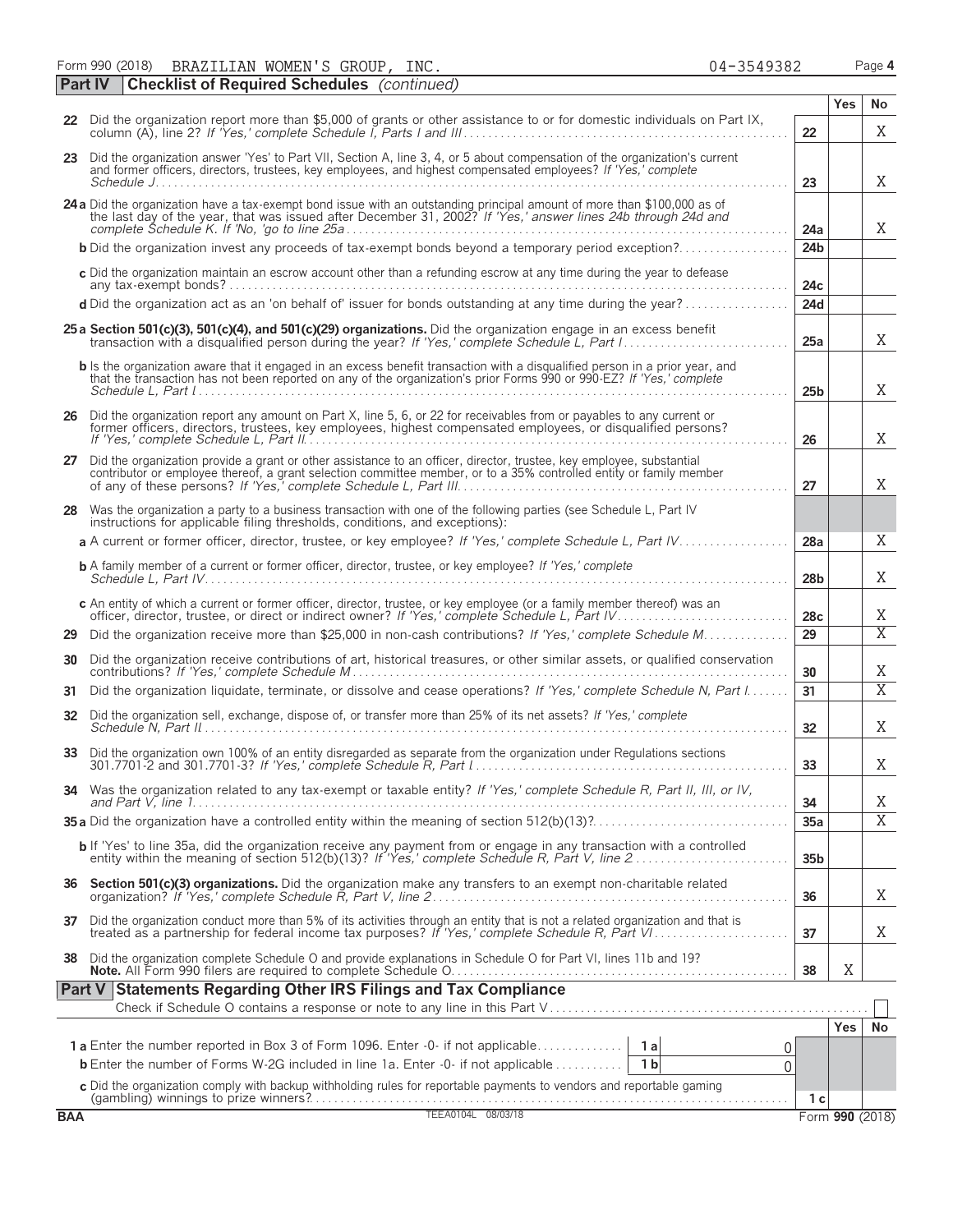|               | Form 990 (2018)<br>BRAZILIAN WOMEN'S GROUP, INC.<br>04-3549382                                                                                                                                                                      |                             |     | Page 5              |
|---------------|-------------------------------------------------------------------------------------------------------------------------------------------------------------------------------------------------------------------------------------|-----------------------------|-----|---------------------|
| <b>Part V</b> | Statements Regarding Other IRS Filings and Tax Compliance (continued)                                                                                                                                                               |                             |     |                     |
|               |                                                                                                                                                                                                                                     |                             | Yes | No                  |
|               | 2a Enter the number of employees reported on Form W-3, Transmittal of Wage and Tax Statements, filed for the calendar year ending with or within the year covered by this return<br>2a                                              |                             |     |                     |
|               | 5<br><b>b</b> If at least one is reported on line 2a, did the organization file all required federal employment tax returns?                                                                                                        | 2 <sub>b</sub>              |     | X                   |
|               | Note. If the sum of lines 1a and 2a is greater than 250, you may be required to e-file (see instructions)                                                                                                                           |                             |     |                     |
|               | 3a Did the organization have unrelated business gross income of \$1,000 or more during the year?                                                                                                                                    | Зa                          |     | X                   |
|               |                                                                                                                                                                                                                                     | 3 <sub>b</sub>              |     |                     |
|               | 4 a At any time during the calendar year, did the organization have an interest in, or a signature or other authority over, a financial account in a foreign country (such as a bank account, securities account, or other fin      | 4a                          |     | X                   |
|               | <b>b</b> If 'Yes,' enter the name of the foreign country: ►                                                                                                                                                                         |                             |     |                     |
|               | See instructions for filing requirements for FinCEN Form 114, Report of Foreign Bank and Financial Accounts (FBAR).                                                                                                                 |                             |     |                     |
|               | <b>5a</b> Was the organization a party to a prohibited tax shelter transaction at any time during the tax year?                                                                                                                     | <b>5a</b><br>5 <sub>b</sub> |     | Χ<br>$\overline{X}$ |
|               | <b>b</b> Did any taxable party notify the organization that it was or is a party to a prohibited tax shelter transaction?                                                                                                           | 5 c                         |     |                     |
|               |                                                                                                                                                                                                                                     |                             |     |                     |
|               | 6 a Does the organization have annual gross receipts that are normally greater than \$100,000, and did the organization solicit any contributions that were not tax deductible as charitable contributions?                         | 6a                          |     | X                   |
|               | b If 'Yes,' did the organization include with every solicitation an express statement that such contributions or gifts were                                                                                                         | 6 <sub>b</sub>              |     |                     |
| 7             | Organizations that may receive deductible contributions under section 170(c).                                                                                                                                                       |                             |     |                     |
|               | a Did the organization receive a payment in excess of \$75 made partly as a contribution and partly for goods and                                                                                                                   | 7 a                         |     | Χ                   |
|               | <b>b</b> If 'Yes,' did the organization notify the donor of the value of the goods or services provided?                                                                                                                            | 7 <sub>b</sub>              |     |                     |
|               | c Did the organization sell, exchange, or otherwise dispose of tangible personal property for which it was required to file                                                                                                         |                             |     |                     |
|               |                                                                                                                                                                                                                                     | 7 с                         |     | Χ                   |
|               |                                                                                                                                                                                                                                     |                             |     | Χ                   |
|               | e Did the organization receive any funds, directly or indirectly, to pay premiums on a personal benefit contract?<br>f Did the organization, during the year, pay premiums, directly or indirectly, on a personal benefit contract? | 7е<br>7f                    |     | $\overline{X}$      |
|               | q If the organization received a contribution of qualified intellectual property, did the organization file Form 8899                                                                                                               |                             |     |                     |
|               |                                                                                                                                                                                                                                     | 7g                          |     |                     |
|               | h If the organization received a contribution of cars, boats, airplanes, or other vehicles, did the organization file a                                                                                                             | 7 h                         |     |                     |
|               | Sponsoring organizations maintaining donor advised funds. Did a donor advised fund maintained by the sponsoring                                                                                                                     | 8                           |     |                     |
| 9             | Sponsoring organizations maintaining donor advised funds.                                                                                                                                                                           |                             |     |                     |
|               |                                                                                                                                                                                                                                     | 9 a                         |     |                     |
|               | <b>b</b> Did the sponsoring organization make a distribution to a donor, donor advisor, or related person?                                                                                                                          | 9 <sub>b</sub>              |     |                     |
|               | Section 501(c)(7) organizations. Enter:                                                                                                                                                                                             |                             |     |                     |
|               | a Initiation fees and capital contributions included on Part VIII, line 12<br>10 a                                                                                                                                                  |                             |     |                     |
|               | <b>b</b> Gross receipts, included on Form 990, Part VIII, line 12, for public use of club facilities<br>10 <sub>b</sub>                                                                                                             |                             |     |                     |
|               | 11 Section 501(c)(12) organizations. Enter:                                                                                                                                                                                         |                             |     |                     |
|               | 11a                                                                                                                                                                                                                                 |                             |     |                     |
|               | <b>b</b> Gross income from other sources (Do not net amounts due or paid to other sources<br>11 <sub>b</sub>                                                                                                                        |                             |     |                     |
|               | 12a Section 4947(a)(1) non-exempt charitable trusts. Is the organization filing Form 990 in lieu of Form 1041?                                                                                                                      | 12a                         |     |                     |
|               | <b>b</b> If 'Yes,' enter the amount of tax-exempt interest received or accrued during the year<br>12b                                                                                                                               |                             |     |                     |
|               | 13 Section 501(c)(29) qualified nonprofit health insurance issuers.                                                                                                                                                                 |                             |     |                     |
|               |                                                                                                                                                                                                                                     | 13a                         |     |                     |
|               | Note. See the instructions for additional information the organization must report on Schedule O.<br><b>b</b> Enter the amount of reserves the organization is required to maintain by the states in                                |                             |     |                     |
|               | 13 <sub>b</sub>                                                                                                                                                                                                                     |                             |     |                     |
|               | 13c<br>14a Did the organization receive any payments for indoor tanning services during the tax year?                                                                                                                               |                             |     | Χ                   |
|               | b If 'Yes,' has it filed a Form 720 to report these payments? If 'No,' provide an explanation in Schedule O                                                                                                                         | 14a<br>14 <sub>b</sub>      |     |                     |
|               |                                                                                                                                                                                                                                     |                             |     |                     |
|               | 15 Is the organization subject to the section 4960 tax on payment(s) of more than \$1,000,000 in remuneration or                                                                                                                    | 15                          |     | Χ                   |
|               | If 'Yes,' see instructions and file Form 4720, Schedule N.                                                                                                                                                                          |                             |     |                     |
|               | 16 Is the organization an educational institution subject to the section 4968 excise tax on net investment income?<br>If 'Yes,' complete Form 4720, Schedule O.                                                                     | 16                          |     | Χ                   |
| <b>BAA</b>    | TEEA0105L 12/31/18                                                                                                                                                                                                                  |                             |     | Form 990 (2018)     |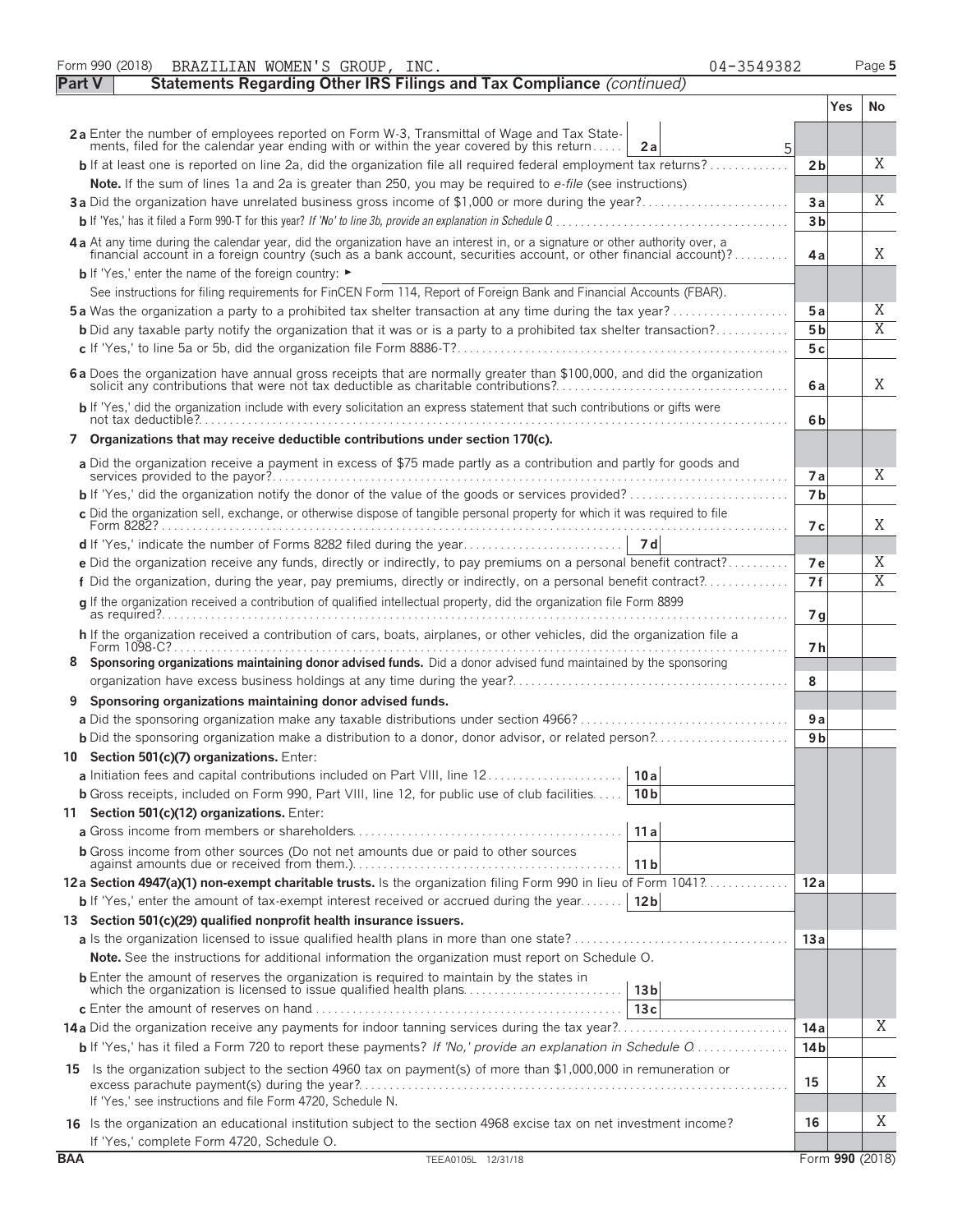|                | <b>Part VI</b><br>Governance, Management, and Disclosure For each 'Yes' response to lines 2 through 7b below, and for                                                                                                                                                  |                 |                |                                  |
|----------------|------------------------------------------------------------------------------------------------------------------------------------------------------------------------------------------------------------------------------------------------------------------------|-----------------|----------------|----------------------------------|
|                | a 'No' response to line 8a, 8b, or 10b below, describe the circumstances, processes, or changes in<br>Schedule O. See instructions.                                                                                                                                    |                 |                |                                  |
|                |                                                                                                                                                                                                                                                                        |                 |                | X                                |
|                | <b>Section A. Governing Body and Management</b>                                                                                                                                                                                                                        |                 |                |                                  |
|                | <b>1a</b> Enter the number of voting members of the governing body at the end of the tax year<br><b>1</b> a<br>5                                                                                                                                                       |                 | <b>Yes</b>     | No                               |
|                | If there are material differences in voting rights among members<br>of the governing body, or if the governing body delegated broad<br>authority to an executive committee or similar committee, explain in Schedule O.                                                |                 |                |                                  |
|                | <b>b</b> Enter the number of voting members included in line 1a, above, who are independent<br>- 1 b<br>5                                                                                                                                                              |                 |                |                                  |
| $\mathbf{2}^-$ | Did any officer, director, trustee, or key employee have a family relationship or a business relationship with any other                                                                                                                                               | $\overline{2}$  |                | X                                |
| 3              | Did the organization delegate control over management duties customarily performed by or under the direct supervision<br>of officers, directors, or trustees, or key employees to a management company or other person?                                                | 3               |                | X                                |
| 4              | Did the organization make any significant changes to its governing documents                                                                                                                                                                                           |                 |                |                                  |
|                |                                                                                                                                                                                                                                                                        | 4               |                | X                                |
| 5<br>6         | Did the organization become aware during the year of a significant diversion of the organization's assets?                                                                                                                                                             | 5<br>6          |                | $\overline{X}$<br>$\overline{X}$ |
|                | 7 a Did the organization have members, stockholders, or other persons who had the power to elect or appoint one or more                                                                                                                                                | <b>7a</b>       |                | X                                |
|                | <b>b</b> Are any governance decisions of the organization reserved to (or subject to approval by) members,                                                                                                                                                             | 7 b             |                | X                                |
| 8              | Did the organization contemporaneously document the meetings held or written actions undertaken during the year by<br>the following:                                                                                                                                   |                 |                |                                  |
|                |                                                                                                                                                                                                                                                                        | 8a              | X              |                                  |
|                |                                                                                                                                                                                                                                                                        | 8 <sub>b</sub>  | X              |                                  |
| 9              | Is there any officer, director, trustee, or key employee listed in Part VII, Section A, who cannot be reached at the                                                                                                                                                   | 9               |                | X                                |
|                | <b>Section B. Policies</b> (This Section B requests information about policies not required by the Internal Revenue Code.)                                                                                                                                             |                 |                |                                  |
|                |                                                                                                                                                                                                                                                                        |                 | <b>Yes</b>     | No                               |
|                |                                                                                                                                                                                                                                                                        | 10a             |                | X                                |
|                | b If 'Yes,' did the organization have written policies and procedures governing the activities of such chapters, affiliates, and branches to ensure their                                                                                                              | 10 <sub>b</sub> |                |                                  |
|                |                                                                                                                                                                                                                                                                        | 11a             | $\overline{X}$ |                                  |
|                | <b>b</b> Describe in Schedule O the process, if any, used by the organization to review this Form 990. SEE SCHEDULE O                                                                                                                                                  |                 |                |                                  |
|                |                                                                                                                                                                                                                                                                        | 12a             | X              |                                  |
|                | <b>b</b> Were officers, directors, or trustees, and key employees required to disclose annually interests that could give rise                                                                                                                                         | 12 <sub>b</sub> | Χ              |                                  |
|                | c Did the organization regularly and consistently monitor and enforce compliance with the policy? If 'Yes,' describe in                                                                                                                                                | 12 c            |                | X                                |
| 13             |                                                                                                                                                                                                                                                                        | 13              | $\overline{X}$ |                                  |
| 14             |                                                                                                                                                                                                                                                                        | 14              | $\overline{X}$ |                                  |
| 15             | Did the process for determining compensation of the following persons include a review and approval by independent<br>persons, comparability data, and contemporaneous substantiation of the deliberation and decision?                                                |                 |                |                                  |
|                |                                                                                                                                                                                                                                                                        | 15 a            | Χ              |                                  |
|                |                                                                                                                                                                                                                                                                        | 15 <sub>b</sub> | $\overline{X}$ |                                  |
|                | If 'Yes' to line 15a or 15b, describe the process in Schedule O (see instructions).                                                                                                                                                                                    |                 |                |                                  |
|                | 16 a Did the organization invest in, contribute assets to, or participate in a joint venture or similar arrangement with a                                                                                                                                             | 16 a            |                | Χ                                |
|                | b If 'Yes,' did the organization follow a written policy or procedure requiring the organization to evaluate its<br>participation in joint venture arrangements under applicable federal tax law, and take steps to safeguard the                                      | 16 <sub>b</sub> |                |                                  |
|                | <b>Section C. Disclosure</b>                                                                                                                                                                                                                                           |                 |                |                                  |
|                | 17 List the states with which a copy of this Form 990 is required to be filed $\blacktriangleright$<br>MA                                                                                                                                                              |                 |                |                                  |
| 18             | ____________________________<br>Section 6104 requires an organization to make its Forms 1023 (1024 or 1024-A if applicable), 990, and 990-T (Section 501(c)(3)s only)<br>available for public inspection. Indicate how you made these available. Check all that apply. |                 |                |                                  |
|                | X Another's website<br>Own website<br>Upon request<br>Other (explain in Schedule O)<br>$\perp$                                                                                                                                                                         |                 |                |                                  |
| 19             | Describe in Schedule O whether (and if so, how) the organization made its governing documents, conflict of interest policy, and financial statements available to<br>the public during the tax year.<br>SEE SCHEDULE O                                                 |                 |                |                                  |
| 20             | State the name, address, and telephone number of the person who possesses the organization's books and records<br>REGINA BERTHOLDO, PRESIDENT 697 CAMBRIDGE STREET #106 BRIGHTON MA 02135 (617) 202-577                                                                |                 |                |                                  |
|                |                                                                                                                                                                                                                                                                        |                 |                |                                  |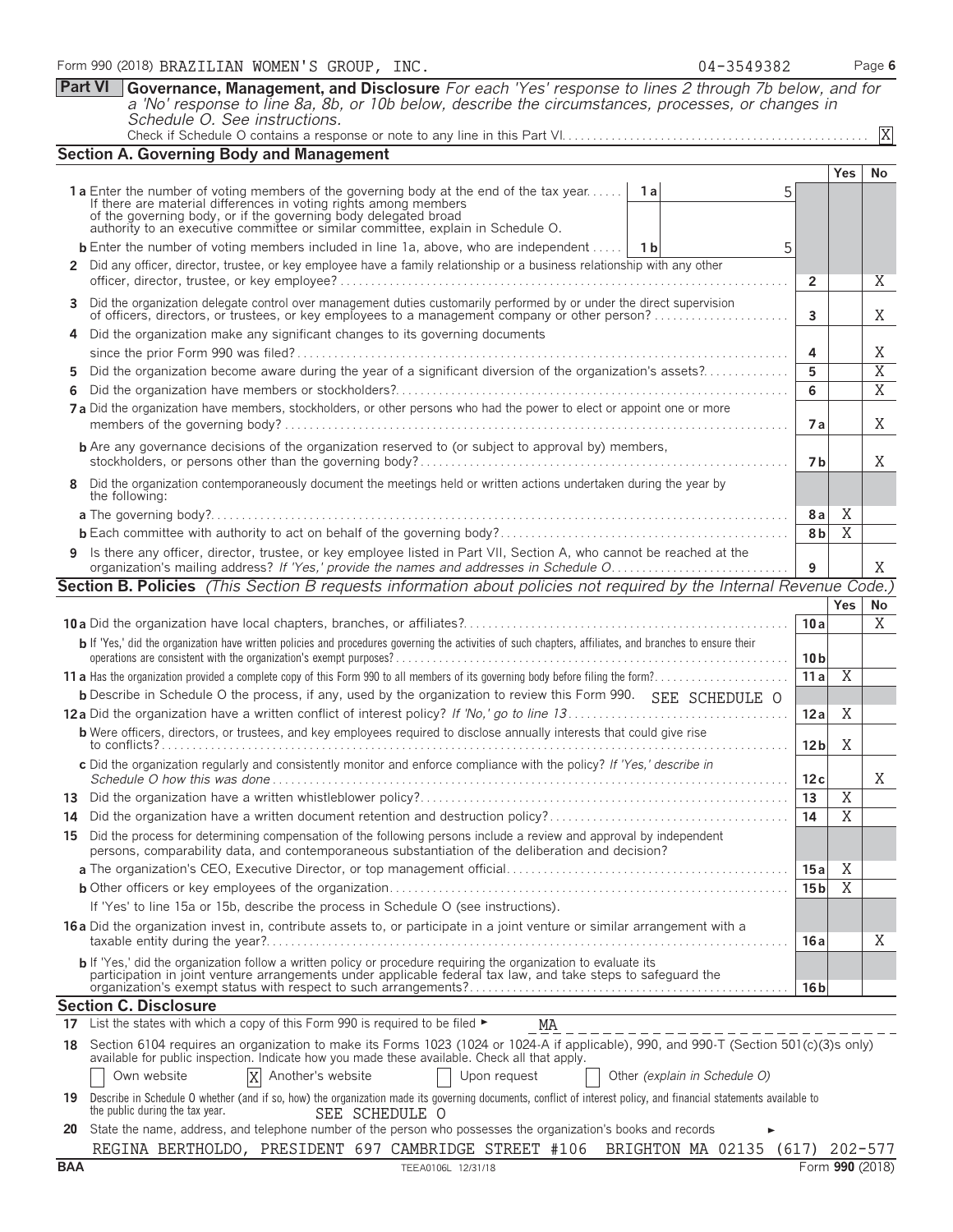| Form 990 (2018) BRAZILIAN WOMEN'S GROUP, INC.                                                                                                                                                                                                                                                                                                                                                                                    | 04-3549382<br>Page 7 |  |
|----------------------------------------------------------------------------------------------------------------------------------------------------------------------------------------------------------------------------------------------------------------------------------------------------------------------------------------------------------------------------------------------------------------------------------|----------------------|--|
| <b>Part VII</b> Compensation of Officers, Directors, Trustees, Key Employees, Highest Compensated Employees, and<br>Independent Contractors                                                                                                                                                                                                                                                                                      |                      |  |
|                                                                                                                                                                                                                                                                                                                                                                                                                                  |                      |  |
| Section A. Officers, Directors, Trustees, Key Employees, and Highest Compensated Employees                                                                                                                                                                                                                                                                                                                                       |                      |  |
| 1 a Complete this table for all persons required to be listed. Report compensation for the calendar year ending with or within the<br>organization's tax year.<br>• List all of the organization's current officers, directors, trustees (whether individuals or organizations), regardless of amount of<br>compensation. Enter -0- in columns (D), (E), and (F) if no compensation was paid.                                    |                      |  |
| • List all of the organization's current key employees, if any. See instructions for definition of 'key employee.'<br>• List the organization's five current highest compensated employees (other than an officer, director, trustee, or key employee)<br>who received reportable compensation (Box 5 of Form W-2 and/or Box 7 of Form 1099-MISC) of more than \$100,000 from the<br>organization and any related organizations. |                      |  |

? List all of the organization's **former** officers, key employees, and highest compensated employees who received more than \$100,000 of reportable compensation from the organization and any related organizations.

? List all of the organization's **former directors or trustees** that received, in the capacity as a former director or trustee of the

organization, more than \$10,000 of reportable compensation from the organization and any related organizations.

List persons in the following order: individual trustees or directors; institutional trustees; officers; key employees; highest compensated employees; and former such persons.

Check this box if neither the organization nor any related organization compensated any current officer, director, or trustee. X

|                                          |                                                                                            | (C)                            |                       |         |                   |                                                                                        |        |                                                            |                                          |                                                          |
|------------------------------------------|--------------------------------------------------------------------------------------------|--------------------------------|-----------------------|---------|-------------------|----------------------------------------------------------------------------------------|--------|------------------------------------------------------------|------------------------------------------|----------------------------------------------------------|
| (A)<br>Name and Title                    | (B)<br>Average<br>hours<br>per                                                             |                                |                       |         | director/trustee) | Position (do not check more<br>than one box, unless person<br>is both an officer and a |        | (D)<br>Reportable<br>compensation from<br>the organization | (E)<br>Reportable<br>compensation from   | (F)<br>Estimated<br>amount of other<br>compensation      |
|                                          | week<br>(list any<br>hours for<br>related<br>organiza<br>tions<br>below<br>dotted<br>line) | Individual trustee<br>director | Institutional trustee | Officer | Key employee      | Highest compensated<br>employee                                                        | Former | (W-2/1099-MISC)                                            | related organizations<br>(W-2/1099-MISC) | from the<br>organization<br>and related<br>organizations |
| (1) ADRIANA LAFAILLE                     | 5                                                                                          |                                |                       |         |                   |                                                                                        |        |                                                            |                                          |                                                          |
| TREASURER                                | $\mathbf{0}$                                                                               | X                              |                       | X       |                   |                                                                                        |        | $\mathsf{0}$                                               | $\mathbf 0$                              | $\boldsymbol{0}$ .                                       |
| (2) ANA NOGUEIRA<br><b>CLERK</b>         | 5<br>$\Omega$                                                                              | X                              |                       | X       |                   |                                                                                        |        | 0                                                          | 0                                        | $0$ .                                                    |
| (3) FANIA RESENDES                       | $\overline{5}$                                                                             |                                |                       |         |                   |                                                                                        |        |                                                            |                                          |                                                          |
| <b>DIRECTOR</b>                          | $\Omega$                                                                                   | X                              |                       |         |                   |                                                                                        |        | 0                                                          | 0                                        | $0$ .                                                    |
| (4) MARIA APARECIDA RIBEIRO              | $\overline{5}$                                                                             |                                |                       |         |                   |                                                                                        |        |                                                            |                                          |                                                          |
| <b>DIRECTOR</b>                          | $\Omega$                                                                                   | Χ                              |                       |         |                   |                                                                                        |        | 0                                                          | 0                                        | 0.                                                       |
| (5) ANA PANORI<br><b>DIRECTOR</b>        | 5<br>$\Omega$                                                                              | X                              |                       |         |                   |                                                                                        |        | 0                                                          | 0                                        | $0$ .                                                    |
| (6) MARIA LOURDES SILVA                  | 5                                                                                          |                                |                       |         |                   |                                                                                        |        |                                                            |                                          |                                                          |
| <b>DIRECTOR</b>                          | $\Omega$                                                                                   | $\rm X$                        |                       |         |                   |                                                                                        |        | $\Omega$                                                   | $\Omega$                                 | 0.                                                       |
| (7) REGINA BERTHOLDO                     | 5                                                                                          |                                |                       |         |                   |                                                                                        |        |                                                            |                                          |                                                          |
| PRESIDENT                                | $\Omega$                                                                                   | $\mathbf X$                    |                       | X       |                   |                                                                                        |        | $\Omega$                                                   | $\mathbf 0$                              | $\boldsymbol{0}$ .                                       |
| (8) HELOISA GALVAO<br>EXECUTIVE DIRECTOR | 35<br>$\mathbf{0}$                                                                         |                                |                       |         | Χ                 |                                                                                        |        | 45, 483.                                                   | $\mathbf{0}$                             | $0$ .                                                    |
| (9)                                      |                                                                                            |                                |                       |         |                   |                                                                                        |        |                                                            |                                          |                                                          |
| (10)                                     |                                                                                            |                                |                       |         |                   |                                                                                        |        |                                                            |                                          |                                                          |
| (11)                                     |                                                                                            |                                |                       |         |                   |                                                                                        |        |                                                            |                                          |                                                          |
| (12)                                     |                                                                                            |                                |                       |         |                   |                                                                                        |        |                                                            |                                          |                                                          |
| (13)                                     |                                                                                            |                                |                       |         |                   |                                                                                        |        |                                                            |                                          |                                                          |
| (14)                                     |                                                                                            |                                |                       |         |                   |                                                                                        |        |                                                            |                                          |                                                          |
| <b>BAA</b>                               | TEEA0107L 08/03/18                                                                         |                                |                       |         |                   |                                                                                        |        |                                                            |                                          | Form 990 (2018)                                          |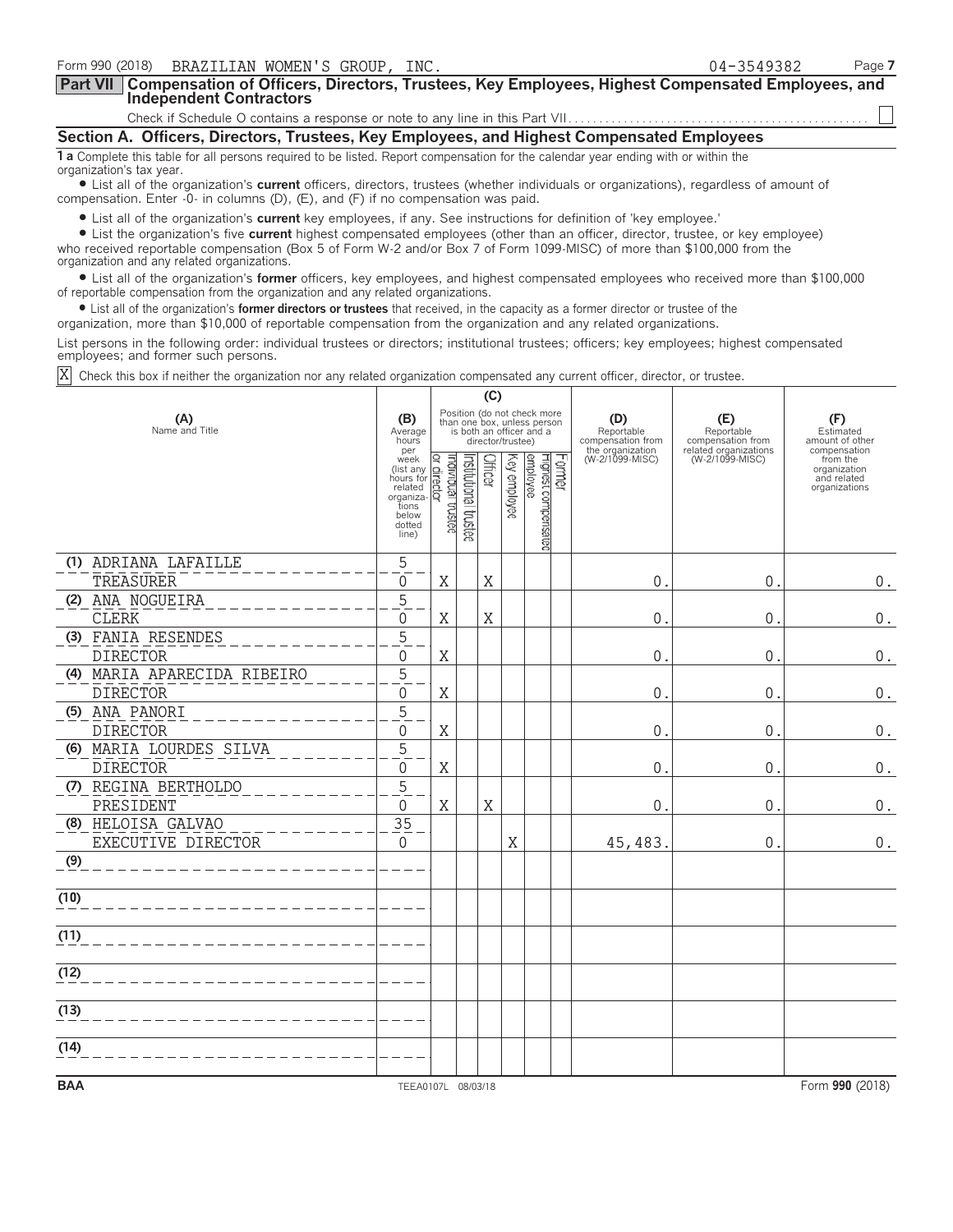|      | Part VII Section A. Officers, Directors, Trustees, Key Employees, and Highest Compensated Employees (continued)                                                                                                                                        |                                                                                                     |                                   |                       |         |              |                                                                                                             |        |                                        |                                          |                                                                          |
|------|--------------------------------------------------------------------------------------------------------------------------------------------------------------------------------------------------------------------------------------------------------|-----------------------------------------------------------------------------------------------------|-----------------------------------|-----------------------|---------|--------------|-------------------------------------------------------------------------------------------------------------|--------|----------------------------------------|------------------------------------------|--------------------------------------------------------------------------|
|      |                                                                                                                                                                                                                                                        | (B)                                                                                                 |                                   |                       | (C)     |              |                                                                                                             |        |                                        |                                          |                                                                          |
|      | (A)<br>Name and title                                                                                                                                                                                                                                  | Average<br>hours<br>per                                                                             |                                   |                       |         |              | Position<br>(do not check more than one<br>box, unless person is both an<br>officer and a director/trustee) |        | (D)<br>Reportable<br>compensation from | (E)<br>Reportable<br>compensation from   | (F)<br>Estimated<br>amount of other                                      |
|      |                                                                                                                                                                                                                                                        | week<br>(list any<br>hours <sup>7</sup><br>for<br>related<br>organiza<br>- tions<br>below<br>dotted | Individual trustee<br>or director | Institutional trustee | Officer | Key employee | employee<br>Highest compensated                                                                             | Former | the organization<br>(W-2/1099-MISC)    | related organizations<br>(W-2/1099-MISC) | compensation<br>from the<br>organization<br>and related<br>organizations |
|      |                                                                                                                                                                                                                                                        | line)                                                                                               |                                   |                       |         |              |                                                                                                             |        |                                        |                                          |                                                                          |
| (15) |                                                                                                                                                                                                                                                        |                                                                                                     |                                   |                       |         |              |                                                                                                             |        |                                        |                                          |                                                                          |
| (16) | _______________________                                                                                                                                                                                                                                |                                                                                                     |                                   |                       |         |              |                                                                                                             |        |                                        |                                          |                                                                          |
| (17) | ______________________                                                                                                                                                                                                                                 |                                                                                                     |                                   |                       |         |              |                                                                                                             |        |                                        |                                          |                                                                          |
| (18) |                                                                                                                                                                                                                                                        |                                                                                                     |                                   |                       |         |              |                                                                                                             |        |                                        |                                          |                                                                          |
| (19) |                                                                                                                                                                                                                                                        |                                                                                                     |                                   |                       |         |              |                                                                                                             |        |                                        |                                          |                                                                          |
| (20) | ______________________                                                                                                                                                                                                                                 |                                                                                                     |                                   |                       |         |              |                                                                                                             |        |                                        |                                          |                                                                          |
| (21) |                                                                                                                                                                                                                                                        |                                                                                                     |                                   |                       |         |              |                                                                                                             |        |                                        |                                          |                                                                          |
| (22) | _______________________                                                                                                                                                                                                                                |                                                                                                     |                                   |                       |         |              |                                                                                                             |        |                                        |                                          |                                                                          |
| (23) | _______________________                                                                                                                                                                                                                                |                                                                                                     |                                   |                       |         |              |                                                                                                             |        |                                        |                                          |                                                                          |
| (24) | _______________________                                                                                                                                                                                                                                |                                                                                                     |                                   |                       |         |              |                                                                                                             |        |                                        |                                          |                                                                          |
| (25) |                                                                                                                                                                                                                                                        |                                                                                                     |                                   |                       |         |              |                                                                                                             |        |                                        |                                          |                                                                          |
|      |                                                                                                                                                                                                                                                        |                                                                                                     |                                   |                       |         |              |                                                                                                             |        | 45,483.                                | 0.                                       | $0$ .                                                                    |
|      |                                                                                                                                                                                                                                                        |                                                                                                     |                                   |                       |         |              |                                                                                                             |        | 0.                                     | 0.                                       | $\mathbf 0$ .                                                            |
|      |                                                                                                                                                                                                                                                        |                                                                                                     |                                   |                       |         |              |                                                                                                             |        | 45,483.                                | $\overline{0}$ .                         | $\boldsymbol{0}$ .                                                       |
|      | 2 Total number of individuals (including but not limited to those listed above) who received more than \$100,000 of reportable compensation<br>from the organization $\blacktriangleright$<br>0                                                        |                                                                                                     |                                   |                       |         |              |                                                                                                             |        |                                        |                                          |                                                                          |
| 3    | Did the organization list any former officer, director, or trustee, key employee, or highest compensated employee                                                                                                                                      |                                                                                                     |                                   |                       |         |              |                                                                                                             |        |                                        |                                          | Yes<br>No<br>3<br>X                                                      |
| 4    | For any individual listed on line 1a, is the sum of reportable compensation and other compensation from<br>the organization and related organizations greater than \$150,000? If 'Yes,' complete Schedule J for                                        |                                                                                                     |                                   |                       |         |              |                                                                                                             |        |                                        |                                          | 4                                                                        |
| 5    | Did any person listed on line 1a receive or accrue compensation from any unrelated organization or individual                                                                                                                                          |                                                                                                     |                                   |                       |         |              |                                                                                                             |        |                                        |                                          | Χ<br>5<br>Χ                                                              |
|      | <b>Section B. Independent Contractors</b>                                                                                                                                                                                                              |                                                                                                     |                                   |                       |         |              |                                                                                                             |        |                                        |                                          |                                                                          |
|      | Complete this table for your five highest compensated independent contractors that received more than \$100,000 of<br>compensation from the organization. Report compensation for the calendar year ending with or within the organization's tax year. |                                                                                                     |                                   |                       |         |              |                                                                                                             |        |                                        |                                          |                                                                          |
|      | (A)<br>Name and business address                                                                                                                                                                                                                       |                                                                                                     |                                   |                       |         |              |                                                                                                             |        | (B)<br>Description of services         |                                          | (C)<br>Compensation                                                      |
|      |                                                                                                                                                                                                                                                        |                                                                                                     |                                   |                       |         |              |                                                                                                             |        |                                        |                                          |                                                                          |
|      |                                                                                                                                                                                                                                                        |                                                                                                     |                                   |                       |         |              |                                                                                                             |        |                                        |                                          |                                                                          |
|      |                                                                                                                                                                                                                                                        |                                                                                                     |                                   |                       |         |              |                                                                                                             |        |                                        |                                          |                                                                          |
|      |                                                                                                                                                                                                                                                        |                                                                                                     |                                   |                       |         |              |                                                                                                             |        |                                        |                                          |                                                                          |
|      | 2 Total number of independent contractors (including but not limited to those listed above) who received more than<br>\$100,000 of compensation from the organization $\blacktriangleright$ 0                                                          |                                                                                                     |                                   |                       |         |              |                                                                                                             |        |                                        |                                          |                                                                          |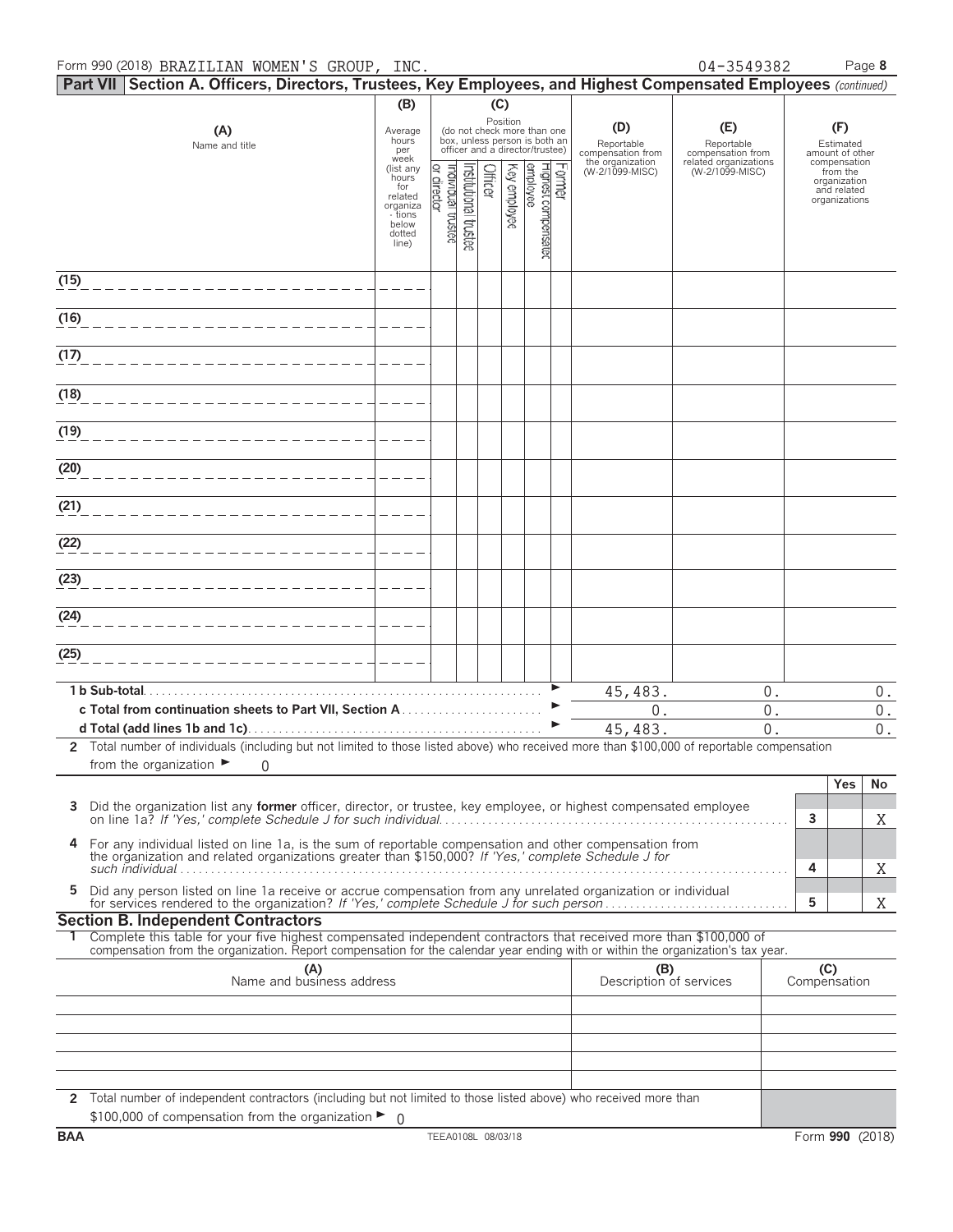#### **Part VIII Statement of Revenue**

|                                                           |                                                                                                            | Total revenue | Related or<br>exempt<br>function | Unrelated<br>business<br>revenue | Revenue<br>excluded from tax<br>under sections<br>512-514 |
|-----------------------------------------------------------|------------------------------------------------------------------------------------------------------------|---------------|----------------------------------|----------------------------------|-----------------------------------------------------------|
|                                                           | 1a Federated campaigns<br>1a                                                                               |               | revenue                          |                                  |                                                           |
|                                                           | 1 <sub>b</sub><br><b>b</b> Membership dues                                                                 |               |                                  |                                  |                                                           |
|                                                           | $\overline{1}c$<br>c Fundraising events                                                                    |               |                                  |                                  |                                                           |
|                                                           | $\overline{1}$ d<br>d Related organizations                                                                |               |                                  |                                  |                                                           |
|                                                           |                                                                                                            |               |                                  |                                  |                                                           |
|                                                           | 1e<br>e Government grants (contributions)<br>16,000.                                                       |               |                                  |                                  |                                                           |
| Contributions, Gifts, Grants<br>and Other Similar Amounts | <b>f</b> All other contributions, gifts, grants, and similar amounts not included above<br>1f<br>204, 532. |               |                                  |                                  |                                                           |
|                                                           | <b>g</b> Noncash contributions included in lines $1a-1f$ : $\zeta$                                         |               |                                  |                                  |                                                           |
|                                                           | <b>h Total.</b> Add lines 1a-1f                                                                            | 220,532.      |                                  |                                  |                                                           |
| Program Service Revenue                                   | <b>Business Code</b>                                                                                       |               |                                  |                                  |                                                           |
|                                                           | 2a INDEPENDENCE FESTIVAL INC _ _ ____________                                                              | 37,968.       | 37,968.                          |                                  |                                                           |
|                                                           | b PROGRAM SERVICE INCOME ____ L                                                                            | 11,730        | 11,730                           |                                  |                                                           |
|                                                           | c<br>________________                                                                                      |               |                                  |                                  |                                                           |
|                                                           | ______________                                                                                             |               |                                  |                                  |                                                           |
|                                                           |                                                                                                            |               |                                  |                                  |                                                           |
|                                                           |                                                                                                            |               |                                  |                                  |                                                           |
|                                                           |                                                                                                            | 49,698.       |                                  |                                  |                                                           |
|                                                           | Investment income (including dividends, interest and<br>3                                                  |               |                                  |                                  |                                                           |
|                                                           |                                                                                                            |               |                                  |                                  |                                                           |
|                                                           | Income from investment of tax-exempt bond proceeds<br>4                                                    |               |                                  |                                  |                                                           |
|                                                           | 5                                                                                                          |               |                                  |                                  |                                                           |
|                                                           | (i) Real<br>(ii) Personal                                                                                  |               |                                  |                                  |                                                           |
|                                                           | <b>6a</b> Gross rents                                                                                      |               |                                  |                                  |                                                           |
|                                                           | <b>b</b> Less: rental expenses                                                                             |               |                                  |                                  |                                                           |
|                                                           | <b>c</b> Rental income or (loss) $\ldots$                                                                  |               |                                  |                                  |                                                           |
|                                                           |                                                                                                            |               |                                  |                                  |                                                           |
|                                                           | (i) Securities<br>(ii) Other<br>7 a Gross amount from sales of                                             |               |                                  |                                  |                                                           |
|                                                           | assets other than inventory                                                                                |               |                                  |                                  |                                                           |
|                                                           | <b>b</b> Less: cost or other basis                                                                         |               |                                  |                                  |                                                           |
|                                                           | and sales expenses                                                                                         |               |                                  |                                  |                                                           |
|                                                           | c Gain or (loss)<br><u> The Common State Common State Common</u>                                           |               |                                  |                                  |                                                           |
|                                                           |                                                                                                            |               |                                  |                                  |                                                           |
|                                                           | 8a Gross income from fundraising events                                                                    |               |                                  |                                  |                                                           |
| levenue                                                   | (not including $$$                                                                                         |               |                                  |                                  |                                                           |
|                                                           | of contributions reported on line 1c).                                                                     |               |                                  |                                  |                                                           |
| ᄔ                                                         | See Part IV, line 18.                                                                                      |               |                                  |                                  |                                                           |
| <b>Other</b>                                              | b Less: direct expenses b                                                                                  |               |                                  |                                  |                                                           |
|                                                           | c Net income or (loss) from fundraising events                                                             |               |                                  |                                  |                                                           |
|                                                           | 9 a Gross income from gaming activities.                                                                   |               |                                  |                                  |                                                           |
|                                                           | <b>b</b> Less: direct expenses <b>b</b>                                                                    |               |                                  |                                  |                                                           |
|                                                           | c Net income or (loss) from gaming activities                                                              |               |                                  |                                  |                                                           |
|                                                           | 10a Gross sales of inventory, less returns                                                                 |               |                                  |                                  |                                                           |
|                                                           | <b>b</b> Less: cost of goods sold <b>b</b>                                                                 |               |                                  |                                  |                                                           |
|                                                           | <b>c</b> Net income or (loss) from sales of inventory                                                      |               |                                  |                                  |                                                           |
|                                                           | Miscellaneous Revenue<br><b>Business Code</b>                                                              |               |                                  |                                  |                                                           |
|                                                           | 11 a                                                                                                       | 186.          |                                  | 186.                             |                                                           |
|                                                           | b                                                                                                          |               |                                  |                                  |                                                           |
|                                                           | с                                                                                                          |               |                                  |                                  |                                                           |
|                                                           | <b>d</b> All other revenue $\ldots$ , $\ldots$                                                             |               |                                  |                                  |                                                           |
|                                                           | $\blacktriangleright$                                                                                      | 186.          |                                  |                                  |                                                           |
|                                                           |                                                                                                            | 270,416.      | 49,698.                          | 186.                             | 0.                                                        |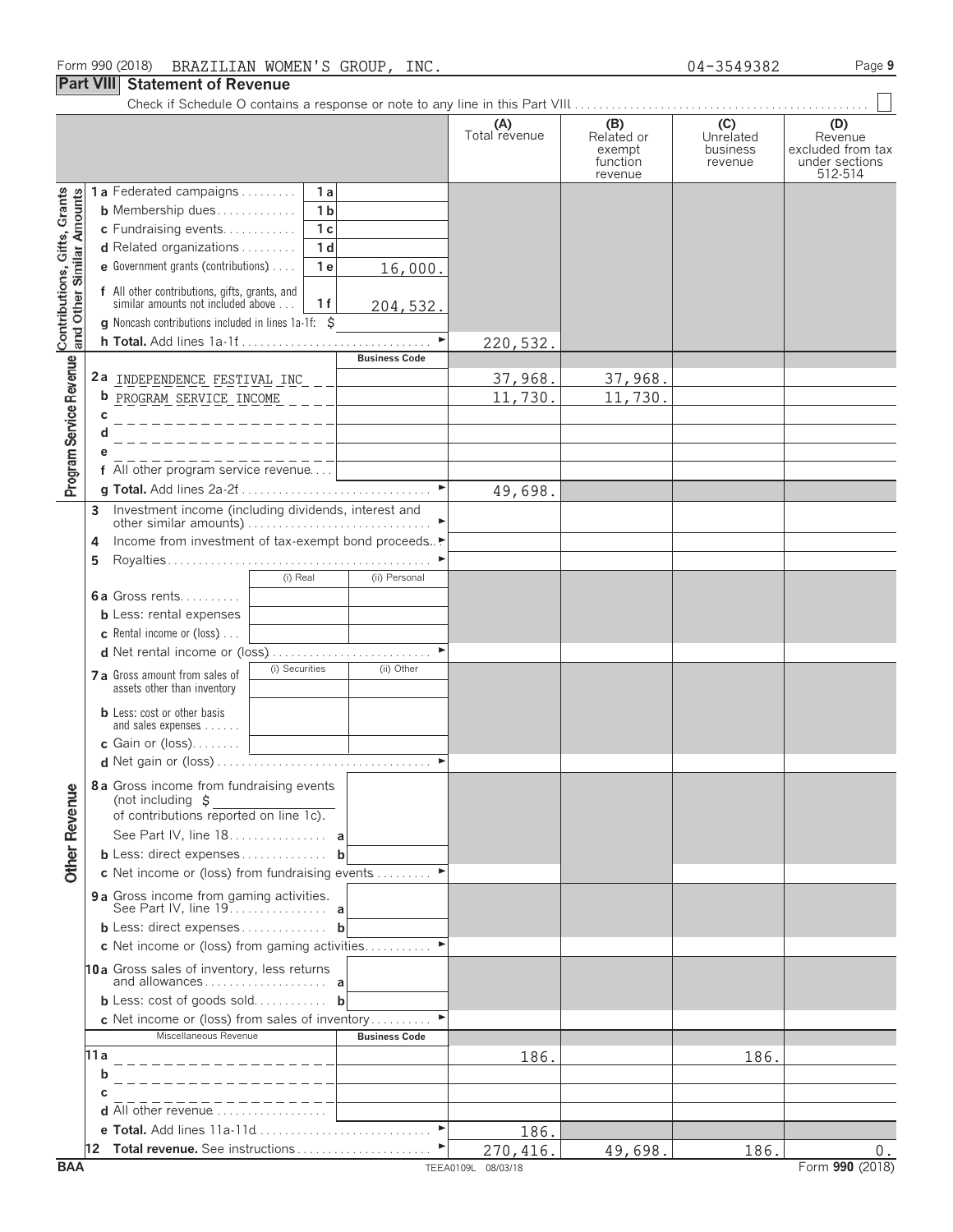| Section 501(c)(3) and 501(c)(4) organizations must complete all columns. All other organizations must complete column (A). |                                                                                                                                                                                                                                            |                       |                                    |                                           |                                |  |  |  |  |  |
|----------------------------------------------------------------------------------------------------------------------------|--------------------------------------------------------------------------------------------------------------------------------------------------------------------------------------------------------------------------------------------|-----------------------|------------------------------------|-------------------------------------------|--------------------------------|--|--|--|--|--|
|                                                                                                                            |                                                                                                                                                                                                                                            |                       |                                    |                                           |                                |  |  |  |  |  |
|                                                                                                                            | Do not include amounts reported on lines<br>6b, 7b, 8b, 9b, and 10b of Part VIII.                                                                                                                                                          | (A)<br>Total expenses | (B)<br>Program service<br>expenses | (C)<br>Management and<br>general expenses | (D)<br>Fundraising<br>expenses |  |  |  |  |  |
| 1                                                                                                                          | Grants and other assistance to domestic<br>organizations and domestic governments.                                                                                                                                                         |                       |                                    |                                           |                                |  |  |  |  |  |
| $\mathcal{P}$                                                                                                              | Grants and other assistance to domestic<br>individuals. See Part IV, line 22                                                                                                                                                               |                       |                                    |                                           |                                |  |  |  |  |  |
|                                                                                                                            | 3 Grants and other assistance to foreign<br>organizations, foreign governments, and for-<br>eign individuals. See Part IV, lines 15 and 16                                                                                                 |                       |                                    |                                           |                                |  |  |  |  |  |
| 4<br>5                                                                                                                     | Benefits paid to or for members<br>Compensation of current officers, directors,                                                                                                                                                            |                       |                                    |                                           |                                |  |  |  |  |  |
|                                                                                                                            | trustees, and key employees<br>Compensation not included above, to                                                                                                                                                                         | 45, 483.              | 45, 483.                           | 0.                                        | $0$ .                          |  |  |  |  |  |
| 6                                                                                                                          | disqualified persons (as defined under<br>section 4958(f)(1)) and persons described<br>in section 4958(c)(3)(B)                                                                                                                            | $\mathsf{0}$ .        | $\overline{0}$ .                   | $\mathbf{0}$ .                            | 0.                             |  |  |  |  |  |
| 7                                                                                                                          | Other salaries and wages                                                                                                                                                                                                                   | 61,916.               | 43,828.                            | 11,202.                                   | 6,886.                         |  |  |  |  |  |
| 8                                                                                                                          | Pension plan accruals and contributions<br>(include section $401(k)$ and $403(b)$<br>employer contributions)                                                                                                                               |                       |                                    |                                           |                                |  |  |  |  |  |
| 9                                                                                                                          | Other employee benefits                                                                                                                                                                                                                    |                       |                                    |                                           |                                |  |  |  |  |  |
| 10                                                                                                                         | Payroll taxes                                                                                                                                                                                                                              | 8,622.                | 7,044.                             | 972.                                      | 606.                           |  |  |  |  |  |
|                                                                                                                            | 11 Fees for services (non-employees):                                                                                                                                                                                                      |                       |                                    |                                           |                                |  |  |  |  |  |
|                                                                                                                            |                                                                                                                                                                                                                                            |                       |                                    |                                           |                                |  |  |  |  |  |
|                                                                                                                            |                                                                                                                                                                                                                                            |                       |                                    |                                           |                                |  |  |  |  |  |
|                                                                                                                            |                                                                                                                                                                                                                                            |                       |                                    |                                           |                                |  |  |  |  |  |
|                                                                                                                            |                                                                                                                                                                                                                                            |                       |                                    |                                           |                                |  |  |  |  |  |
|                                                                                                                            | e Professional fundraising services. See Part IV, line 17                                                                                                                                                                                  |                       |                                    |                                           |                                |  |  |  |  |  |
|                                                                                                                            | f Investment management fees<br>g Other. (If line 11q amount exceeds 10% of line 25, column                                                                                                                                                |                       |                                    |                                           |                                |  |  |  |  |  |
|                                                                                                                            | (A) amount, list line 11g expenses on Schedule $0.$ )                                                                                                                                                                                      | 15,160.               | 13,193.                            | 1,967.                                    |                                |  |  |  |  |  |
|                                                                                                                            | 12 Advertising and promotion                                                                                                                                                                                                               | 200.                  | 200.                               |                                           |                                |  |  |  |  |  |
| 13                                                                                                                         |                                                                                                                                                                                                                                            | 746.                  | 630.                               | 116.                                      |                                |  |  |  |  |  |
| 14                                                                                                                         | Information technology                                                                                                                                                                                                                     | 1,182.                | 976.                               | 58.                                       | 148.                           |  |  |  |  |  |
| 15                                                                                                                         | Royalties                                                                                                                                                                                                                                  |                       |                                    |                                           |                                |  |  |  |  |  |
| 16                                                                                                                         | Occupancy                                                                                                                                                                                                                                  | 12,000.               | 9,600.                             | 1,200                                     | 1,200.                         |  |  |  |  |  |
| 17                                                                                                                         |                                                                                                                                                                                                                                            | 1,924.                | 1,499.                             |                                           | 425.                           |  |  |  |  |  |
|                                                                                                                            | 18 Payments of travel or entertainment<br>expenses for any federal, state, or local<br>public officials                                                                                                                                    |                       |                                    |                                           |                                |  |  |  |  |  |
| 19                                                                                                                         | Conferences, conventions, and meetings                                                                                                                                                                                                     |                       |                                    |                                           |                                |  |  |  |  |  |
| 20                                                                                                                         |                                                                                                                                                                                                                                            |                       |                                    |                                           |                                |  |  |  |  |  |
| 21                                                                                                                         | Payments to affiliates                                                                                                                                                                                                                     |                       |                                    |                                           |                                |  |  |  |  |  |
| 22                                                                                                                         | Depreciation, depletion, and amortization                                                                                                                                                                                                  | 100.                  | 100.                               |                                           |                                |  |  |  |  |  |
| 23<br>24                                                                                                                   | Insurance<br>Other expenses. Itemize expenses not                                                                                                                                                                                          | 931.                  | 886.                               | 28.                                       | 17.                            |  |  |  |  |  |
|                                                                                                                            | covered above (List miscellaneous expenses<br>in line 24e. If line 24e amount exceeds 10%<br>of line 25, column (A) amount, list line 24e<br>expenses on Schedule O.)                                                                      |                       |                                    |                                           |                                |  |  |  |  |  |
|                                                                                                                            | a SUPPLIES                                                                                                                                                                                                                                 | 6,056.                | 6,056.                             |                                           |                                |  |  |  |  |  |
|                                                                                                                            | $- - - - - - -$<br><b>b</b> COPIER RENTAL                                                                                                                                                                                                  | 4,276                 | 3,847                              | 351                                       | 78.                            |  |  |  |  |  |
|                                                                                                                            | <b>c</b> OUTREACH                                                                                                                                                                                                                          | 4,075                 | 4,075                              |                                           |                                |  |  |  |  |  |
|                                                                                                                            | d MISCELLANEOUS EXPENSE                                                                                                                                                                                                                    | 3,182                 | 482                                | 2,686.                                    | 14.                            |  |  |  |  |  |
|                                                                                                                            |                                                                                                                                                                                                                                            | 9,151.                | 7,838.                             | 534.                                      | 779.                           |  |  |  |  |  |
|                                                                                                                            | 25 Total functional expenses. Add lines 1 through 24e.                                                                                                                                                                                     | 175,004.              | 145,737.                           | 19,114.                                   | 10, 153.                       |  |  |  |  |  |
|                                                                                                                            | 26 Joint costs. Complete this line only if<br>the organization reported in column (B)<br>joint costs from a combined educational<br>campaign and fundraising solicitation.<br>Check here $\blacktriangleright$ $\blacksquare$ if following |                       |                                    |                                           |                                |  |  |  |  |  |

SOP 98-2 (ASC 958-720). . . . . . . . . . . . . . . . .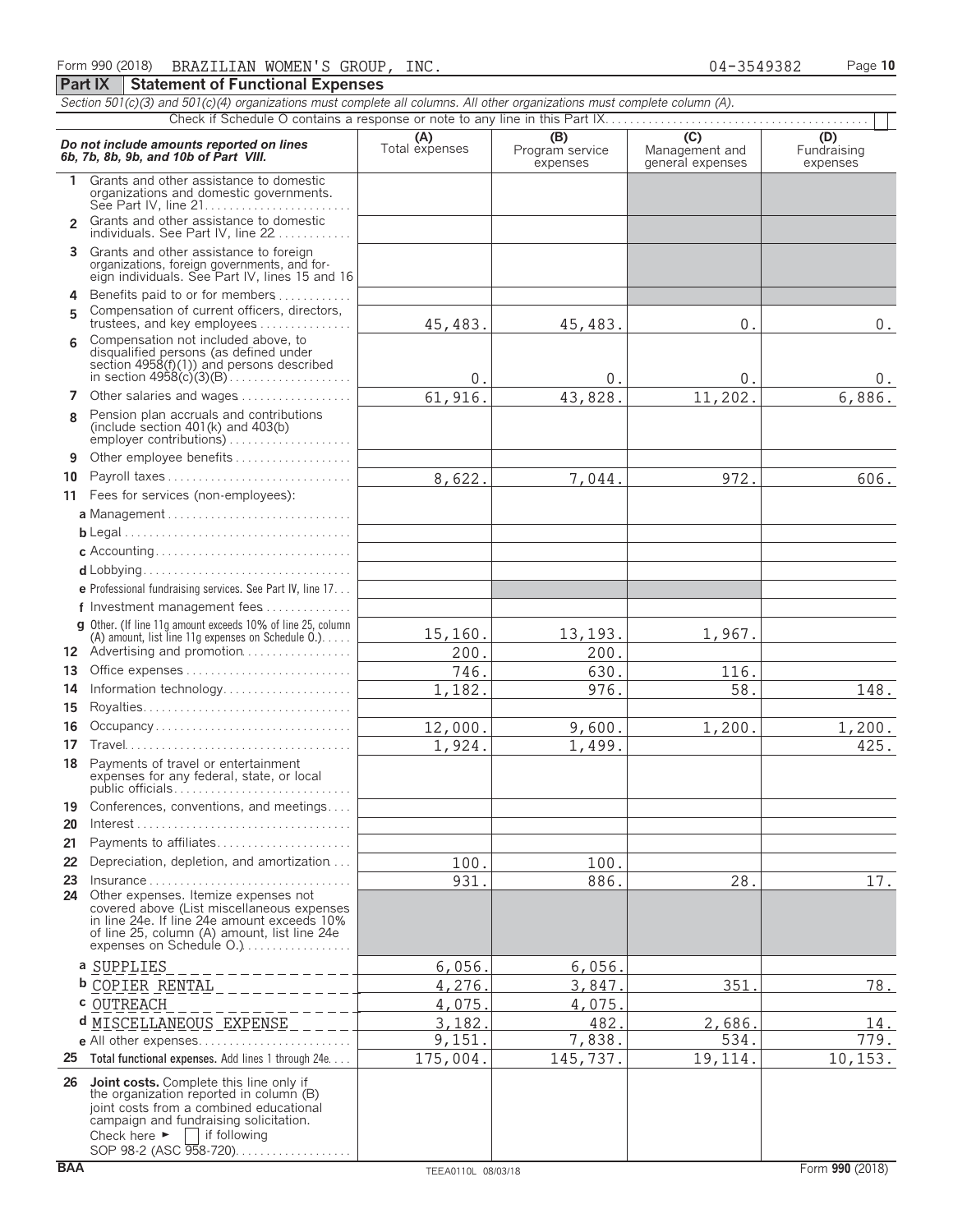# **Part X** Balance Sheet

|                             |                |                                                                                                                                                                                                                                                                                                                      |                    |                  | (A)<br>Beginning of year |                 | (B)<br>End of year     |
|-----------------------------|----------------|----------------------------------------------------------------------------------------------------------------------------------------------------------------------------------------------------------------------------------------------------------------------------------------------------------------------|--------------------|------------------|--------------------------|-----------------|------------------------|
|                             | 1              |                                                                                                                                                                                                                                                                                                                      |                    |                  | 124,839.                 | 1               | 206,667.               |
|                             | $\overline{2}$ |                                                                                                                                                                                                                                                                                                                      |                    |                  |                          | $\overline{2}$  |                        |
|                             | 3              |                                                                                                                                                                                                                                                                                                                      |                    |                  |                          | 3               |                        |
|                             | 4              |                                                                                                                                                                                                                                                                                                                      |                    |                  | 20.                      | 4               | 10,060.                |
|                             | 5              | Loans and other receivables from current and former officers, directors,<br>trustees, key employees, and highest compensated employees. Complete                                                                                                                                                                     |                    |                  |                          | 5               |                        |
|                             | 6              | Loans and other receivables from other disqualified persons (as defined under<br>section 4958(f)(1)), persons described in section 4958(c)(3)(B), and contributing<br>employers and sponsoring organizations of section 501(c)(9) voluntary employees'<br>beneficiary organizations (see instructions). Complete Par |                    |                  |                          | 6               |                        |
|                             | 7              |                                                                                                                                                                                                                                                                                                                      |                    |                  |                          | $\overline{7}$  |                        |
| Assets                      | 8              |                                                                                                                                                                                                                                                                                                                      |                    |                  |                          | 8               |                        |
|                             | 9              |                                                                                                                                                                                                                                                                                                                      |                    |                  |                          | 9               | 1,000.                 |
|                             |                |                                                                                                                                                                                                                                                                                                                      |                    | 7,071.           |                          |                 |                        |
|                             |                |                                                                                                                                                                                                                                                                                                                      |                    | 6,474.           | 697.                     | 10c             | 597.                   |
|                             |                |                                                                                                                                                                                                                                                                                                                      |                    |                  |                          | 11              |                        |
|                             | 12             | Investments - other securities. See Part IV, line 11                                                                                                                                                                                                                                                                 |                    |                  |                          | 12              |                        |
|                             | 13             | Investments - program-related. See Part IV, line 11                                                                                                                                                                                                                                                                  |                    |                  |                          | 13              |                        |
|                             | 14             |                                                                                                                                                                                                                                                                                                                      |                    |                  |                          | 14              |                        |
|                             | 15             |                                                                                                                                                                                                                                                                                                                      |                    | 15               |                          |                 |                        |
|                             | 16             |                                                                                                                                                                                                                                                                                                                      |                    |                  | 125,556.                 | 16              | 218,324.               |
|                             | 17             |                                                                                                                                                                                                                                                                                                                      |                    |                  | 3,627.                   | 17              | 1,642.                 |
|                             | 18             |                                                                                                                                                                                                                                                                                                                      |                    |                  |                          | $\overline{18}$ |                        |
|                             | 19             |                                                                                                                                                                                                                                                                                                                      |                    |                  |                          | 19              |                        |
|                             | 20             |                                                                                                                                                                                                                                                                                                                      |                    |                  |                          | 20              |                        |
|                             | 21             | Escrow or custodial account liability. Complete Part IV of Schedule D.                                                                                                                                                                                                                                               |                    |                  |                          | 21              |                        |
| Liabilities                 | 22             | Loans and other payables to current and former officers, directors, trustees,                                                                                                                                                                                                                                        |                    |                  |                          | 22              |                        |
|                             | 23             | Secured mortgages and notes payable to unrelated third parties                                                                                                                                                                                                                                                       |                    |                  |                          | 23              |                        |
|                             | 24             | Unsecured notes and loans payable to unrelated third parties                                                                                                                                                                                                                                                         |                    |                  |                          | 24              |                        |
|                             | 25             | Other liabilities (including federal income tax, payables to related third parties, and other liabilities not included on lines 17-24). Complete Part X of Schedule D.                                                                                                                                               |                    |                  | 1,921.                   | 25              | 1,262.                 |
|                             | 26             |                                                                                                                                                                                                                                                                                                                      |                    |                  | 5,548.                   | 26              | 2,904.                 |
|                             |                | Organizations that follow SFAS 117 (ASC 958), check here ►<br>lines 27 through 29, and lines 33 and 34.                                                                                                                                                                                                              |                    | $X$ and complete |                          |                 |                        |
|                             | 27             |                                                                                                                                                                                                                                                                                                                      |                    |                  | 82,738.                  | 27              | 152,697.               |
|                             | 28             |                                                                                                                                                                                                                                                                                                                      |                    |                  | 37,270.                  | 28              | $\overline{62}$ , 723. |
|                             | 29             |                                                                                                                                                                                                                                                                                                                      |                    |                  |                          | 29              |                        |
| Net Assets or Fund Balances |                | Organizations that do not follow SFAS 117 (ASC 958), check here ►<br>and complete lines 30 through 34.                                                                                                                                                                                                               |                    |                  |                          |                 |                        |
|                             | 30             | Capital stock or trust principal, or current funds                                                                                                                                                                                                                                                                   |                    |                  |                          | 30              |                        |
|                             | 31             | Paid-in or capital surplus, or land, building, or equipment fund                                                                                                                                                                                                                                                     |                    |                  |                          | 31              |                        |
|                             | 32             | Retained earnings, endowment, accumulated income, or other funds                                                                                                                                                                                                                                                     |                    |                  |                          | 32              |                        |
|                             | 33             |                                                                                                                                                                                                                                                                                                                      |                    |                  | 120,008.                 | 33              | 215,420.               |
|                             | 34             | Total liabilities and net assets/fund balances                                                                                                                                                                                                                                                                       |                    |                  | 125,556.                 | 34              | 218,324.               |
| <b>BAA</b>                  |                |                                                                                                                                                                                                                                                                                                                      | TEEA0111L 08/03/18 |                  |                          |                 | Form 990 (2018)        |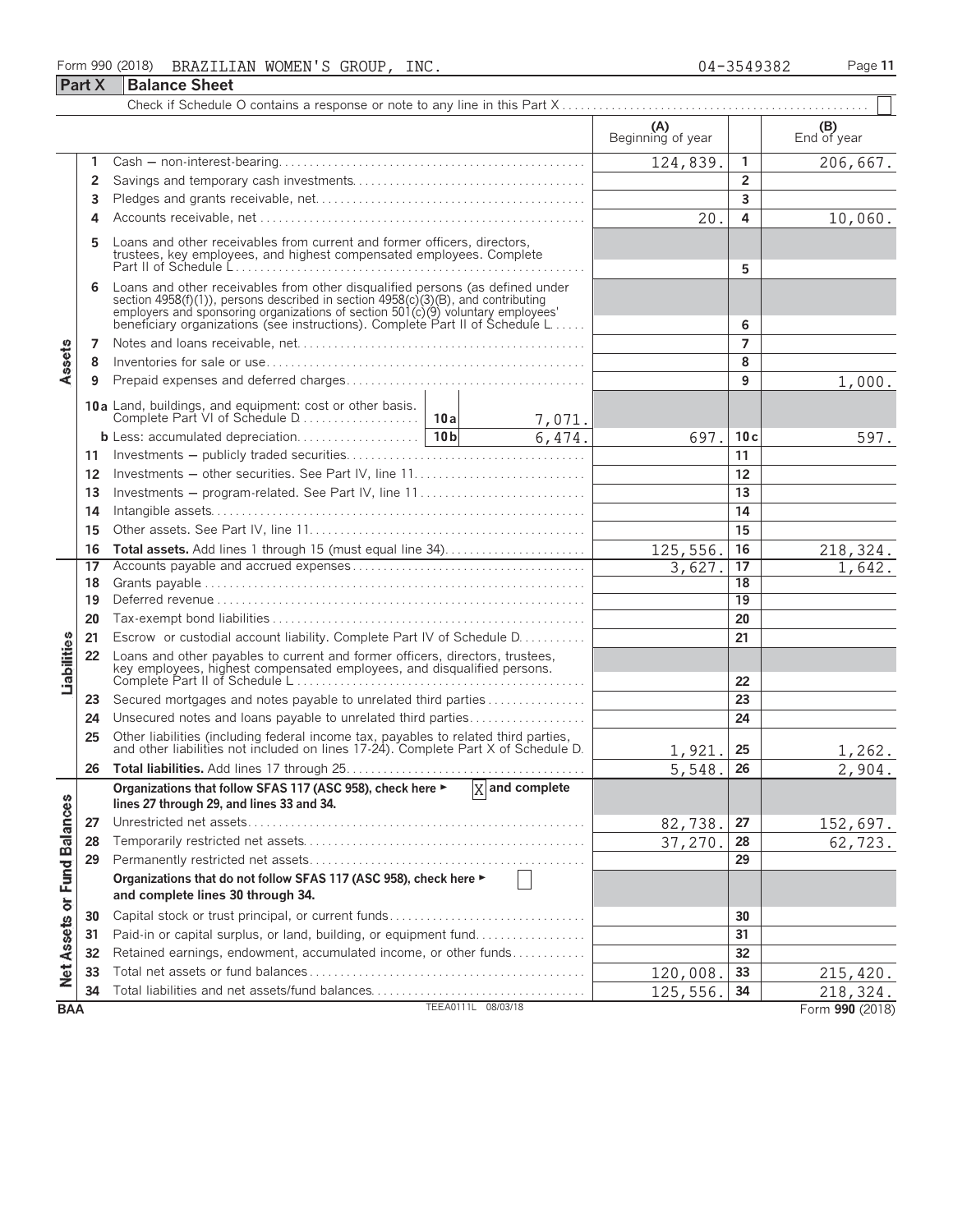|            | Form 990 (2018) BRAZILIAN WOMEN'S GROUP, INC.                                                                                                                                                                                 | 04-3549382     |                 | Page 12   |
|------------|-------------------------------------------------------------------------------------------------------------------------------------------------------------------------------------------------------------------------------|----------------|-----------------|-----------|
|            | <b>Part XI</b><br><b>Reconciliation of Net Assets</b>                                                                                                                                                                         |                |                 |           |
|            |                                                                                                                                                                                                                               |                |                 |           |
| 1.         |                                                                                                                                                                                                                               | $\overline{1}$ | 270,416.        |           |
| 2          |                                                                                                                                                                                                                               | $\overline{2}$ | 175,004.        |           |
| 3          |                                                                                                                                                                                                                               | $\overline{3}$ |                 | 95, 412.  |
| 4          | Net assets or fund balances at beginning of year (must equal Part X, line 33, column (A))                                                                                                                                     | 4              | 120,008.        |           |
| 5          |                                                                                                                                                                                                                               | 5              |                 |           |
| 6          |                                                                                                                                                                                                                               | 6              |                 |           |
| 7          |                                                                                                                                                                                                                               | $\overline{7}$ |                 |           |
| 8          |                                                                                                                                                                                                                               | $\overline{8}$ |                 |           |
| 9          |                                                                                                                                                                                                                               | 9              |                 | 0.        |
| 10         | Net assets or fund balances at end of year. Combine lines 3 through 9 (must equal Part X, line 33,                                                                                                                            |                |                 |           |
|            |                                                                                                                                                                                                                               | 10             | 215,420.        |           |
|            | <b>Part XII Financial Statements and Reporting</b>                                                                                                                                                                            |                |                 |           |
|            |                                                                                                                                                                                                                               |                |                 |           |
|            |                                                                                                                                                                                                                               |                | <b>Yes</b>      | <b>No</b> |
| 1          | Accounting method used to prepare the Form 990:<br>X Accrual<br>  Cash<br>Other                                                                                                                                               |                |                 |           |
|            | If the organization changed its method of accounting from a prior year or checked 'Other,' explain                                                                                                                            |                |                 |           |
|            | in Schedule O.                                                                                                                                                                                                                |                |                 |           |
|            | 2a Were the organization's financial statements compiled or reviewed by an independent accountant?                                                                                                                            |                | X<br>2a         |           |
|            | If 'Yes,' check a box below to indicate whether the financial statements for the year were compiled or reviewed on a                                                                                                          |                |                 |           |
|            | separate basis, consolidated basis, or both:                                                                                                                                                                                  |                |                 |           |
|            | X<br>Consolidated basis<br>Both consolidated and separate basis<br>Separate basis                                                                                                                                             |                |                 |           |
|            | <b>b</b> Were the organization's financial statements audited by an independent accountant?                                                                                                                                   |                | 2 <sub>b</sub>  | X         |
|            | If 'Yes,' check a box below to indicate whether the financial statements for the year were audited on a separate<br>basis, consolidated basis, or both:                                                                       |                |                 |           |
|            | Consolidated basis<br><b>Both consolidated and separate basis</b><br>Separate basis                                                                                                                                           |                |                 |           |
|            |                                                                                                                                                                                                                               |                |                 |           |
|            | c If 'Yes' to line 2a or 2b, does the organization have a committee that assumes responsibility for oversight of the audit,<br>review, or compilation of its financial statements and selection of an independent accountant? |                | 2c              | X         |
|            | If the organization changed either its oversight process or selection process during the tax year, explain                                                                                                                    |                |                 |           |
|            | in Schedule O.                                                                                                                                                                                                                |                |                 |           |
|            | 3a As a result of a federal award, was the organization required to undergo an audit or audits as set forth in the Single                                                                                                     |                | Зa              | X         |
|            |                                                                                                                                                                                                                               |                |                 |           |
|            | b If 'Yes,' did the organization undergo the required audit or audits? If the organization did not undergo the required audit<br>or audits, explain why in Schedule O and describe any steps taken to undergo such audits     |                | 3 <sub>b</sub>  |           |
| <b>BAA</b> | TEEA0112L 08/03/18                                                                                                                                                                                                            |                | Form 990 (2018) |           |
|            |                                                                                                                                                                                                                               |                |                 |           |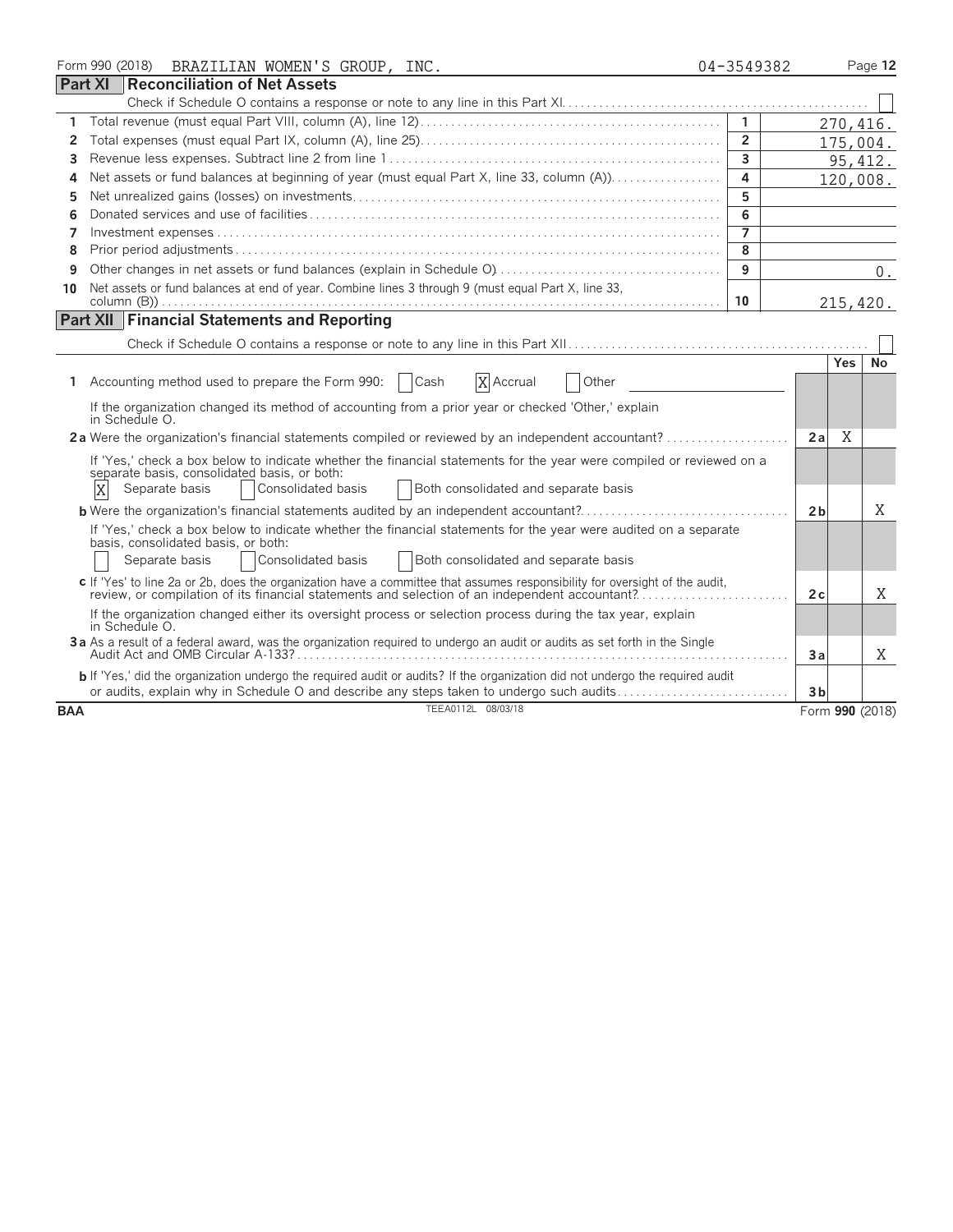| <b>SCHEDULE A</b>    |  |  |
|----------------------|--|--|
| (Form 990 or 990-F7) |  |  |

## **Public Charity Status and Public Support SUPPORT ALL ACT A**

**COMPOUTE A**<br>
(Form 990 or 990-EZ) Complete if the organization is a section 501(c)(3) organization or a section<br>
4947(a)(1) nonexempt charitable trust.

Extach to Form 990 or Form 990-EZ.<br>Department of the Treasury **Department of the Treasury Continuous Action Act of the School of the School or instructions and the latest information** 

| ZU 18          |  |
|----------------|--|
| Open to Public |  |

| GO to www.irs.gov/Formado for instructions and the latest information.<br>msherman<br>Internal Revenue Service |                                    |                                          |                                                                          |                                                                                                                                                                                                                                                                                                                                                                                                                    |     |                                                                      |                                                      |  |                                                    |
|----------------------------------------------------------------------------------------------------------------|------------------------------------|------------------------------------------|--------------------------------------------------------------------------|--------------------------------------------------------------------------------------------------------------------------------------------------------------------------------------------------------------------------------------------------------------------------------------------------------------------------------------------------------------------------------------------------------------------|-----|----------------------------------------------------------------------|------------------------------------------------------|--|----------------------------------------------------|
| Name of the organization<br><b>Employer identification number</b>                                              |                                    |                                          |                                                                          |                                                                                                                                                                                                                                                                                                                                                                                                                    |     |                                                                      |                                                      |  |                                                    |
|                                                                                                                | BRAZILIAN WOMEN'S GROUP, INC.      |                                          |                                                                          |                                                                                                                                                                                                                                                                                                                                                                                                                    |     |                                                                      | 04-3549382                                           |  |                                                    |
| Part I                                                                                                         |                                    |                                          |                                                                          | <b>Reason for Public Charity Status</b> (All organizations must complete this part.) See instructions.                                                                                                                                                                                                                                                                                                             |     |                                                                      |                                                      |  |                                                    |
|                                                                                                                |                                    |                                          |                                                                          | The organization is not a private foundation because it is: (For lines 1 through 12, check only one box.)                                                                                                                                                                                                                                                                                                          |     |                                                                      |                                                      |  |                                                    |
| 1                                                                                                              |                                    |                                          |                                                                          | A church, convention of churches, or association of churches described in <b>section 170(b)(1)(A)(i)</b> .                                                                                                                                                                                                                                                                                                         |     |                                                                      |                                                      |  |                                                    |
| 2                                                                                                              |                                    |                                          |                                                                          | A school described in section 170(b)(1)(A)(ii). (Attach Schedule E (Form 990 or 990-EZ).)                                                                                                                                                                                                                                                                                                                          |     |                                                                      |                                                      |  |                                                    |
| 3                                                                                                              |                                    |                                          |                                                                          | A hospital or a cooperative hospital service organization described in section 170(b)(1)(A)(iii).                                                                                                                                                                                                                                                                                                                  |     |                                                                      |                                                      |  |                                                    |
| 4                                                                                                              | name, city, and state:             |                                          |                                                                          | A medical research organization operated in conjunction with a hospital described in section 170(b)(1)(A)(iii). Enter the hospital's                                                                                                                                                                                                                                                                               |     |                                                                      |                                                      |  |                                                    |
| 5                                                                                                              |                                    |                                          |                                                                          |                                                                                                                                                                                                                                                                                                                                                                                                                    |     |                                                                      |                                                      |  |                                                    |
|                                                                                                                |                                    |                                          | section 170(b)(1)(A)(iv). (Complete Part II.)                            | An organization operated for the benefit of a college or university owned or operated by a governmental unit described in                                                                                                                                                                                                                                                                                          |     |                                                                      |                                                      |  |                                                    |
| 6<br>7                                                                                                         |                                    |                                          |                                                                          | A federal, state, or local government or governmental unit described in section 170(b)(1)(A)(v).                                                                                                                                                                                                                                                                                                                   |     |                                                                      |                                                      |  |                                                    |
|                                                                                                                |                                    |                                          | in section 170(b)(1)(A)(vi). (Complete Part II.)                         | An organization that normally receives a substantial part of its support from a governmental unit or from the general public described                                                                                                                                                                                                                                                                             |     |                                                                      |                                                      |  |                                                    |
| 8                                                                                                              |                                    |                                          |                                                                          | A community trust described in section 170(b)(1)(A)(vi). (Complete Part II.)                                                                                                                                                                                                                                                                                                                                       |     |                                                                      |                                                      |  |                                                    |
| 9                                                                                                              | university:                        |                                          |                                                                          | An agricultural research organization described in section 170(b)(1)(A)(ix) operated in conjunction with a land-grant college<br>or university or a non-land-grant college of agriculture (see instructions). Enter the name, city, and state of the college or                                                                                                                                                    |     |                                                                      |                                                      |  |                                                    |
| 10                                                                                                             | X                                  |                                          | June 30, 1975. See section 509(a)(2). (Complete Part III.)               | An organization that normally receives: (1) more than 33-1/3% of its support from contributions, membership fees, and gross receipts<br>from activities related to its exempt functions-subject to certain exceptions, and (2) no more than 33-1/3% of its support from gross<br>investment income and unrelated business taxable income (less section 511 tax) from businesses acquired by the organization after |     |                                                                      |                                                      |  |                                                    |
| 11                                                                                                             |                                    |                                          |                                                                          | An organization organized and operated exclusively to test for public safety. See section 509(a)(4).                                                                                                                                                                                                                                                                                                               |     |                                                                      |                                                      |  |                                                    |
| 12                                                                                                             |                                    |                                          |                                                                          | An organization organized and operated exclusively for the benefit of, to perform the functions of, or to carry out the purposes of one                                                                                                                                                                                                                                                                            |     |                                                                      |                                                      |  |                                                    |
|                                                                                                                |                                    |                                          |                                                                          | or more publicly supported organizations described in section 509(a)(1) or section 509(a)(2). See section 509(a)(3). Check the box in<br>lines 12a through 12d that describes the type of supporting organization and complete lines 12e, 12f, and 12g.                                                                                                                                                            |     |                                                                      |                                                      |  |                                                    |
| a                                                                                                              |                                    |                                          |                                                                          | Type I. A supporting organization operated, supervised, or controlled by its supported organization(s), typically by giving the supported                                                                                                                                                                                                                                                                          |     |                                                                      |                                                      |  |                                                    |
|                                                                                                                |                                    | complete Part IV, Sections A and B.      |                                                                          | organization(s) the power to regularly appoint or elect a majority of the directors or trustees of the supporting organization. You must                                                                                                                                                                                                                                                                           |     |                                                                      |                                                      |  |                                                    |
| b                                                                                                              |                                    | must complete Part IV, Sections A and C. |                                                                          | Type II. A supporting organization supervised or controlled in connection with its supported organization(s), by having control or<br>management of the supporting organization vested in the same persons that control or manage the supported organization(s). You                                                                                                                                               |     |                                                                      |                                                      |  |                                                    |
| с                                                                                                              |                                    |                                          |                                                                          | Type III functionally integrated. A supporting organization operated in connection with, and functionally integrated with, its supported                                                                                                                                                                                                                                                                           |     |                                                                      |                                                      |  |                                                    |
| d                                                                                                              |                                    |                                          |                                                                          | organization(s) (see instructions). You must complete Part IV, Sections A, D, and E.<br>Type III non-functionally integrated. A supporting organization operated in connection with its supported organization(s) that is not                                                                                                                                                                                      |     |                                                                      |                                                      |  |                                                    |
|                                                                                                                |                                    |                                          |                                                                          | functionally integrated. The organization generally must satisfy a distribution requirement and an attentiveness requirement (see<br>instructions). You must complete Part IV, Sections A and D, and Part V.                                                                                                                                                                                                       |     |                                                                      |                                                      |  |                                                    |
| е                                                                                                              |                                    |                                          |                                                                          | Check this box if the organization received a written determination from the IRS that it is a Type I, Type II, Type III functionally<br>integrated, or Type III non-functionally integrated supporting organization.                                                                                                                                                                                               |     |                                                                      |                                                      |  |                                                    |
|                                                                                                                |                                    |                                          |                                                                          |                                                                                                                                                                                                                                                                                                                                                                                                                    |     |                                                                      |                                                      |  |                                                    |
|                                                                                                                |                                    |                                          | g Provide the following information about the supported organization(s). |                                                                                                                                                                                                                                                                                                                                                                                                                    |     |                                                                      |                                                      |  |                                                    |
|                                                                                                                | (i) Name of supported organization |                                          | $(ii)$ $EIN$                                                             | (iii) Type of organization<br>described on lines 1-10<br>above (see instructions))                                                                                                                                                                                                                                                                                                                                 |     | (iv) is the<br>organization listed<br>in your governing<br>document? | (v) Amount of monetary<br>support (see instructions) |  | (vi) Amount of other<br>support (see instructions) |
|                                                                                                                |                                    |                                          |                                                                          |                                                                                                                                                                                                                                                                                                                                                                                                                    | Yes | No                                                                   |                                                      |  |                                                    |
| (A)                                                                                                            |                                    |                                          |                                                                          |                                                                                                                                                                                                                                                                                                                                                                                                                    |     |                                                                      |                                                      |  |                                                    |
|                                                                                                                |                                    |                                          |                                                                          |                                                                                                                                                                                                                                                                                                                                                                                                                    |     |                                                                      |                                                      |  |                                                    |
| (B)                                                                                                            |                                    |                                          |                                                                          |                                                                                                                                                                                                                                                                                                                                                                                                                    |     |                                                                      |                                                      |  |                                                    |
| (C)                                                                                                            |                                    |                                          |                                                                          |                                                                                                                                                                                                                                                                                                                                                                                                                    |     |                                                                      |                                                      |  |                                                    |
| (D)                                                                                                            |                                    |                                          |                                                                          |                                                                                                                                                                                                                                                                                                                                                                                                                    |     |                                                                      |                                                      |  |                                                    |
| (E)                                                                                                            |                                    |                                          |                                                                          |                                                                                                                                                                                                                                                                                                                                                                                                                    |     |                                                                      |                                                      |  |                                                    |
|                                                                                                                |                                    |                                          |                                                                          |                                                                                                                                                                                                                                                                                                                                                                                                                    |     |                                                                      |                                                      |  |                                                    |

**Total**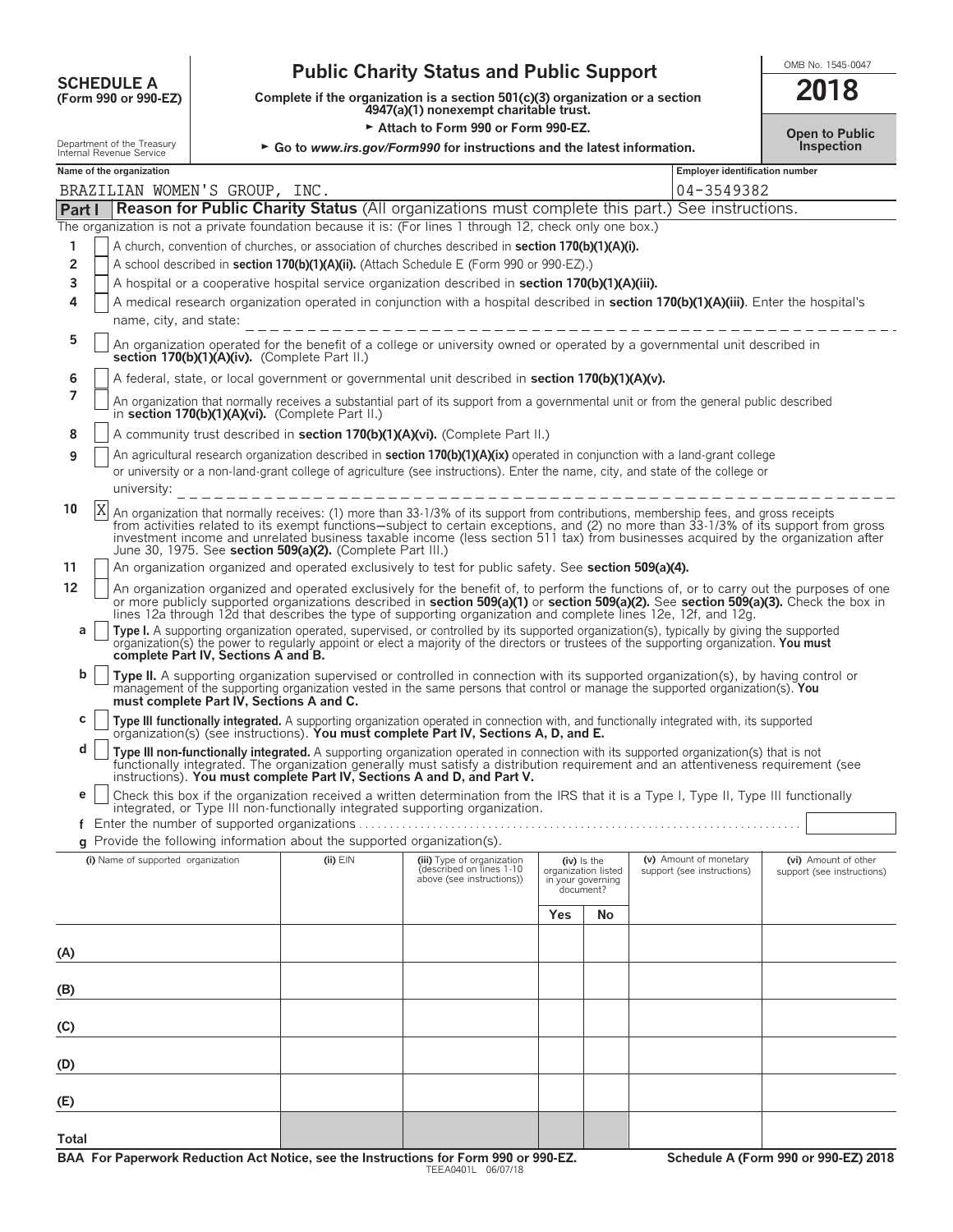| Schedule A (Form 990 or 990-EZ) 2018  BRAZILIAN WOMEN'S GROUP, INC |  |  |  |  |
|--------------------------------------------------------------------|--|--|--|--|
|--------------------------------------------------------------------|--|--|--|--|

**Part II Support Schedule for Organizations Described in Sections 170(b)(1)(A)(iv) and 170(b)(1)(A)(vi)** (Complete only if you checked the box on line 5, 7, or 8 of Part I or if the organization failed to qualify under Part III. If the organization fails to qualify under the tests listed below, please complete Part III.)

|    | <b>Section A. Public Support</b>                                                                                                                                                                                                                                                                                                                                                                                                                                                                                                                     |            |            |            |            |            |           |  |
|----|------------------------------------------------------------------------------------------------------------------------------------------------------------------------------------------------------------------------------------------------------------------------------------------------------------------------------------------------------------------------------------------------------------------------------------------------------------------------------------------------------------------------------------------------------|------------|------------|------------|------------|------------|-----------|--|
|    | Calendar year (or fiscal year<br>beginning in) $\rightarrow$                                                                                                                                                                                                                                                                                                                                                                                                                                                                                         | (a) $2014$ | (b) $2015$ | $(c)$ 2016 | $(d)$ 2017 | $(e)$ 2018 | (f) Total |  |
| 1. | Gifts, grants, contributions, and<br>membership fees received. (Do not<br>include any 'unusual grants.'). $\ldots$                                                                                                                                                                                                                                                                                                                                                                                                                                   |            |            |            |            |            |           |  |
|    | 2 Tax revenues levied for the<br>organization's benefit and<br>either paid to or expended<br>on its behalf                                                                                                                                                                                                                                                                                                                                                                                                                                           |            |            |            |            |            |           |  |
| 3  | The value of services or<br>facilities furnished by a<br>governmental unit to the<br>organization without charge                                                                                                                                                                                                                                                                                                                                                                                                                                     |            |            |            |            |            |           |  |
| 4  | Total. Add lines 1 through 3                                                                                                                                                                                                                                                                                                                                                                                                                                                                                                                         |            |            |            |            |            |           |  |
| 5  | The portion of total<br>contributions by each person<br>(other than a governmental<br>unit or publicly supported<br>organization) included on line 1<br>that exceeds 2% of the amount<br>shown on line 11, column (f)                                                                                                                                                                                                                                                                                                                                |            |            |            |            |            |           |  |
| 6  | <b>Public support.</b> Subtract line 5<br>from line $4$                                                                                                                                                                                                                                                                                                                                                                                                                                                                                              |            |            |            |            |            |           |  |
|    | <b>Section B. Total Support</b>                                                                                                                                                                                                                                                                                                                                                                                                                                                                                                                      |            |            |            |            |            |           |  |
|    | Calendar year (or fiscal year<br>beginning in) $\rightarrow$                                                                                                                                                                                                                                                                                                                                                                                                                                                                                         | (a) $2014$ | (b) $2015$ | $(c)$ 2016 | $(d)$ 2017 | (e) $2018$ | (f) Total |  |
|    | <b>7</b> Amounts from line $4, \ldots, \ldots$                                                                                                                                                                                                                                                                                                                                                                                                                                                                                                       |            |            |            |            |            |           |  |
| 8  | Gross income from interest,<br>dividends, payments received<br>on securities loans, rents,<br>royalties, and income from<br>similar sources                                                                                                                                                                                                                                                                                                                                                                                                          |            |            |            |            |            |           |  |
| 9  | Net income from unrelated<br>business activities, whether or<br>not the business is regularly<br>carried on                                                                                                                                                                                                                                                                                                                                                                                                                                          |            |            |            |            |            |           |  |
| 10 | Other income. Do not include<br>gain or loss from the sale of<br>capital assets (Explain in                                                                                                                                                                                                                                                                                                                                                                                                                                                          |            |            |            |            |            |           |  |
|    | 11 <b>Total support.</b> Add lines 7                                                                                                                                                                                                                                                                                                                                                                                                                                                                                                                 |            |            |            |            |            |           |  |
|    |                                                                                                                                                                                                                                                                                                                                                                                                                                                                                                                                                      |            |            |            |            | 12         |           |  |
|    | 13 First five years. If the Form 990 is for the organization's first, second, third, fourth, or fifth tax year as a section 501(c)(3)                                                                                                                                                                                                                                                                                                                                                                                                                |            |            |            |            |            |           |  |
|    | <b>Section C. Computation of Public Support Percentage</b>                                                                                                                                                                                                                                                                                                                                                                                                                                                                                           |            |            |            |            |            |           |  |
| 14 |                                                                                                                                                                                                                                                                                                                                                                                                                                                                                                                                                      |            |            |            |            |            | $\%$      |  |
| 15 |                                                                                                                                                                                                                                                                                                                                                                                                                                                                                                                                                      |            |            |            |            | 15         | $\%$      |  |
|    | 16a 33-1/3% support test-2018. If the organization did not check the box on line 13, and line 14 is 33-1/3% or more, check this box                                                                                                                                                                                                                                                                                                                                                                                                                  |            |            |            |            |            |           |  |
|    | <b>b 33-1/3% support test-2017.</b> If the organization did not check a box on line 13 or 16a, and line 15 is 33-1/3% or more, check this box                                                                                                                                                                                                                                                                                                                                                                                                        |            |            |            |            |            |           |  |
|    | 17a 10%-facts-and-circumstances test-2018. If the organization did not check a box on line 13, 16a, or 16b, and line 14 is 10%<br>or more, and if the organization meets the 'facts-and-circumstances' test, check this box and <b>stop here.</b> Explain in Part VI how the organization meets the 'facts-and-circumstances' test. The organization qualifies as a p                                                                                                                                                                                |            |            |            |            |            |           |  |
|    | <b>b 10%-facts-and-circumstances test-2017.</b> If the organization did not check a box on line 13, 16a, 16b, or 17a, and line 15 is 10%<br>or more, and if the organization meets the 'facts-and-circumstances' test, check this box and stop here. Explain in Part VI how the<br>organization meets the 'facts-and-circumstances' test. The organization qualifies as a publicly supported organization<br>18 Private foundation. If the organization did not check a box on line 13, 16a, 16b, 17a, or 17b, check this box and see instructions ► |            |            |            |            |            |           |  |
|    |                                                                                                                                                                                                                                                                                                                                                                                                                                                                                                                                                      |            |            |            |            |            |           |  |

| Schedule A (Form 990 or 990-EZ) 2018    BRAZILIAN WOMEN'S GROUP, I | INC. | 04-3549382 | Page 2 |
|--------------------------------------------------------------------|------|------------|--------|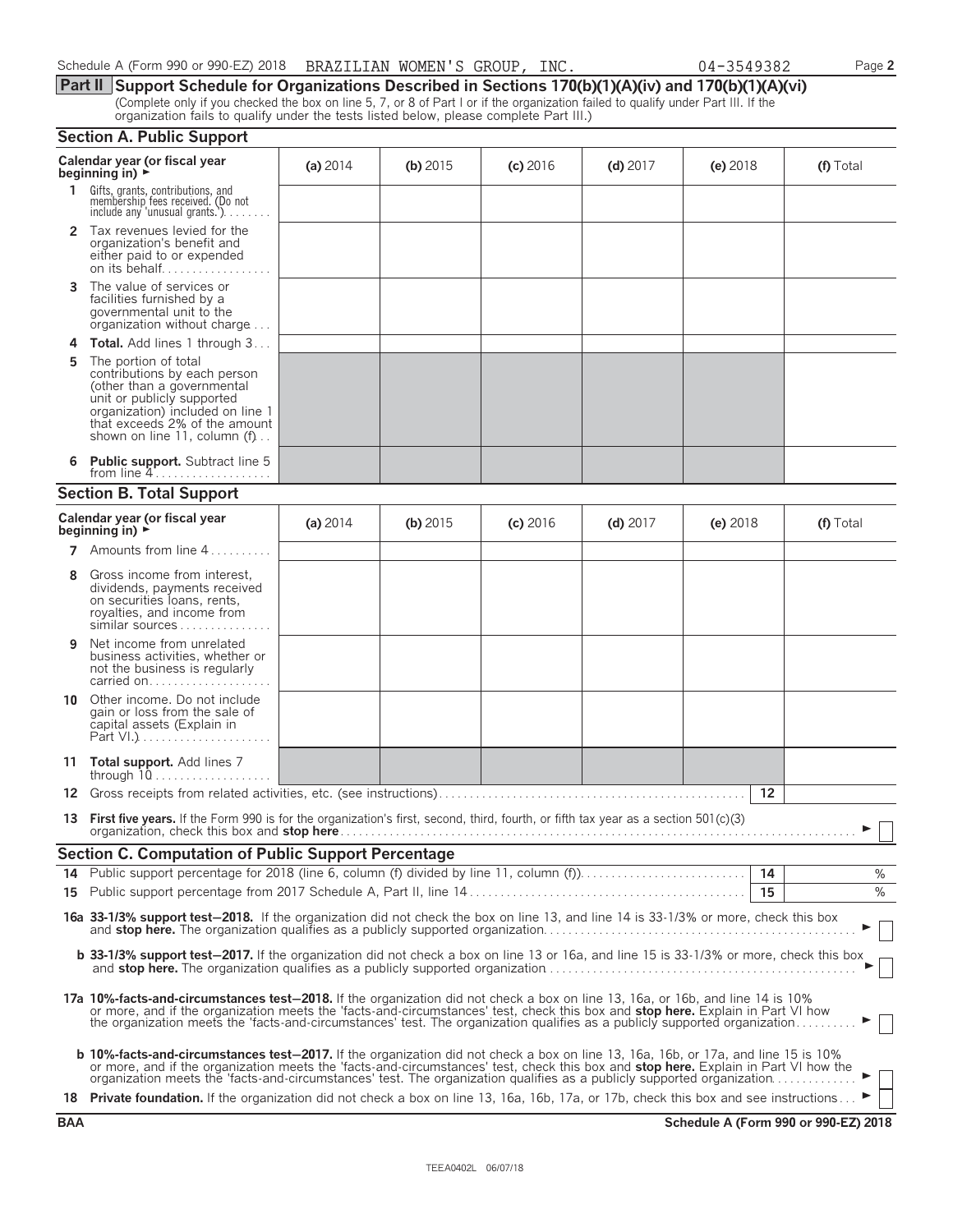#### **Part III Support Schedule for Organizations Described in Section 509(a)(2)**

(Complete only if you checked the box on line 10 of Part I or if the organization failed to qualify under Part II. If the organization fails to qualify under the tests listed below, please complete Part II.)

|            | <b>Section A. Public Support</b>                                                                                                                                                                                                                               |                |                    |                |                |                |                                      |
|------------|----------------------------------------------------------------------------------------------------------------------------------------------------------------------------------------------------------------------------------------------------------------|----------------|--------------------|----------------|----------------|----------------|--------------------------------------|
|            | Calendar year (or fiscal year beginning in) ►                                                                                                                                                                                                                  | (a) $2014$     | (b) $2015$         | (c) 2016       | (d) $2017$     | (e) 2018       | (f) Total                            |
|            | 1 Gifts, grants, contributions,                                                                                                                                                                                                                                |                |                    |                |                |                |                                      |
|            | and membership fees<br>received. (Do not include                                                                                                                                                                                                               |                |                    |                |                |                |                                      |
|            | any 'unusual grants.')                                                                                                                                                                                                                                         | 135,548.       | 141,869.           | 219,940.       | 170,704.       | 179,645.       | 847,706.                             |
|            | 2 Gross receipts from admissions,<br>merchandise sold or services                                                                                                                                                                                              |                |                    |                |                |                |                                      |
|            | performed, or facilities                                                                                                                                                                                                                                       |                |                    |                |                |                |                                      |
|            | furnished in any activity that is                                                                                                                                                                                                                              |                |                    |                |                |                |                                      |
|            | related to the organization's<br>tax-exempt purpose                                                                                                                                                                                                            | 10,960.        | 10,538.            | 9,954.         | 9,797.         | 11,730.        | 52,979.                              |
| 3          | Gross receipts from activities                                                                                                                                                                                                                                 |                |                    |                |                |                |                                      |
|            | that are not an unrelated trade                                                                                                                                                                                                                                |                |                    |                |                |                |                                      |
|            | or business under section 513.                                                                                                                                                                                                                                 |                |                    |                |                |                | $0$ .                                |
|            | 4 Tax revenues levied for the<br>organization's benefit and                                                                                                                                                                                                    |                |                    |                |                |                |                                      |
|            | either paid to or expended on                                                                                                                                                                                                                                  |                |                    |                |                |                |                                      |
|            | its behalf                                                                                                                                                                                                                                                     |                |                    |                |                |                | 0.                                   |
|            | 5 The value of services or<br>facilities furnished by a                                                                                                                                                                                                        |                |                    |                |                |                |                                      |
|            | governmental unit to the                                                                                                                                                                                                                                       |                |                    |                |                |                |                                      |
|            | organization without charge                                                                                                                                                                                                                                    |                |                    |                |                |                | 0.                                   |
|            | <b>6 Total.</b> Add lines 1 through 5                                                                                                                                                                                                                          | 146,508.       | 152,407            | 229,894        | 180,501        | 191,375        | 900,685.                             |
|            | 7a Amounts included on lines 1,<br>2, and 3 received from                                                                                                                                                                                                      |                |                    |                |                |                |                                      |
|            | disqualified persons                                                                                                                                                                                                                                           | 0              | 0                  | 0              | $\mathsf 0$    | 0              | $0$ .                                |
|            | <b>b</b> Amounts included on lines 2                                                                                                                                                                                                                           |                |                    |                |                |                |                                      |
|            | and 3 received from other than                                                                                                                                                                                                                                 |                |                    |                |                |                |                                      |
|            | disqualified persons that<br>exceed the greater of \$5,000 or                                                                                                                                                                                                  |                |                    |                |                |                |                                      |
|            | 1% of the amount on line 13                                                                                                                                                                                                                                    |                |                    |                |                |                |                                      |
|            | for the year                                                                                                                                                                                                                                                   | 0.             | 0.                 | 0.             | $0$ .          | 0.             | 0.                                   |
|            | c Add lines $7a$ and $7b$                                                                                                                                                                                                                                      | $\mathbf{0}$ . | $\mathbf{0}$       | $\Omega$       | $\overline{0}$ | $\overline{0}$ | $\overline{0}$ .                     |
| 8          | Public support. (Subtract line<br>7c from line 6.).                                                                                                                                                                                                            |                |                    |                |                |                | 900,685.                             |
|            | <b>Section B. Total Support</b>                                                                                                                                                                                                                                |                |                    |                |                |                |                                      |
|            | Calendar year (or fiscal year beginning in) ►                                                                                                                                                                                                                  | (a) $2014$     | (b) 2015           | (c) 2016       | (d) $2017$     | (e) 2018       | (f) Total                            |
|            | <b>9</b> Amounts from line $6$                                                                                                                                                                                                                                 | 146,508.       | 152,407.           | 229,894.       | 180,501        | 191, 375.      | 900,685.                             |
|            | 10a Gross income from interest, dividends,                                                                                                                                                                                                                     |                |                    |                |                |                |                                      |
|            | payments received on securities loans,                                                                                                                                                                                                                         |                |                    |                |                |                |                                      |
|            | rents, royalties, and income from                                                                                                                                                                                                                              |                |                    |                |                |                |                                      |
|            | <b>b</b> Unrelated business taxable                                                                                                                                                                                                                            |                |                    |                |                |                | 0.                                   |
|            | income (less section 511                                                                                                                                                                                                                                       |                |                    |                |                |                |                                      |
|            | taxes) from businesses<br>acquired after June 30, 1975                                                                                                                                                                                                         |                |                    |                |                |                |                                      |
|            | c Add lines $10a$ and $10b$                                                                                                                                                                                                                                    | $\Omega$ .     | 0 <sup>1</sup>     | 0 <sup>1</sup> | $\Omega$       | $\Omega$ .     | 0.<br>0.                             |
|            | 11 Net income from unrelated business                                                                                                                                                                                                                          |                |                    |                |                |                |                                      |
|            | activities not included in line 10b,                                                                                                                                                                                                                           |                |                    |                |                |                |                                      |
|            | whether or not the business is<br>regularly carried on $\dots\dots\dots\dots$                                                                                                                                                                                  |                |                    |                |                |                |                                      |
|            | 12 Other income. Do not include                                                                                                                                                                                                                                |                |                    |                |                |                | 0.                                   |
|            | gain or loss from the sale of                                                                                                                                                                                                                                  |                |                    |                |                |                |                                      |
|            | capital assets (Explain in                                                                                                                                                                                                                                     |                |                    |                |                |                | 0.                                   |
|            | 13 Total support. (Add lines 9,                                                                                                                                                                                                                                |                |                    |                |                |                |                                      |
|            | 10c, 11, and 12.) $\ldots$                                                                                                                                                                                                                                     | 146,508.       | 152,407.           | 229,894.       | 180,501.       | 191,375.       | 900,685.                             |
|            | 14 First five years. If the Form 990 is for the organization's first, second, third, fourth, or fifth tax year as a section 501(c)(3)<br>organization, check this box and stop here <b>Figure 2019</b> Construction of the construction of the construction of |                |                    |                |                |                |                                      |
|            | <b>Section C. Computation of Public Support Percentage</b>                                                                                                                                                                                                     |                |                    |                |                |                |                                      |
|            | 15 Public support percentage for 2018 (line 8, column (f), divided by line 13, column (f)                                                                                                                                                                      |                |                    |                |                | 15             | $100.00$ $%$                         |
|            |                                                                                                                                                                                                                                                                |                |                    |                |                | 16             | $0.00$ %                             |
|            | Section D. Computation of Investment Income Percentage                                                                                                                                                                                                         |                |                    |                |                |                |                                      |
| 17         | Investment income percentage for 2018 (line 10c, column (f), divided by line 13, column (f)                                                                                                                                                                    |                |                    |                |                | 17             | $0.00$ $%$                           |
| 18         |                                                                                                                                                                                                                                                                |                |                    |                |                | 18             | $0.00\frac{2}{3}$                    |
|            | 19a 33-1/3% support tests-2018. If the organization did not check the box on line 14, and line 15 is more than 33-1/3%, and line 17                                                                                                                            |                |                    |                |                |                |                                      |
|            | is not more than 33-1/3%, check this box and stop here. The organization qualifies as a publicly supported organization                                                                                                                                        |                |                    |                |                |                | X                                    |
|            | <b>b</b> 33-1/3% support tests-2017. If the organization did not check a box on line 14 or line 19a, and line 16 is more than 33-1/3%, and                                                                                                                     |                |                    |                |                |                |                                      |
|            | line 18 is not more than 33-1/3%, check this box and stop here. The organization qualifies as a publicly supported organization                                                                                                                                |                |                    |                |                |                |                                      |
| 20         | <b>Private foundation.</b> If the organization did not check a box on line 14, 19a, or 19b, check this box and see instructions                                                                                                                                |                |                    |                |                |                |                                      |
| <b>BAA</b> |                                                                                                                                                                                                                                                                |                | TEEA0403L 06/07/18 |                |                |                | Schedule A (Form 990 or 990-EZ) 2018 |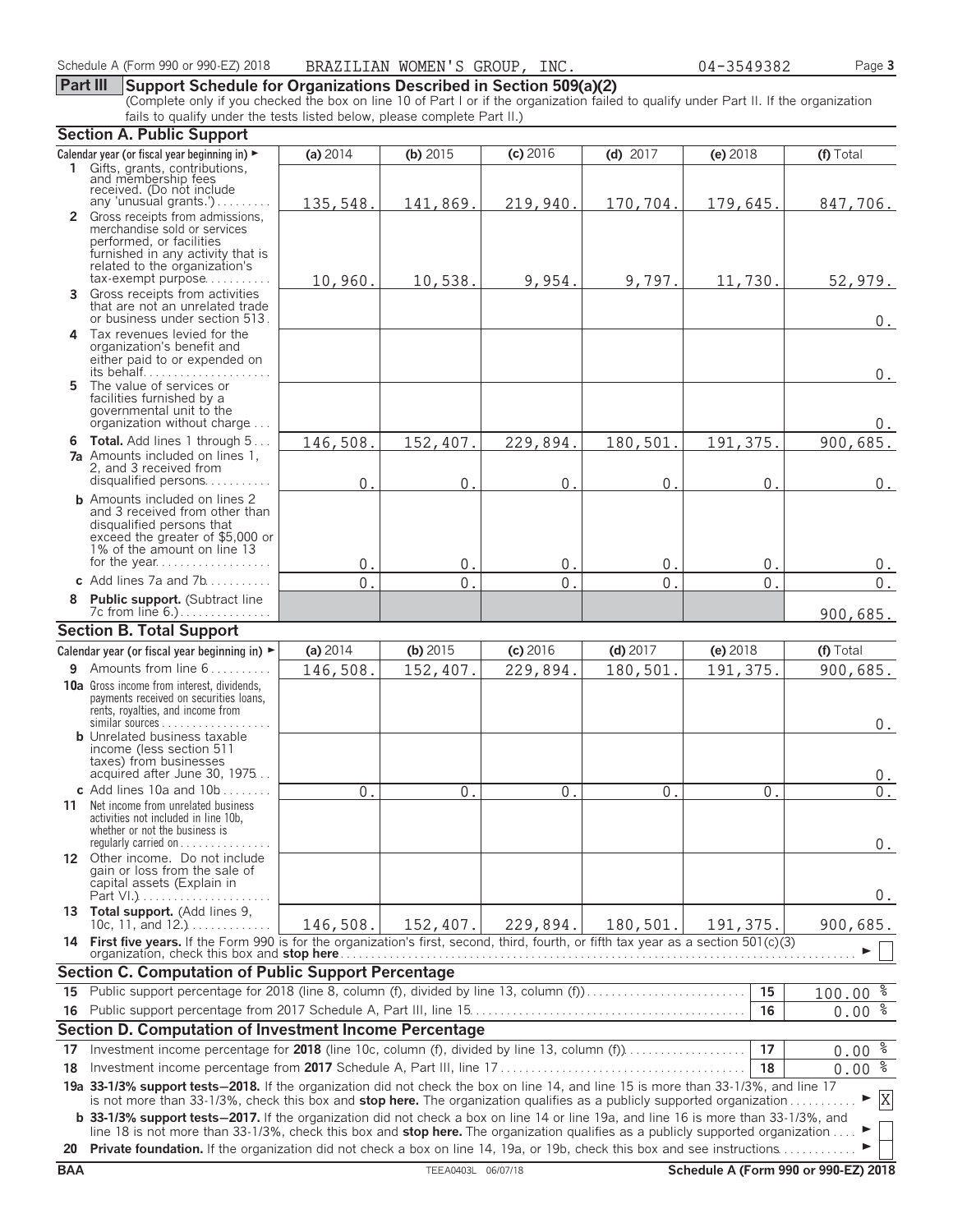#### **Part IV Supporting Organizations**

(Complete only if you checked a box in line 12 on Part I. If you checked 12a of Part I, complete Sections À and B. If you checked 12b of Part I, complete Sections A and C. If you checked 12c of Part I, complete Sections A, D, and E. If you checked 12d of Part I, complete Sections A and D, and complete Part V.)

#### **Section A. All Supporting Organizations**

**Yes No 1** Are all of the organization's supported organizations listed by name in the organization's governing documents? *If 'No,' describe in Part VI how the supported organizations are designated. If designated by class or purpose, describe the designation. If historic and continuing relationship, explain.* **1 2** Did the organization have any supported organization that does not have an IRS determination of status under section 509(a)(1) or (2)? *If 'Yes,' explain in Part VI how the organization determined that the supported organization was described in section 509(a)(1) or (2).* **2 3a** Did the organization have a supported organization described in section 501(c)(4), (5), or (6)? *If 'Yes,' answer (b) and (c) below.* **3a b** Did the organization confirm that each supported organization qualified under section 501(c)(4), (5), or (6) and satisfied the public support tests under section 509(a)(2)? *If 'Yes,' describe in Part VI when and how the organization made the determination.* **3b c** Did the organization ensure that all support to such organizations was used exclusively for section 170(c)(2)(B) purposes? *If 'Yes,' explain in Part VI what controls the organization put in place to ensure such use.* **3c 4a** Was any supported organization not organized in the United States ('foreign supported organization')? *If 'Yes' and if you checked 12a or 12b in Part I, answer (b) and (c) below.* **4a b** Did the organization have ultimate control and discretion in deciding whether to make grants to the foreign supported organization? *If 'Yes,' describe in Part VI how the organization had such control and discretion despite being controlled or supervised by or in connection with its supported organizations.* **4b c** Did the organization support any foreign supported organization that does not have an IRS determination under sections 501(c)(3) and 509(a)(1) or (2)? *If 'Yes,' explain in Part VI what controls the organization used to ensure that all support to the foreign supported organization was used exclusively for section 170(c)(2)(B) purposes.* **4c 5a** Did the organization add, substitute, or remove any supported organizations during the tax year? *If 'Yes,' answer (b) and (c) below (if applicable). Also, provide detail in Part VI, including (i) the names and EIN numbers of the supported organizations added, substituted, or removed; (ii) the reasons for each such action; (iii) the authority under the organization's organizing document authorizing such action; and (iv) how the action was accomplished (such as by amendment to the organizing document).* **5a b Type I or Type II only.** Was any added or substituted supported organization part of a class already designated in the organization's organizing document? **5b c Substitutions only.** Was the substitution the result of an event beyond the organization's control? **5c 6** Did the organization provide support (whether in the form of grants or the provision of services or facilities) to anyone other than (i) its supported organizations, (ii) individuals that are part of the charitable class benefited by one or more of its supported organizations, or (iii) other supporting organizations that also support or benefit one or more of the filing organization's supported organizations? *If 'Yes,' provide detail in Part VI.* **6 7** Did the organization provide a grant, loan, compensation, or other similar payment to a substantial contributor (as defined in section 4958(c)(3)(C)), a family member of a substantial contributor, or a 35% controlled entity with regard to a substantial contributor? *If 'Yes,' complete Part I of Schedule L (Form 990 or 990-EZ).* **7 8** Did the organization make a loan to a disqualified person (as defined in section 4958) not described in line 7? *If 'Yes,' complete Part I of Schedule L (Form 990 or 990-EZ).* **8 9a** Was the organization controlled directly or indirectly at any time during the tax year by one or more disqualified persons as defined in section 4946 (other than foundation managers and organizations described in section 509(a)(1) or (2))? *If 'Yes,' provide detail in Part VI*. **b** Did one or more disqualified persons (as defined in line 9a) hold a controlling interest in any entity in which the supporting organization had an interest? *If 'Yes,' provide detail in Part VI*. **9b c** Did a disqualified person (as defined in line 9a) have an ownership interest in, or derive any personal benefit from, assets in which the supporting organization also had an interest? *If 'Yes,' provide detail in Part VI*. **9c 10a** Was the organization subject to the excess business holdings rules of section 4943 because of section 4943(f) (regarding certain Type II supporting organizations, and all Type III non-functionally integrated supporting organizations)? *If 'Yes,' answer 10b below.* **10a b** Did the organization have any excess business holdings in the tax year? *(Use Schedule C, Form 4720, to determine whether the organization had excess business holdings.)* **10b**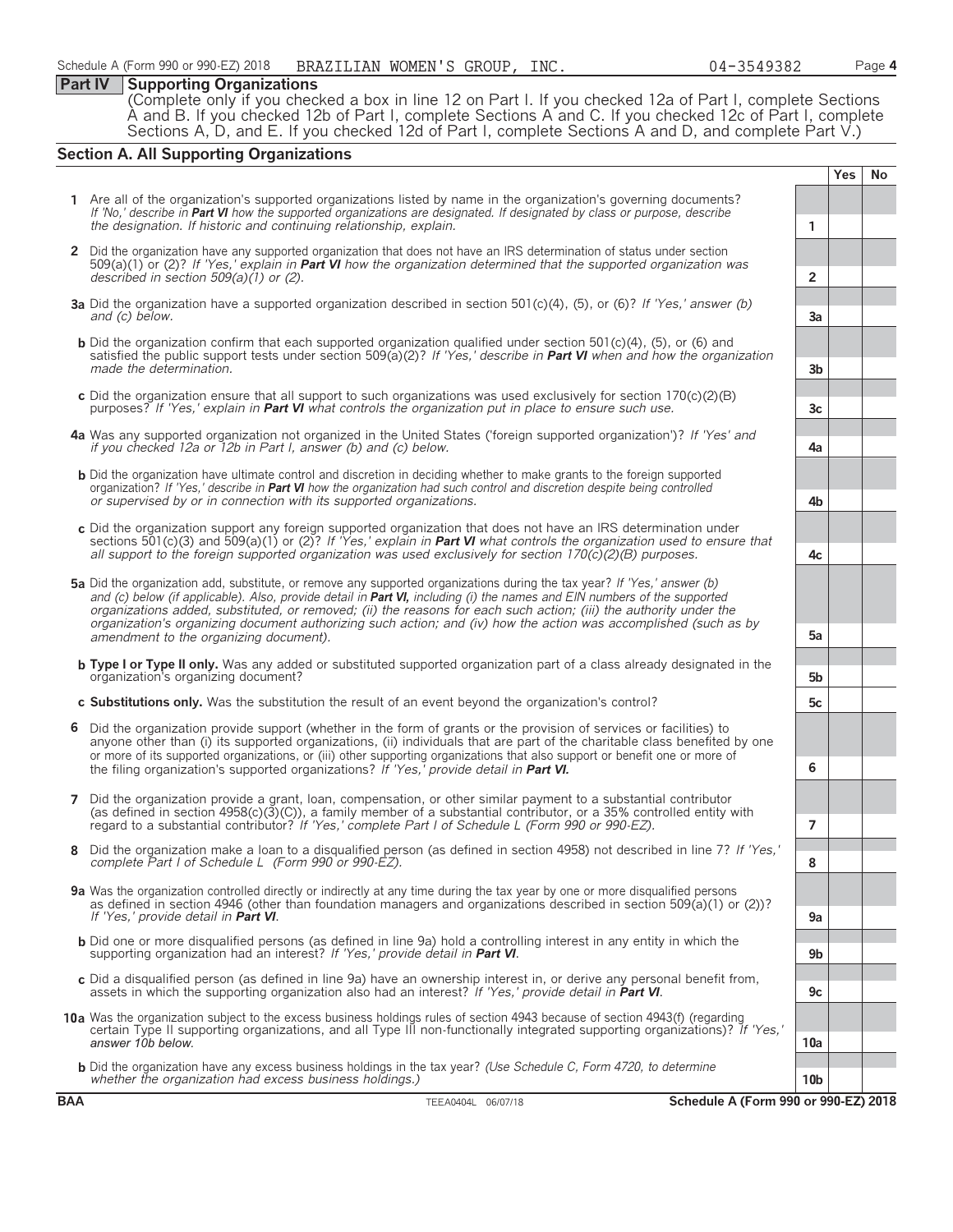| Part IV                                                                                                                   | <b>Supporting Organizations (continued)</b>                                                                             |                 |     |      |
|---------------------------------------------------------------------------------------------------------------------------|-------------------------------------------------------------------------------------------------------------------------|-----------------|-----|------|
|                                                                                                                           |                                                                                                                         |                 | Yes | . No |
|                                                                                                                           | 11 Has the organization accepted a gift or contribution from any of the following persons?                              |                 |     |      |
| a A person who directly or indirectly controls, either alone or together with persons described in (b) and (c) below, the |                                                                                                                         |                 |     |      |
|                                                                                                                           | governing body of a supported organization?                                                                             | 11a             |     |      |
|                                                                                                                           | <b>b</b> A family member of a person described in (a) above?                                                            | 11 <sub>b</sub> |     |      |
|                                                                                                                           | c A 35% controlled entity of a person described in (a) or (b) above? If 'Yes' to a, b, or c, provide detail in Part VI. | 11c             |     |      |

#### **Section B. Type I Supporting Organizations**

- **1** Did the directors, trustees, or membership of one or more supported organizations have the power to regularly appoint or elect at least a majority of the organization's directors or trustees at all times during the tax year? *If 'No,' describe in Part VI how the supported organization(s) effectively operated, supervised, or controlled the organization's activities. If the organization had more than one supported organization, describe how the powers to appoint and/or remove directors or trustees were allocated among the supported organizations and what conditions or restrictions, if any, applied to such powers during the tax* year. **1**
- **2** Did the organization operate for the benefit of any supported organization other than the supported organization(s) that operated, supervised, or controlled the supporting organization? *If 'Yes,' explain in Part VI how providing such benefit carried out the purposes of the supported organization(s) that operated, supervised, or controlled the supporting organization.* **2**

#### **Section C. Type II Supporting Organizations**

| Were a majority of the organization's directors or trustees during the tax year also a majority of the directors or trustees<br>of each of the organization's supported organization(s)? If 'No,' describe in <b>Part VI</b> how control or management of the |  |  |
|---------------------------------------------------------------------------------------------------------------------------------------------------------------------------------------------------------------------------------------------------------------|--|--|
| supporting organization was vested in the same persons that controlled or managed the supported organization(s).                                                                                                                                              |  |  |

#### **Section D. All Type III Supporting Organizations**

|                                                                                                                                                                                                                                                                                                                                                                     |   | es) |  |
|---------------------------------------------------------------------------------------------------------------------------------------------------------------------------------------------------------------------------------------------------------------------------------------------------------------------------------------------------------------------|---|-----|--|
| 1 Did the organization provide to each of its supported organizations, by the last day of the fifth month of the<br>organization's tax year, (i) a written notice describing the type and amount of support provided during the prior tax<br>year, (ii) a copy of the Form 990 that was most recently filed as of the date of notification, and (iii) copies of the |   |     |  |
| organization's governing documents in effect on the date of notification, to the extent not previously provided?                                                                                                                                                                                                                                                    |   |     |  |
|                                                                                                                                                                                                                                                                                                                                                                     |   |     |  |
| 2 Were any of the organization's officers, directors, or trustees either (i) appointed or elected by the supported organization(s) or (ii) serving on the governing body of a supported organization? If 'No,' explain in Part                                                                                                                                      |   |     |  |
|                                                                                                                                                                                                                                                                                                                                                                     |   |     |  |
|                                                                                                                                                                                                                                                                                                                                                                     |   |     |  |
| 3 By reason of the relationship described in (2), did the organization's supported organizations have a significant<br>voice in the organization's investment policies and in directing the use of the organization's income or assets at                                                                                                                           |   |     |  |
| all times during the tax year? If 'Yes,' describe in <b>Part VI</b> the role the organization's supported organizations played                                                                                                                                                                                                                                      |   |     |  |
| in this regard.                                                                                                                                                                                                                                                                                                                                                     | 3 |     |  |

#### **Section E. Type III Functionally Integrated Supporting Organizations**

- **1** *Check the box next to the method that the organization used to satisfy the Integral Part Test during the year (see instructions).* 
	- **a** The organization satisfied the Activities Test. *Complete line 2 below.*
	- **b** The organization is the parent of each of its supported organizations. *Complete line 3 below.*
	- **c** The organization supported a governmental entity. *Describe in Part VI how you supported a government entity (see instructions).*

#### **2** Activities Test. **Answer (a) and (b) below. Yes No**

- **a** Did substantially all of the organization's activities during the tax year directly further the exempt purposes of the supported organization(s) to which the organization was responsive? *If 'Yes,' then in Part VI identify those supported organizations and explain how these activities directly furthered their exempt purposes, how the organization was responsive to those supported organizations, and how the organization determined that these activities constituted substantially all of its activities.* **2a**
- **b** Did the activities described in (a) constitute activities that, but for the organization's involvement, one or more of the organization's supported organization(s) would have been engaged in? *If 'Yes,' explain in Part VI the reasons for the organization's position that its supported organization(s) would have engaged in these activities but for the organization's involvement.* **2b**
- **3** Parent of Supported Organizations. *Answer (a) and (b) below.*
- **a** Did the organization have the power to regularly appoint or elect a majority of the officers, directors, or trustees of each of the supported organizations? *Provide details in Part VI.* **3a**
- **b** Did the organization exercise a substantial degree of direction over the policies, programs, and activities of each of its supported organizations? *If 'Yes,' describe in Part VI the role played by the organization in this regard.* **3b**

**Yes No**

**Yes No**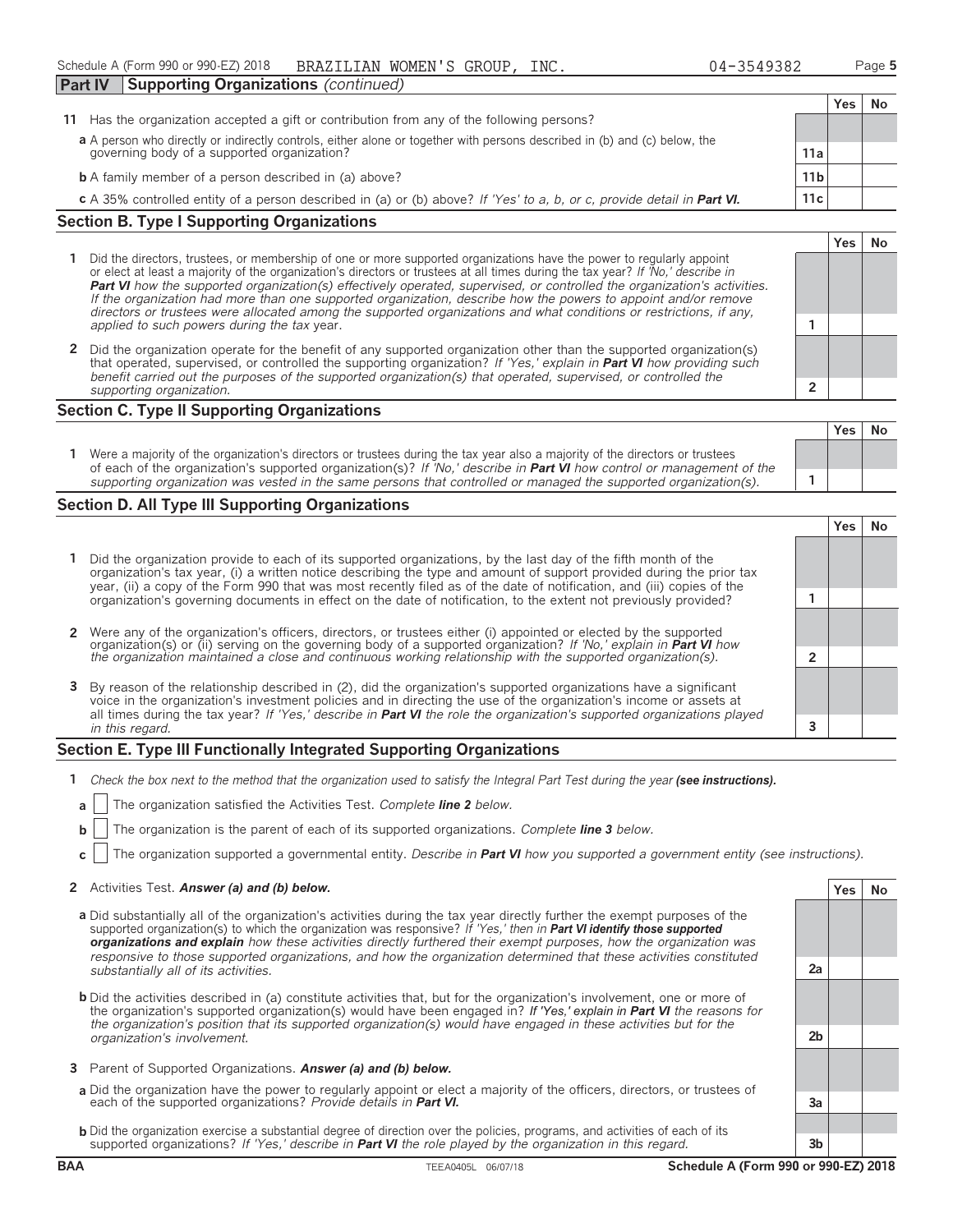| 1                     | Check here if the organization satisfied the Integral Part Test as a qualifying trust on Nov. 20, 1970 (explain in Part VI). See<br><b>instructions.</b> All other Type III non-functionally integrated supporting organizations must complete Sections A through E. |                |                                |                                |
|-----------------------|----------------------------------------------------------------------------------------------------------------------------------------------------------------------------------------------------------------------------------------------------------------------|----------------|--------------------------------|--------------------------------|
|                       | Section A - Adjusted Net Income                                                                                                                                                                                                                                      | (A) Prior Year | (B) Current Year<br>(optional) |                                |
|                       | 1 Net short-term capital gain                                                                                                                                                                                                                                        | 1              |                                |                                |
| $\mathbf{2}$          | Recoveries of prior-year distributions                                                                                                                                                                                                                               | $\overline{2}$ |                                |                                |
| 3                     | Other gross income (see instructions)                                                                                                                                                                                                                                | 3              |                                |                                |
| 4                     | Add lines 1 through 3.                                                                                                                                                                                                                                               | 4              |                                |                                |
| 5                     | Depreciation and depletion                                                                                                                                                                                                                                           | 5              |                                |                                |
| 6                     | Portion of operating expenses paid or incurred for production or collection of gross<br>income or for management, conservation, or maintenance of property held for<br>production of income (see instructions)                                                       | 6              |                                |                                |
| 7                     | Other expenses (see instructions)                                                                                                                                                                                                                                    | $\overline{7}$ |                                |                                |
| 8                     | <b>Adjusted Net Income</b> (subtract lines 5, 6, and 7 from line 4)                                                                                                                                                                                                  | 8              |                                |                                |
|                       | <b>Section B - Minimum Asset Amount</b>                                                                                                                                                                                                                              |                | (A) Prior Year                 | (B) Current Year<br>(optional) |
|                       | 1 Aggregate fair market value of all non-exempt-use assets (see instructions for short<br>tax year or assets held for part of year):                                                                                                                                 |                |                                |                                |
|                       | a Average monthly value of securities                                                                                                                                                                                                                                | 1a             |                                |                                |
|                       | <b>b</b> Average monthly cash balances                                                                                                                                                                                                                               | 1 <sub>b</sub> |                                |                                |
|                       | c Fair market value of other non-exempt-use assets                                                                                                                                                                                                                   | 1c             |                                |                                |
|                       | <b>d Total</b> (add lines 1a, 1b, and 1c)                                                                                                                                                                                                                            | 1d             |                                |                                |
|                       | e Discount claimed for blockage or other<br>factors (explain in detail in Part VI):                                                                                                                                                                                  |                |                                |                                |
|                       | 2 Acquisition indebtedness applicable to non-exempt-use assets                                                                                                                                                                                                       | $\overline{2}$ |                                |                                |
| 3                     | Subtract line 2 from line 1d.                                                                                                                                                                                                                                        | 3              |                                |                                |
| 4                     | Cash deemed held for exempt use. Enter 1-1/2% of line 3 (for greater amount,<br>see instructions).                                                                                                                                                                   | 4              |                                |                                |
| 5                     | Net value of non-exempt-use assets (subtract line 4 from line 3)                                                                                                                                                                                                     | 5              |                                |                                |
| 6                     | Multiply line 5 by .035.                                                                                                                                                                                                                                             | 6              |                                |                                |
| 7                     | Recoveries of prior-year distributions                                                                                                                                                                                                                               | $\overline{7}$ |                                |                                |
| 8                     | Minimum Asset Amount (add line 7 to line 6)                                                                                                                                                                                                                          | 8              |                                |                                |
|                       | Section C - Distributable Amount                                                                                                                                                                                                                                     |                |                                | <b>Current Year</b>            |
| 1.                    | Adjusted net income for prior year (from Section A, line 8, Column A)                                                                                                                                                                                                | $\mathbf{1}$   |                                |                                |
| $\mathbf{2}^{\prime}$ | Enter 85% of line 1.                                                                                                                                                                                                                                                 | $\overline{2}$ |                                |                                |
| 3                     | Minimum asset amount for prior year (from Section B, line 8, Column A)                                                                                                                                                                                               | 3              |                                |                                |
| 4                     | Enter greater of line 2 or line 3.                                                                                                                                                                                                                                   | 4              |                                |                                |
| 5                     | Income tax imposed in prior year                                                                                                                                                                                                                                     | 5              |                                |                                |
| 6                     | <b>Distributable Amount.</b> Subtract line 5 from line 4, unless subject to emergency<br>temporary reduction (see instructions).                                                                                                                                     | 6              |                                |                                |

**7**  $\Box$  Check here if the current year is the organization's first as a non-functionally integrated Type III supporting organization (see instructions).

**BAA Schedule A (Form 990 or 990-EZ) 2018**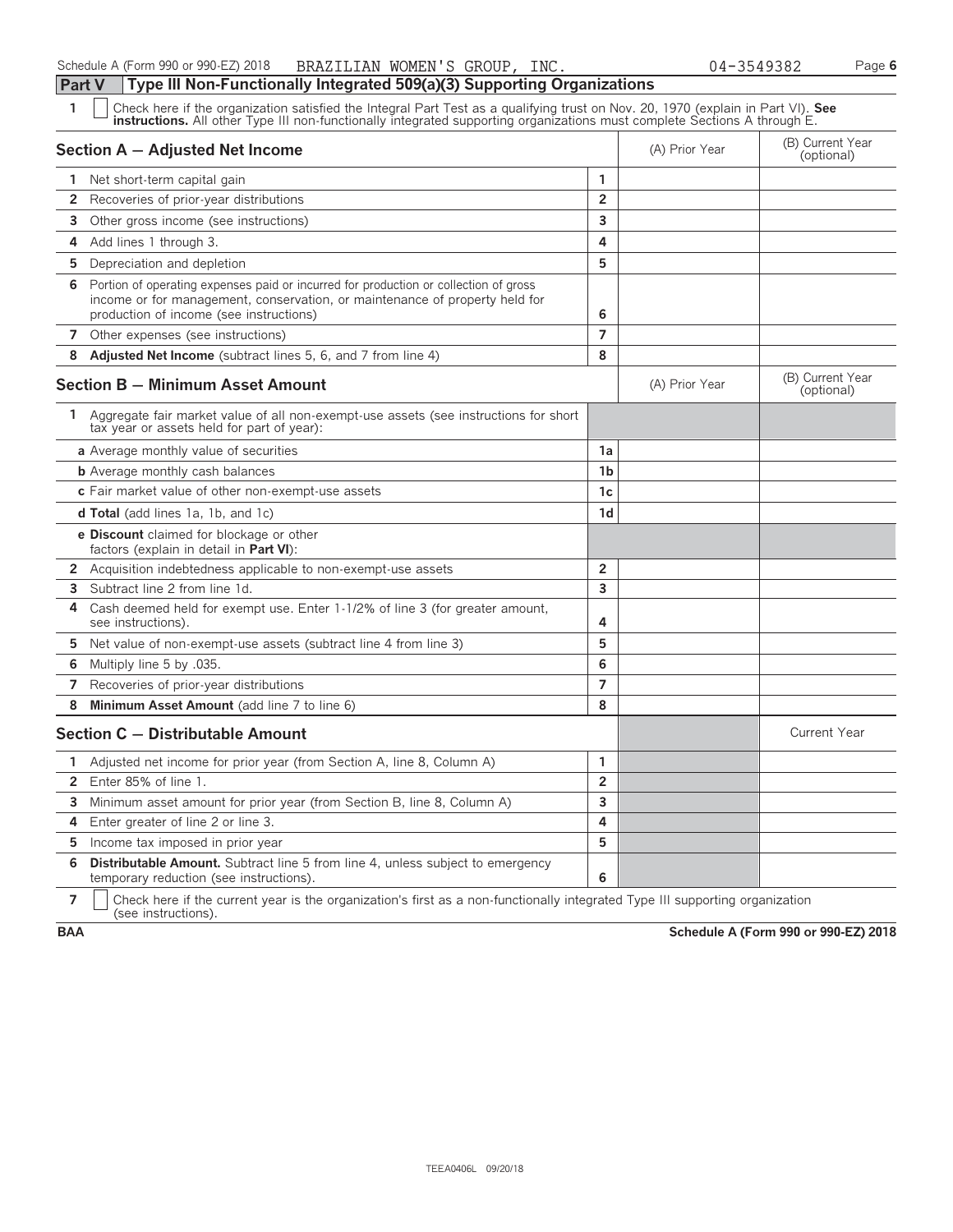| Part V       | Type III Non-Functionally Integrated 509(a)(3) Supporting Organizations (continued)                                                                                           |                                              |                                               |                                                  |
|--------------|-------------------------------------------------------------------------------------------------------------------------------------------------------------------------------|----------------------------------------------|-----------------------------------------------|--------------------------------------------------|
|              | <b>Section D - Distributions</b>                                                                                                                                              |                                              |                                               | <b>Current Year</b>                              |
|              | Amounts paid to supported organizations to accomplish exempt purposes                                                                                                         |                                              |                                               |                                                  |
| 2            | Amounts paid to perform activity that directly furthers exempt purposes of supported organizations,<br>in excess of income from activity                                      |                                              |                                               |                                                  |
|              | 3 Administrative expenses paid to accomplish exempt purposes of supported organizations                                                                                       |                                              |                                               |                                                  |
| 4            | Amounts paid to acquire exempt-use assets                                                                                                                                     |                                              |                                               |                                                  |
| 5            | Qualified set-aside amounts (prior IRS approval required)                                                                                                                     |                                              |                                               |                                                  |
| 6            | Other distributions (describe in Part VI). See instructions.                                                                                                                  |                                              |                                               |                                                  |
|              | 7 Total annual distributions. Add lines 1 through 6.                                                                                                                          |                                              |                                               |                                                  |
| 8            | Distributions to attentive supported organizations to which the organization is responsive (provide details<br>in Part VI). See instructions.                                 |                                              |                                               |                                                  |
| 9            | Distributable amount for 2018 from Section C, line 6                                                                                                                          |                                              |                                               |                                                  |
|              | 10 Line 8 amount divided by line 9 amount                                                                                                                                     |                                              |                                               |                                                  |
|              | Section E - Distribution Allocations (see instructions)                                                                                                                       | (i)<br><b>Excess</b><br><b>Distributions</b> | (ii)<br><b>Underdistributions</b><br>Pre-2018 | (iii)<br><b>Distributable</b><br>Amount for 2018 |
|              | Distributable amount for 2018 from Section C, line 6                                                                                                                          |                                              |                                               |                                                  |
| $\mathbf{2}$ | Underdistributions, if any, for years prior to 2018 (reasonable<br>cause required - explain in Part VI). See instructions.                                                    |                                              |                                               |                                                  |
| 3            | Excess distributions carryover, if any, to 2018                                                                                                                               |                                              |                                               |                                                  |
|              | a From 2013                                                                                                                                                                   |                                              |                                               |                                                  |
|              | <b>b</b> From $2014$                                                                                                                                                          |                                              |                                               |                                                  |
|              | c From 2015                                                                                                                                                                   |                                              |                                               |                                                  |
|              | $d$ From 2016                                                                                                                                                                 |                                              |                                               |                                                  |
|              | e From 2017                                                                                                                                                                   |                                              |                                               |                                                  |
|              | f Total of lines 3a through e                                                                                                                                                 |                                              |                                               |                                                  |
|              | <b>q</b> Applied to underdistributions of prior years                                                                                                                         |                                              |                                               |                                                  |
|              | h Applied to 2018 distributable amount                                                                                                                                        |                                              |                                               |                                                  |
|              | i Carryover from 2013 not applied (see instructions)                                                                                                                          |                                              |                                               |                                                  |
|              | j Remainder. Subtract lines 3g, 3h, and 3i from 3f.                                                                                                                           |                                              |                                               |                                                  |
| 4            | Distributions for 2018 from Section D,<br>\$<br>line $7:$                                                                                                                     |                                              |                                               |                                                  |
|              | a Applied to underdistributions of prior years                                                                                                                                |                                              |                                               |                                                  |
|              | <b>b</b> Applied to 2018 distributable amount                                                                                                                                 |                                              |                                               |                                                  |
|              | c Remainder. Subtract lines 4a and 4b from 4.                                                                                                                                 |                                              |                                               |                                                  |
| 5            | Remaining underdistributions for years prior to 2018, if any.<br>Subtract lines 3g and 4a from line 2. For result greater than<br>zero, explain in Part VI. See instructions. |                                              |                                               |                                                  |
| 6            | Remaining underdistributions for 2018. Subtract lines 3h and 4b<br>from line 1. For result greater than zero, explain in Part VI. See<br>instructions.                        |                                              |                                               |                                                  |
|              | 7 Excess distributions carryover to 2019. Add lines 3j and 4c.                                                                                                                |                                              |                                               |                                                  |
|              | 8 Breakdown of line 7:                                                                                                                                                        |                                              |                                               |                                                  |
|              | <b>a</b> Excess from 2014                                                                                                                                                     |                                              |                                               |                                                  |
|              | $b$ Excess from 2015                                                                                                                                                          |                                              |                                               |                                                  |
|              | <b>c</b> Excess from 2016                                                                                                                                                     |                                              |                                               |                                                  |
|              | $d$ Excess from 2017.                                                                                                                                                         |                                              |                                               |                                                  |
|              | e Excess from 2018                                                                                                                                                            |                                              |                                               |                                                  |

**BAA Schedule A (Form 990 or 990-EZ) 2018**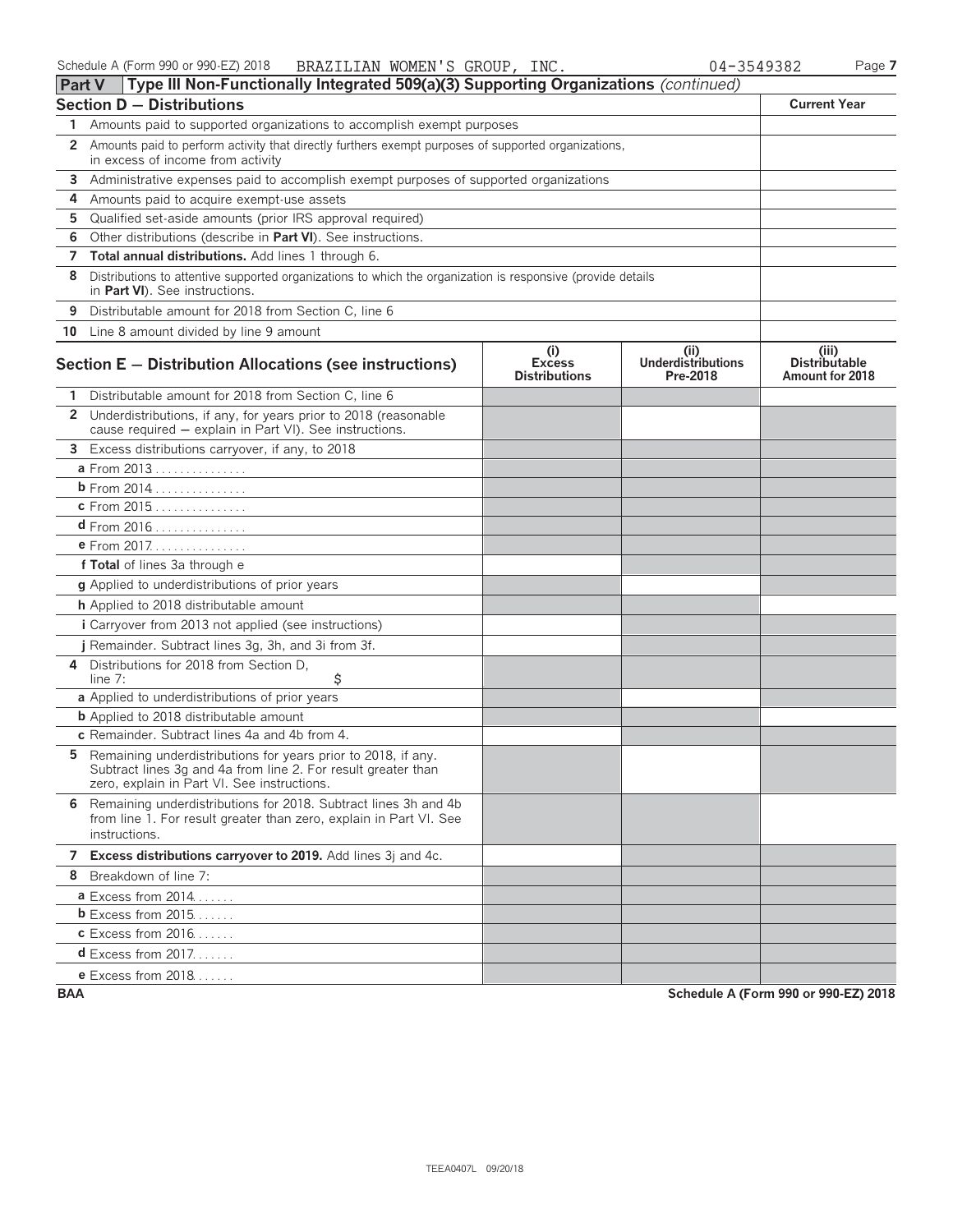(See instructions.)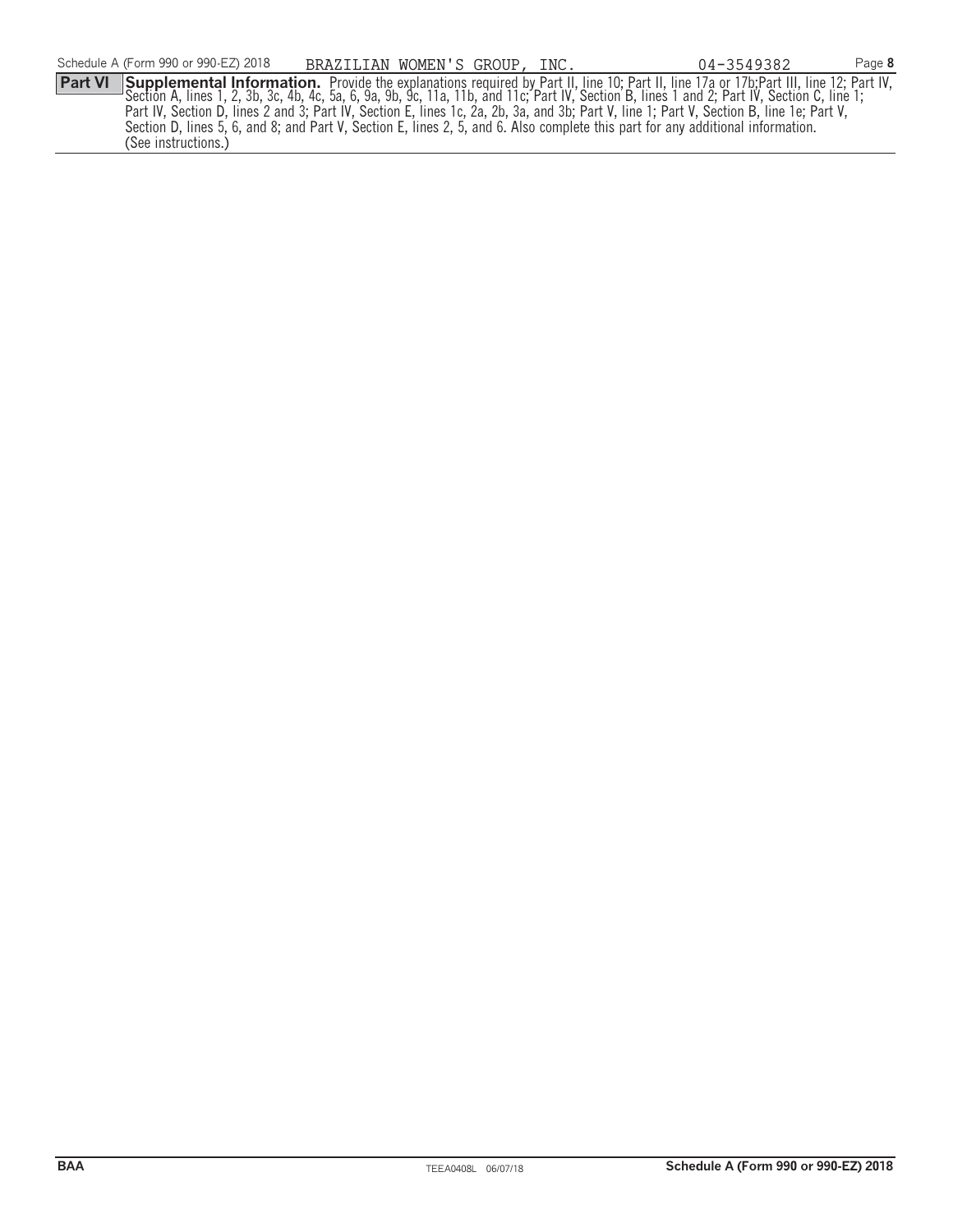| <b>Supplemental Financial Statements</b><br><b>SCHEDULE D</b>                                                                                                                                                                                                                                                     |                                                                                                                                                                                                                                |                         |                                                    |                | OMB No. 1545-0047                     |                                            |      |    |
|-------------------------------------------------------------------------------------------------------------------------------------------------------------------------------------------------------------------------------------------------------------------------------------------------------------------|--------------------------------------------------------------------------------------------------------------------------------------------------------------------------------------------------------------------------------|-------------------------|----------------------------------------------------|----------------|---------------------------------------|--------------------------------------------|------|----|
| (Form 990)<br>► Complete if the organization answered 'Yes' on Form 990,<br>Part IV, line 6, 7, 8, 9, 10, 11a, 11b, 11c, 11d, 11e, 11f, 12a, or 12b.<br>Attach to Form 990.<br>Department of the Treasury<br>► Go to www.irs.gov/Form990 for instructions and the latest information.<br>Internal Revenue Service |                                                                                                                                                                                                                                |                         |                                                    |                |                                       |                                            | 2018 |    |
|                                                                                                                                                                                                                                                                                                                   |                                                                                                                                                                                                                                |                         |                                                    |                |                                       | <b>Open to Public</b><br><b>Inspection</b> |      |    |
| Name of the organization                                                                                                                                                                                                                                                                                          |                                                                                                                                                                                                                                |                         |                                                    |                | <b>Employer identification number</b> |                                            |      |    |
|                                                                                                                                                                                                                                                                                                                   | BRAZILIAN WOMEN'S GROUP, INC.                                                                                                                                                                                                  |                         |                                                    |                |                                       |                                            |      |    |
|                                                                                                                                                                                                                                                                                                                   |                                                                                                                                                                                                                                |                         |                                                    |                | 04-3549382                            |                                            |      |    |
| Part I                                                                                                                                                                                                                                                                                                            | Organizations Maintaining Donor Advised Funds or Other Similar Funds or Accounts.<br>Complete if the organization answered 'Yes' on Form 990, Part IV, line 6.                                                                 |                         |                                                    |                |                                       |                                            |      |    |
|                                                                                                                                                                                                                                                                                                                   |                                                                                                                                                                                                                                | (a) Donor advised funds |                                                    |                | (b) Funds and other accounts          |                                            |      |    |
| 1                                                                                                                                                                                                                                                                                                                 | Total number at end of year                                                                                                                                                                                                    |                         |                                                    |                |                                       |                                            |      |    |
| 2                                                                                                                                                                                                                                                                                                                 | Aggregate value of contributions to (during year)                                                                                                                                                                              |                         |                                                    |                |                                       |                                            |      |    |
| 3.                                                                                                                                                                                                                                                                                                                | Aggregate value of grants from (during year)                                                                                                                                                                                   |                         |                                                    |                |                                       |                                            |      |    |
| 4                                                                                                                                                                                                                                                                                                                 | Aggregate value at end of year                                                                                                                                                                                                 |                         |                                                    |                |                                       |                                            |      |    |
|                                                                                                                                                                                                                                                                                                                   |                                                                                                                                                                                                                                |                         |                                                    |                |                                       |                                            |      |    |
| 5.                                                                                                                                                                                                                                                                                                                | Did the organization inform all donors and donor advisors in writing that the assets held in donor advised funds<br>are the organization's property, subject to the organization's exclusive legal control?                    |                         |                                                    |                |                                       | Yes                                        |      | No |
| 6                                                                                                                                                                                                                                                                                                                 |                                                                                                                                                                                                                                |                         |                                                    |                |                                       |                                            |      |    |
|                                                                                                                                                                                                                                                                                                                   | Did the organization inform all grantees, donors, and donor advisors in writing that grant funds can be used only for charitable purposes and not for the benefit of the donor or donor advisor, or for any other purpose conf |                         |                                                    |                |                                       | Yes                                        |      | No |
|                                                                                                                                                                                                                                                                                                                   |                                                                                                                                                                                                                                |                         |                                                    |                |                                       |                                            |      |    |
| Part II                                                                                                                                                                                                                                                                                                           | <b>Conservation Easements.</b><br>Complete if the organization answered 'Yes' on Form 990, Part IV, line 7.                                                                                                                    |                         |                                                    |                |                                       |                                            |      |    |
| 1                                                                                                                                                                                                                                                                                                                 | Purpose(s) of conservation easements held by the organization (check all that apply).                                                                                                                                          |                         |                                                    |                |                                       |                                            |      |    |
|                                                                                                                                                                                                                                                                                                                   | Preservation of land for public use (e.g., recreation or education)                                                                                                                                                            |                         | Preservation of a historically important land area |                |                                       |                                            |      |    |
|                                                                                                                                                                                                                                                                                                                   | Protection of natural habitat                                                                                                                                                                                                  |                         | Preservation of a certified historic structure     |                |                                       |                                            |      |    |
|                                                                                                                                                                                                                                                                                                                   | Preservation of open space                                                                                                                                                                                                     |                         |                                                    |                |                                       |                                            |      |    |
|                                                                                                                                                                                                                                                                                                                   | 2 Complete lines 2a through 2d if the organization held a qualified conservation contribution in the form of a conservation easement on the                                                                                    |                         |                                                    |                |                                       |                                            |      |    |
| last day of the tax year.                                                                                                                                                                                                                                                                                         |                                                                                                                                                                                                                                |                         |                                                    |                |                                       |                                            |      |    |
|                                                                                                                                                                                                                                                                                                                   |                                                                                                                                                                                                                                |                         |                                                    |                | Held at the End of the Tax Year       |                                            |      |    |
|                                                                                                                                                                                                                                                                                                                   |                                                                                                                                                                                                                                |                         |                                                    | 2a             |                                       |                                            |      |    |
|                                                                                                                                                                                                                                                                                                                   |                                                                                                                                                                                                                                |                         |                                                    | 2 <sub>b</sub> |                                       |                                            |      |    |
|                                                                                                                                                                                                                                                                                                                   | <b>c</b> Number of conservation easements on a certified historic structure included in (a)                                                                                                                                    |                         |                                                    | 2c             |                                       |                                            |      |    |
|                                                                                                                                                                                                                                                                                                                   | <b>d</b> Number of conservation easements included in (c) acquired after 7/25/06, and not on a historic                                                                                                                        |                         |                                                    | 2d             |                                       |                                            |      |    |
|                                                                                                                                                                                                                                                                                                                   | 3 Number of conservation easements modified, transferred, released, extinguished, or terminated by the organization during the                                                                                                 |                         |                                                    |                |                                       |                                            |      |    |
| tax year $\blacktriangleright$                                                                                                                                                                                                                                                                                    |                                                                                                                                                                                                                                |                         |                                                    |                |                                       |                                            |      |    |
|                                                                                                                                                                                                                                                                                                                   | 4 Number of states where property subject to conservation easement is located $\blacktriangleright$                                                                                                                            |                         |                                                    |                |                                       |                                            |      |    |
|                                                                                                                                                                                                                                                                                                                   | Does the organization have a written policy regarding the periodic monitoring, inspection, handling of violations,                                                                                                             |                         |                                                    |                |                                       | Yes                                        |      | No |
| 6                                                                                                                                                                                                                                                                                                                 | Staff and volunteer hours devoted to monitoring, inspecting, handling of violations, and enforcing conservation easements during the year                                                                                      |                         |                                                    |                |                                       |                                            |      |    |
|                                                                                                                                                                                                                                                                                                                   |                                                                                                                                                                                                                                |                         |                                                    |                |                                       |                                            |      |    |
| ►\$                                                                                                                                                                                                                                                                                                               | 7 Amount of expenses incurred in monitoring, inspecting, handling of violations, and enforcing conservation easements during the year                                                                                          |                         |                                                    |                |                                       |                                            |      |    |
| 8                                                                                                                                                                                                                                                                                                                 | Does each conservation easement reported on line 2(d) above satisfy the requirements of section 170(h)(4)(B)(i)                                                                                                                |                         |                                                    |                |                                       | Yes                                        |      | No |
|                                                                                                                                                                                                                                                                                                                   | 9 In Part XIII describe how the organization reports conservation easements in its revenue and expense statement, and balance sheet, and                                                                                       |                         |                                                    |                |                                       |                                            |      |    |

| 9 In Part XIII, describe how the organization reports conservation easements in its revenue and expense statement, and balance sheet, and    |
|----------------------------------------------------------------------------------------------------------------------------------------------|
| include, if applicable, the text of the footnote to the organization's financial statements that describes the organization's accounting for |
| conservation easements.                                                                                                                      |

#### **Part III Organizations Maintaining Collections of Art, Historical Treasures, or Other Similar Assets.** Complete if the organization answered 'Yes' on Form 990, Part IV, line 8.

| 1 a If the organization elected, as permitted under SFAS 116 (ASC 958), not to report in its revenue statement and balance sheet works of art, historical treasures, or other similar assets held for public exhibition, educa<br>in Part XIII, the text of the footnote to its financial statements that describes these items. |                            |
|----------------------------------------------------------------------------------------------------------------------------------------------------------------------------------------------------------------------------------------------------------------------------------------------------------------------------------|----------------------------|
| <b>b</b> If the organization elected, as permitted under SFAS 116 (ASC 958), to report in its revenue statement and balance sheet works of art, historical treasures, or other similar assets held for public exhibition, education<br>following amounts relating to these items:                                                |                            |
|                                                                                                                                                                                                                                                                                                                                  |                            |
| If the organization received or held works of art, historical treasures, or other similar assets for financial gain, provide the following<br>amounts required to be reported under SFAS 116 (ASC 958) relating to these items:                                                                                                  |                            |
|                                                                                                                                                                                                                                                                                                                                  |                            |
|                                                                                                                                                                                                                                                                                                                                  | $\triangleright$ S         |
| BAA For Paperwork Reduction Act Notice, see the Instructions for Form 990.<br>TEEA3301L<br>10/10/18                                                                                                                                                                                                                              | Schedule D (Form 990) 2018 |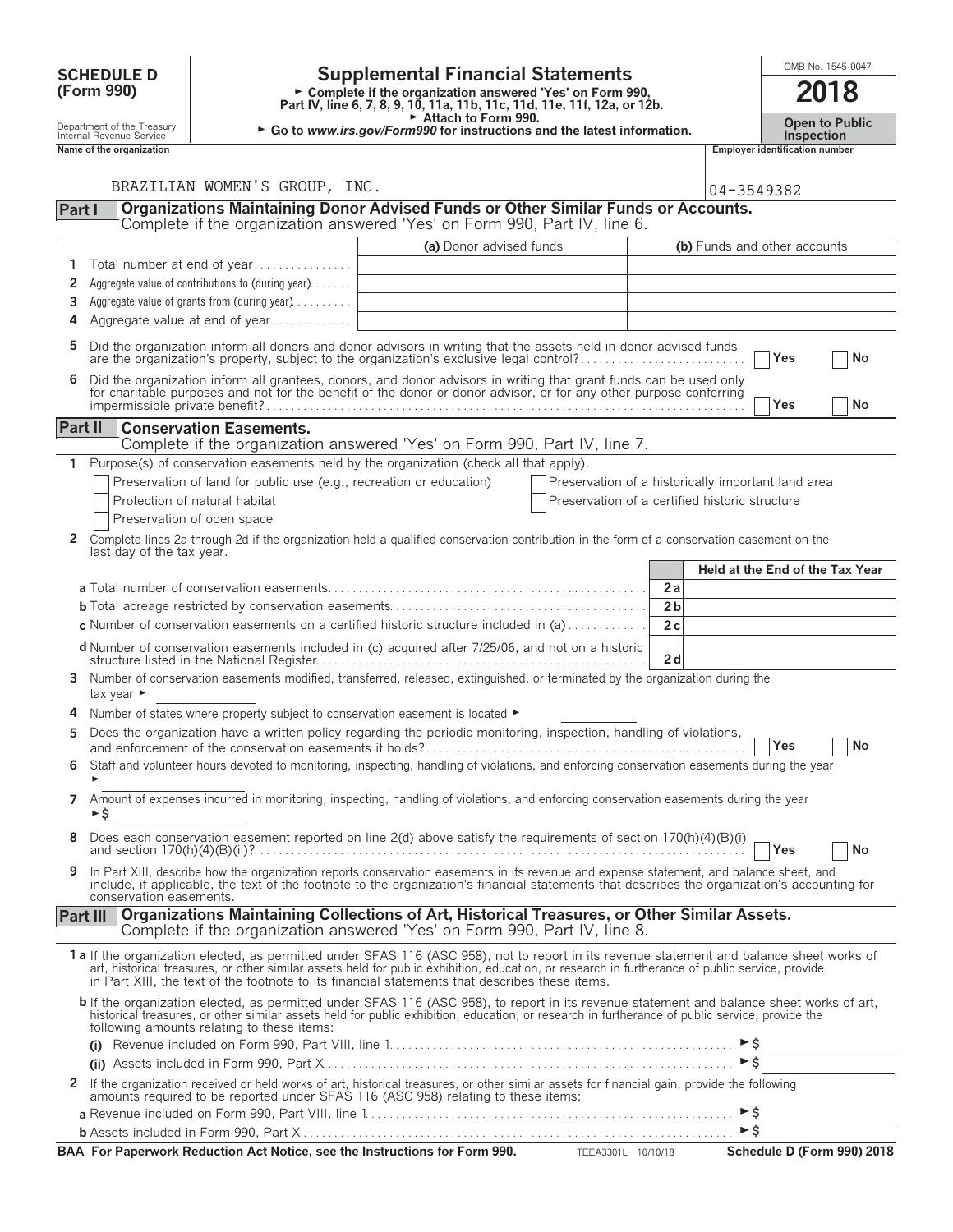| Schedule D (Form 990) 2018 BRAZILIAN WOMEN'S GROUP, INC.                                                                                                                                                                                     |                  |                                         |                |                                    | 04-3549382                      | Page 2                     |
|----------------------------------------------------------------------------------------------------------------------------------------------------------------------------------------------------------------------------------------------|------------------|-----------------------------------------|----------------|------------------------------------|---------------------------------|----------------------------|
| Organizations Maintaining Collections of Art, Historical Treasures, or Other Similar Assets (continued)<br>Part III                                                                                                                          |                  |                                         |                |                                    |                                 |                            |
| Using the organization's acquisition, accession, and other records, check any of the following that are a significant use of its collection<br>3<br>items (check all that apply):                                                            |                  |                                         |                |                                    |                                 |                            |
| Public exhibition<br>a                                                                                                                                                                                                                       |                  | d                                       |                | Loan or exchange programs          |                                 |                            |
| Scholarly research<br>b                                                                                                                                                                                                                      |                  | е                                       | Other          |                                    |                                 |                            |
| Preservation for future generations<br>c<br>Provide a description of the organization's collections and explain how they further the organization's exempt purpose in                                                                        |                  |                                         |                |                                    |                                 |                            |
| Part XIII.<br>During the year, did the organization solicit or receive donations of art, historical treasures, or other similar assets to be sold to raise funds rather than to be maintained as part of the organization's collection?<br>5 |                  |                                         |                |                                    |                                 |                            |
|                                                                                                                                                                                                                                              |                  |                                         |                |                                    |                                 | Yes<br>No                  |
| Part IV Escrow and Custodial Arrangements. Complete if the organization answered 'Yes' on Form 990, Part IV,<br>line 9, or reported an amount on Form 990, Part X, line 21.                                                                  |                  |                                         |                |                                    |                                 |                            |
| 1a Is the organization an agent, trustee, custodian or other intermediary for contributions or other assets not included                                                                                                                     |                  |                                         |                |                                    |                                 | No<br>Yes                  |
| <b>b</b> If 'Yes,' explain the arrangement in Part XIII and complete the following table:                                                                                                                                                    |                  |                                         |                |                                    |                                 |                            |
|                                                                                                                                                                                                                                              |                  |                                         |                |                                    |                                 | Amount                     |
|                                                                                                                                                                                                                                              |                  |                                         |                |                                    | 1c                              |                            |
|                                                                                                                                                                                                                                              |                  |                                         |                |                                    | 1 d                             |                            |
|                                                                                                                                                                                                                                              |                  |                                         |                |                                    | 1 e<br>1f                       |                            |
| 2a Did the organization include an amount on Form 990, Part X, line 21, for escrow or custodial account liability?                                                                                                                           |                  |                                         |                |                                    |                                 | Yes<br>No                  |
|                                                                                                                                                                                                                                              |                  |                                         |                |                                    |                                 |                            |
|                                                                                                                                                                                                                                              |                  |                                         |                |                                    |                                 |                            |
| <b>Part V</b><br>Endowment Funds. Complete if the organization answered 'Yes' on Form 990, Part IV, line 10.                                                                                                                                 |                  |                                         |                |                                    |                                 |                            |
|                                                                                                                                                                                                                                              | (a) Current year |                                         | (b) Prior year | (c) Two years back                 | (d) Three years back            | (e) Four years back        |
| 1 a Beginning of year balance                                                                                                                                                                                                                |                  |                                         |                |                                    |                                 |                            |
| <b>b</b> Contributions                                                                                                                                                                                                                       |                  |                                         |                |                                    |                                 |                            |
| c Net investment earnings, gains,<br>and losses                                                                                                                                                                                              |                  |                                         |                |                                    |                                 |                            |
| d Grants or scholarships                                                                                                                                                                                                                     |                  |                                         |                |                                    |                                 |                            |
| <b>e</b> Other expenditures for facilities<br>and programs                                                                                                                                                                                   |                  |                                         |                |                                    |                                 |                            |
| f Administrative expenses                                                                                                                                                                                                                    |                  |                                         |                |                                    |                                 |                            |
| g End of year balance                                                                                                                                                                                                                        |                  |                                         |                |                                    |                                 |                            |
| 2 Provide the estimated percentage of the current year end balance (line 1g, column (a)) held as:                                                                                                                                            |                  |                                         |                |                                    |                                 |                            |
| a Board designated or quasi-endowment $\blacktriangleright$                                                                                                                                                                                  |                  |                                         |                |                                    |                                 |                            |
| <b>b</b> Permanent endowment ►                                                                                                                                                                                                               | %                | °                                       |                |                                    |                                 |                            |
| c Temporarily restricted endowment ►                                                                                                                                                                                                         |                  |                                         |                |                                    |                                 |                            |
| The percentages on lines 2a, 2b, and 2c should equal 100%.                                                                                                                                                                                   |                  |                                         |                |                                    |                                 |                            |
| 3a Are there endowment funds not in the possession of the organization that are held and administered for the<br>organization by:                                                                                                            |                  |                                         |                |                                    |                                 | Yes<br>No                  |
| (i)                                                                                                                                                                                                                                          |                  |                                         |                |                                    |                                 | 3a(i)                      |
|                                                                                                                                                                                                                                              |                  |                                         |                |                                    |                                 | 3a(ii)                     |
|                                                                                                                                                                                                                                              |                  |                                         |                |                                    |                                 | 3 <sub>b</sub>             |
| 4 Describe in Part XIII the intended uses of the organization's endowment funds.                                                                                                                                                             |                  |                                         |                |                                    |                                 |                            |
| <b>Part VI Land, Buildings, and Equipment.</b>                                                                                                                                                                                               |                  |                                         |                |                                    |                                 |                            |
| Complete if the organization answered 'Yes' on Form 990, Part IV, line 11a. See Form 990, Part X, line 10.                                                                                                                                   |                  |                                         |                |                                    |                                 |                            |
| Description of property                                                                                                                                                                                                                      |                  | (a) Cost or other basis<br>(investment) |                | (b) Cost or other<br>basis (other) | (c) Accumulated<br>depreciation | (d) Book value             |
|                                                                                                                                                                                                                                              |                  |                                         |                |                                    |                                 |                            |
|                                                                                                                                                                                                                                              |                  |                                         |                |                                    |                                 |                            |
| c Leasehold improvements                                                                                                                                                                                                                     |                  |                                         |                |                                    |                                 |                            |
|                                                                                                                                                                                                                                              |                  |                                         |                | 7,071.                             | 6,474.                          | 597.                       |
|                                                                                                                                                                                                                                              |                  |                                         |                |                                    |                                 |                            |
|                                                                                                                                                                                                                                              |                  |                                         |                |                                    | $\blacktriangleright$           | 597.                       |
| <b>BAA</b>                                                                                                                                                                                                                                   |                  |                                         |                |                                    |                                 | Schedule D (Form 990) 2018 |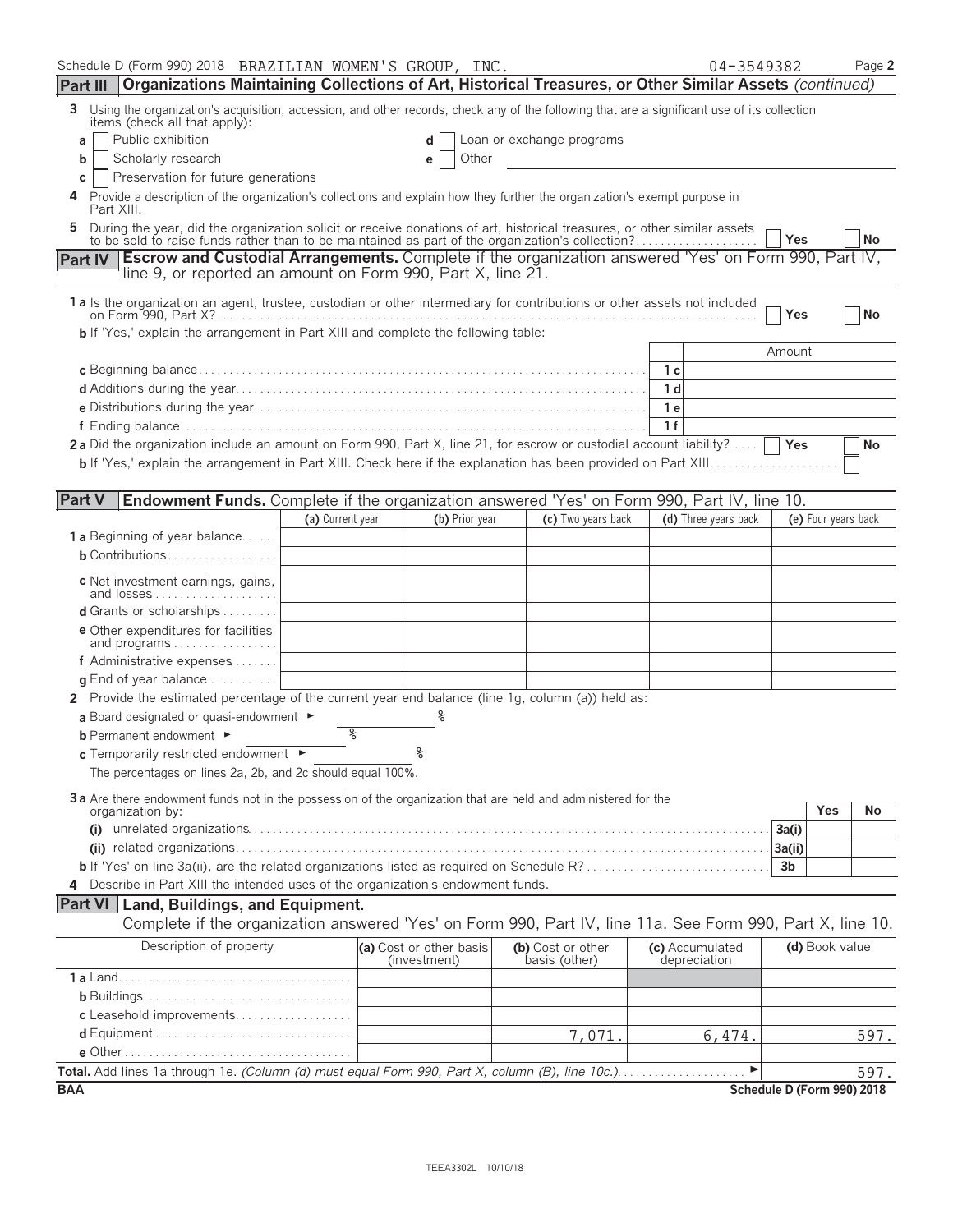|                           | Schedule D (Form 990) 2018 BRAZILIAN WOMEN'S GROUP, INC.                                                                                               |                 |        |     | 04-3549382                                                | Page 3 |
|---------------------------|--------------------------------------------------------------------------------------------------------------------------------------------------------|-----------------|--------|-----|-----------------------------------------------------------|--------|
|                           | Part VII Investments - Other Securities.<br>Complete if the organization answered 'Yes' on Form 990, Part IV, line 11b. See Form 990, Part X, line 12. |                 |        | N/A |                                                           |        |
|                           | (a) Description of security or category (including name of security)                                                                                   | (b) Book value  |        |     | (c) Method of valuation: Cost or end-of-year market value |        |
|                           | (1) Financial derivatives                                                                                                                              |                 |        |     |                                                           |        |
|                           |                                                                                                                                                        |                 |        |     |                                                           |        |
| (3) Other                 |                                                                                                                                                        |                 |        |     |                                                           |        |
| (A)                       |                                                                                                                                                        |                 |        |     |                                                           |        |
| $\overline{(\mathsf{B})}$ |                                                                                                                                                        |                 |        |     |                                                           |        |
| $\overline{(C)}$          |                                                                                                                                                        |                 |        |     |                                                           |        |
| (D)                       |                                                                                                                                                        |                 |        |     |                                                           |        |
| $\overline{E}$            |                                                                                                                                                        |                 |        |     |                                                           |        |
| (F)                       |                                                                                                                                                        |                 |        |     |                                                           |        |
| (G)<br>(H)                |                                                                                                                                                        |                 |        |     |                                                           |        |
| $($ l $)$                 |                                                                                                                                                        |                 |        |     |                                                           |        |
|                           | Total. (Column (b) must equal Form 990, Part X, column (B) line 12.). $\Box$                                                                           |                 |        |     |                                                           |        |
|                           | Part VIII Investments - Program Related.                                                                                                               |                 |        | N/A |                                                           |        |
|                           | Complete if the organization answered 'Yes' on Form 990, Part IV, line 11c. See Form 990, Part X, line 13.                                             |                 |        |     |                                                           |        |
|                           | (a) Description of investment                                                                                                                          | (b) Book value  |        |     | (c) Method of valuation: Cost or end-of-year market value |        |
| (1)                       |                                                                                                                                                        |                 |        |     |                                                           |        |
| (2)                       |                                                                                                                                                        |                 |        |     |                                                           |        |
| (3)                       |                                                                                                                                                        |                 |        |     |                                                           |        |
| (4)                       |                                                                                                                                                        |                 |        |     |                                                           |        |
| (5)                       |                                                                                                                                                        |                 |        |     |                                                           |        |
| (6)<br>(7)                |                                                                                                                                                        |                 |        |     |                                                           |        |
| (8)                       |                                                                                                                                                        |                 |        |     |                                                           |        |
| (9)                       |                                                                                                                                                        |                 |        |     |                                                           |        |
| (10)                      |                                                                                                                                                        |                 |        |     |                                                           |        |
|                           | Total. (Column (b) must equal Form 990, Part X, column (B) line 13.).                                                                                  |                 |        |     |                                                           |        |
| Part IX                   | <b>Other Assets.</b>                                                                                                                                   |                 | N/A    |     |                                                           |        |
|                           | Complete if the organization answered 'Yes' on Form 990, Part IV, line 11d. See Form 990, Part X, line 15.                                             | (a) Description |        |     | (b) Book value                                            |        |
| (1)                       |                                                                                                                                                        |                 |        |     |                                                           |        |
| (2)                       |                                                                                                                                                        |                 |        |     |                                                           |        |
| (3)                       |                                                                                                                                                        |                 |        |     |                                                           |        |
| (4)                       |                                                                                                                                                        |                 |        |     |                                                           |        |
| (5)<br>(6)                |                                                                                                                                                        |                 |        |     |                                                           |        |
| (7)                       |                                                                                                                                                        |                 |        |     |                                                           |        |
| (8)                       |                                                                                                                                                        |                 |        |     |                                                           |        |
| (9)                       |                                                                                                                                                        |                 |        |     |                                                           |        |
| (10)                      |                                                                                                                                                        |                 |        |     |                                                           |        |
|                           |                                                                                                                                                        |                 |        |     |                                                           |        |
| <b>Part X</b>             | <b>Other Liabilities.</b><br>Complete if the organization answered 'Yes' on Form 990, Part IV, line 11e or 11f. See Form 990, Part X, line 25.         |                 |        |     |                                                           |        |
|                           | (a) Description of liability                                                                                                                           | (b) Book value  |        |     |                                                           |        |
| (1)                       | Federal income taxes                                                                                                                                   |                 |        |     |                                                           |        |
|                           | (2) OTHER PAYABLES                                                                                                                                     |                 | 1,262. |     |                                                           |        |
| $\overline{(3)}$          |                                                                                                                                                        |                 |        |     |                                                           |        |
| (4)                       |                                                                                                                                                        |                 |        |     |                                                           |        |
| (5)                       |                                                                                                                                                        |                 |        |     |                                                           |        |
| (6)<br>(7)                |                                                                                                                                                        |                 |        |     |                                                           |        |
| (8)                       |                                                                                                                                                        |                 |        |     |                                                           |        |
| (9)                       |                                                                                                                                                        |                 |        |     |                                                           |        |
| (10)                      |                                                                                                                                                        |                 |        |     |                                                           |        |
| (11)                      |                                                                                                                                                        |                 |        |     |                                                           |        |

**Total.** *(Column (b) must equal Form 990, Part X, column (B) line 25.)*. . . . . . G 1,262.

2. Liability for uncertain tax positions. In Part XIII, provide the text of the footnote to the organization's financial statements that reports the organization's liability for uncertain tax positions under FIN 48 (ASC 740). Check here if the text of the footnote has been provided in Part XIII. . . . . . . . . . . . . . . . . . . . . . . . . . . . . . . . . . . . . . . . . . . . . . . . . . . . . .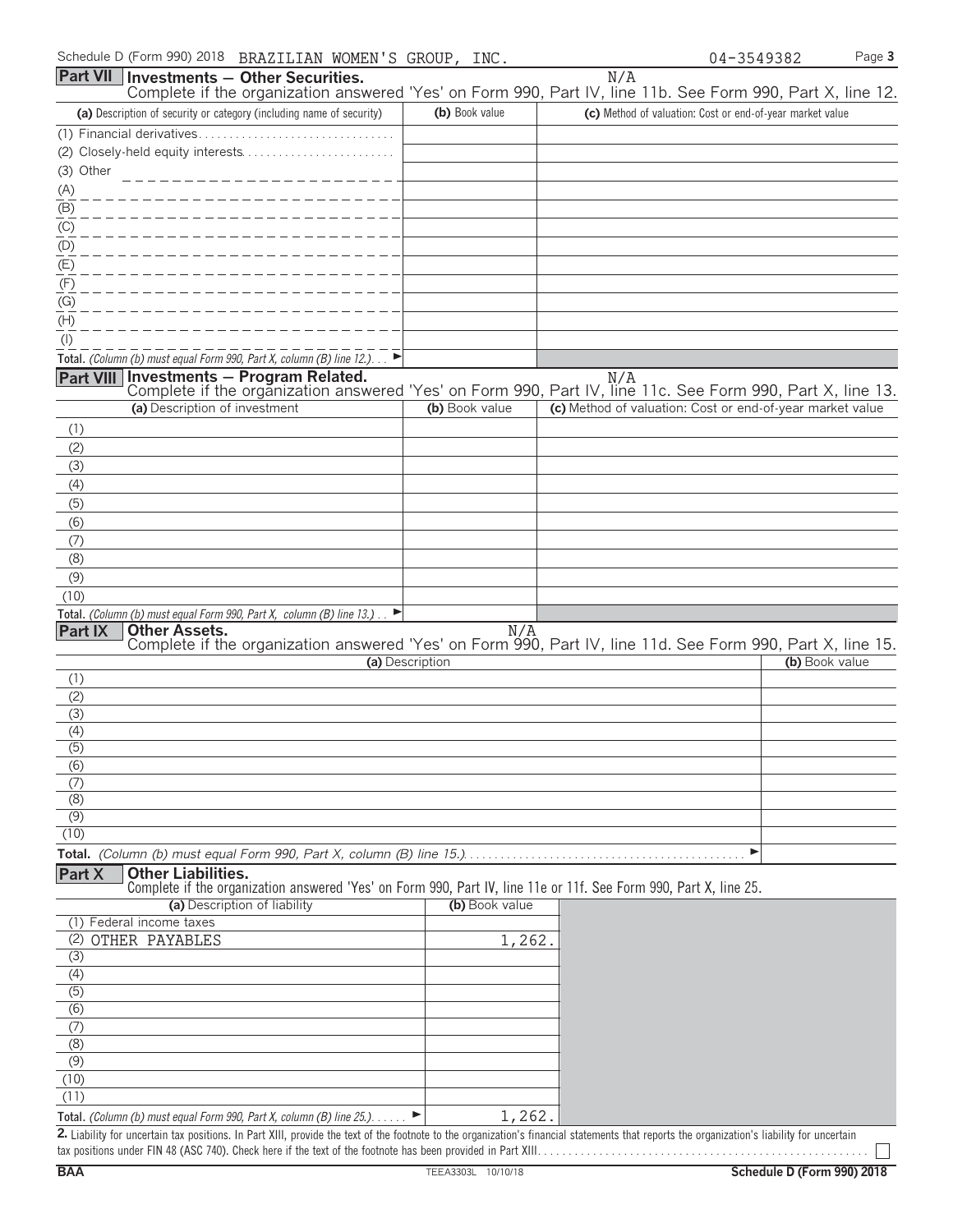| Schedule D (Form 990) 2018 BRAZILIAN WOMEN'S GROUP, INC.                                             | 04-3549382     | Page 4 |
|------------------------------------------------------------------------------------------------------|----------------|--------|
| Part XI   Reconciliation of Revenue per Audited Financial Statements With Revenue per Return. N/A    |                |        |
| Complete if the organization answered 'Yes' on Form 990, Part IV, line 12a.                          |                |        |
|                                                                                                      | $\overline{1}$ |        |
| Amounts included on line 1 but not on Form 990, Part VIII, line 12:<br>$\mathbf{2}$                  |                |        |
|                                                                                                      |                |        |
| 2 <sub>b</sub>                                                                                       |                |        |
|                                                                                                      |                |        |
|                                                                                                      |                |        |
|                                                                                                      | <b>2e</b>      |        |
| 3                                                                                                    | $\mathbf{3}$   |        |
| Amounts included on Form 990, Part VIII, line 12, but not on line 1:                                 |                |        |
|                                                                                                      |                |        |
|                                                                                                      |                |        |
|                                                                                                      | 4 c            |        |
| 5 Total revenue. Add lines 3 and 4c. (This must equal Form 990, Part I, line 12.)                    | 5              |        |
| Part XII   Reconciliation of Expenses per Audited Financial Statements With Expenses per Return. N/A |                |        |
| Complete if the organization answered 'Yes' on Form 990, Part IV, line 12a.                          |                |        |
|                                                                                                      | -1             |        |
| Amounts included on line 1 but not on Form 990, Part IX, line 25:<br>2                               |                |        |
|                                                                                                      |                |        |
| 2 <sub>b</sub>                                                                                       |                |        |
|                                                                                                      |                |        |
|                                                                                                      |                |        |
|                                                                                                      | 2e             |        |
| 3                                                                                                    | 3              |        |
| Amounts included on Form 990, Part IX, line 25, but not on line 1:<br>4                              |                |        |
| a Investment expenses not included on Form 990, Part VIII, line 7b.   4a                             |                |        |
|                                                                                                      |                |        |
|                                                                                                      | 4 с            |        |
|                                                                                                      | 5.             |        |
| Part XIII Supplemental Information.                                                                  |                |        |

Provide the descriptions required for Part II, lines 3, 5, and 9; Part III, lines 1a and 4; Part IV, lines 1b and 2b; Part V,

line 4; Part X, line 2; Part XI, lines 2d and 4b; and Part XII, lines 2d and 4b. Also complete this part to provide any additional information.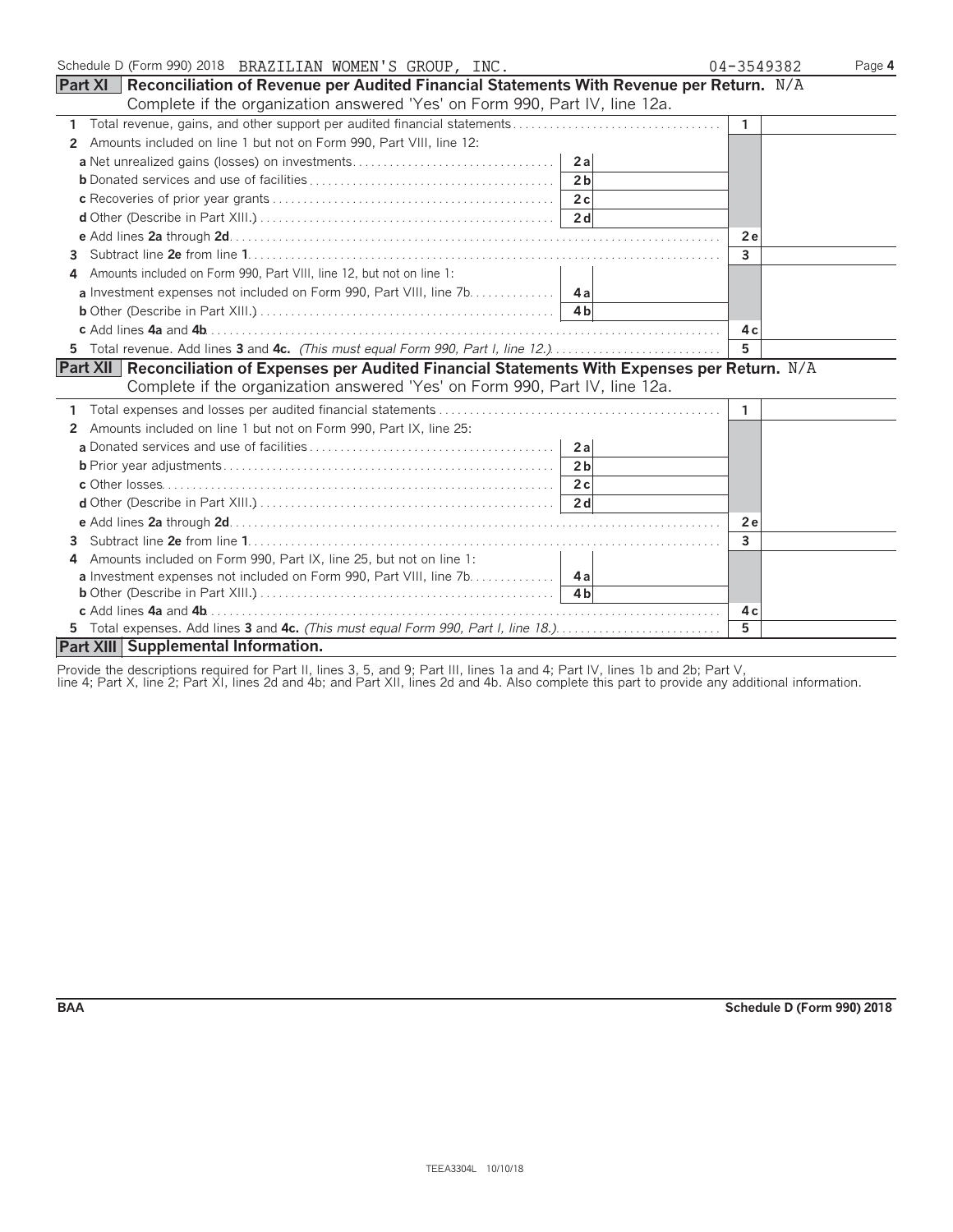**SCHEDULE O Supplemental Information to Form 990 or 990-EZ** <br>
Complete the provide information for response to specific questions on **2018 (Form 990 or 990-EZ) Complete to provide information for responses to specific questions on Form 990 or 990-EZ or to provide any additional information. 2018** Attach to Form 990 or 990-EZ.

**Open to Public Department of the Treasury Go to** *a***ve-∟∠.<br>■ Open to Public Inspection <b>Construction** in the latest information.

Department of the Treasury<br>Internal Revenue Service Name of the organization **Employer identification number Employer identification number Employer identification number** 

BRAZILIAN WOMEN'S GROUP, INC. 04-3549382

#### **FORM 990, PART VI, LINE 11B - FORM 990 REVIEW PROCESS**

THE FORM 990 IS REVIEWED BY THE BOARD AND APPROVED BY THE TREASURER.

#### **FORM 990, PART VI, LINE 19 - OTHER ORGANIZATION DOCUMENTS PUBLICLY AVAILABLE**

THE GOVERNING DOCUMENTS, POLICIES, AND FINANCIAL STATEMENTS OF THE ORGANIZATION ARE AVAILABLE UPON REQUEST. THE FINANCIAL STATEMENTS AND TAX RETURNS ARE ALSO AVAILABLE VIA INDEPENDENT THIRD PARTY WEBSITES.